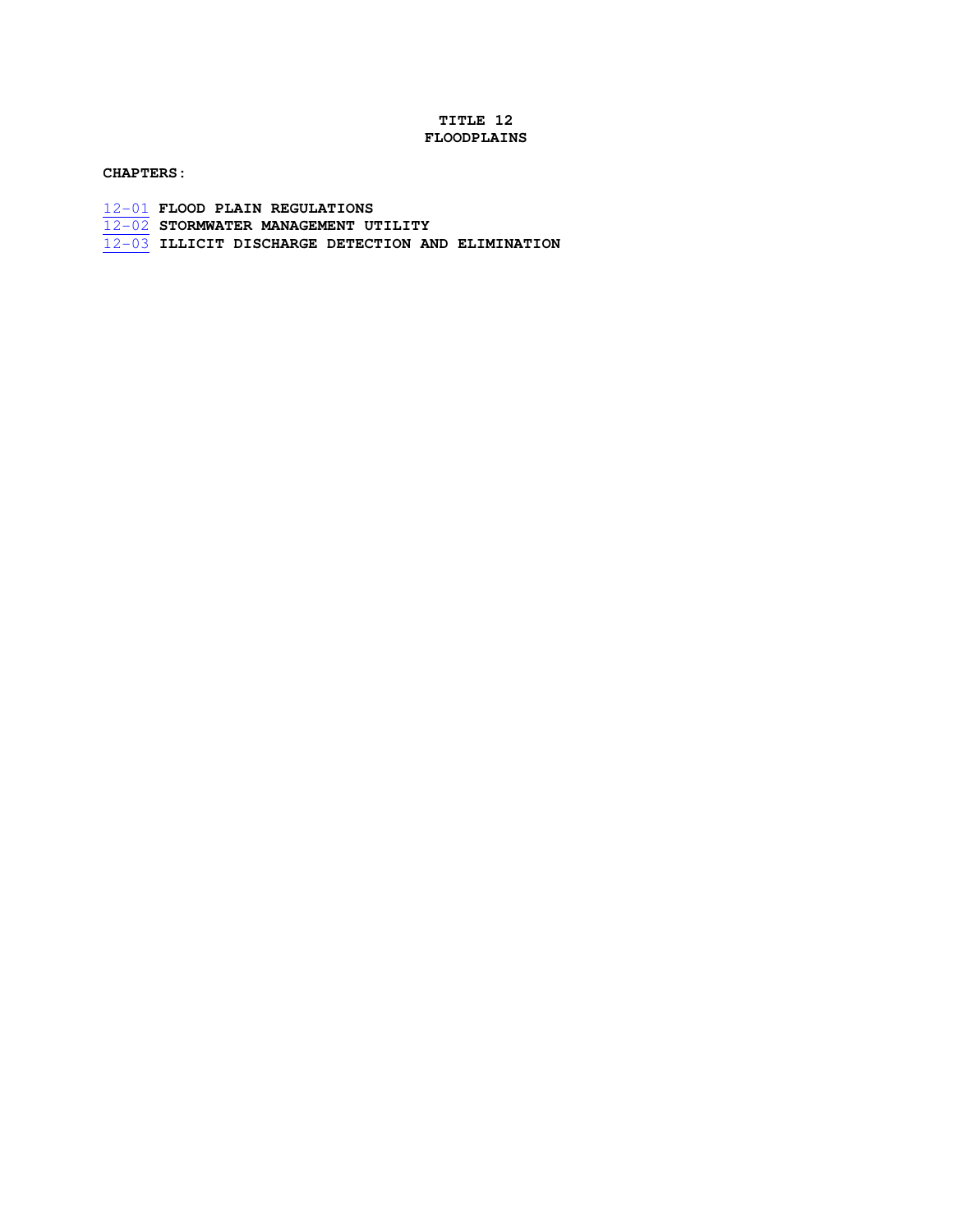### **CHAPTER 12-01 FLOOD PLAIN REGULATIONS**

#### **SECTIONS**

12-01-001-0001 **STATEMENT OF PURPOSE**  12-01-001-0001**.**01 **STATUTORY AUTHORIZATION**  12-01-001-0001**.**02 **FINDINGS OF FACT**  12-01-001-0002 **METHODS OF REDUCING FLOOD LOSSES**  12-01-001-0003 **DEFINITIONS**  12-01-001-0004 **GENERAL PROVISIONS**  12-01-001-0004.01 **JURISDICTION**  12-01-001-0004.02 **BASIS FOR ESTABLISHING THE AREAS OF SPECIAL FLOOD HAZARD**  12-01-001-0004.03 **COMPLIANCE**  12-01-001-0004.04 **ABROGATION AND GREATER RESTRICTIONS**  12-01-001-0004.05 **INTERPRETATION**  12-01-001-0004.06 **WARNING AND DISCLAIMER OF LIABILITY**  12-01-001-0004.07 **STATUTORY EXEMPTIONS**  12-01-001-0004.08 **NONCONFORMING USES**  12-01-001-0004.09 **DECLARATION OF PUBLIC NUISANCE**  12-01-001-0004.10 **VIOLATIONS AND ABATEMENT**  12-01-001-0004.11 **PENALTIES**  12-01-001-0005 **ADMINISTRATION**  12-01-001-0005.1 **FLOODPLAIN BOARD**  12-01-001-0005.2 **FLOODPLAIN ADMINISTRATOR**  12-01-001-0005.3 **ESTABLISHMENT OF FLOODPLAIN USE PERMIT**  12-01-001-0006 **PROVISIONS FOR FLOOD HAZARD REDUCTION**  12-01-001-0006.1 **DEVELOPMENT STANDARDS IN FLOOD FRINGE AREAS**  12-01-001-0006.2 **STANDARDS FOR STORAGE OF MATERIALS AND EQUIPMENT** 12-01-001-0006.3 **STANDARDS FOR UTILITIES**  12-01-001-0006.4 **STANDARDS FOR SUBDIVISIONS**  12-01-001-0006.5 **STANDARDS FOR MANUFACTURED HOMES, MANUFACTURED HOME PARKS AND SUBDIVISIONS, AND RECREATIONAL VEHICLES**  12-01-001-0006.6 **RESERVED FOR FUTURE USE**  12-01-001-0006.7 **DEVELOPMENT STANDARDS FOR REGULATORY FLOODWAYS**  12-01-001-0006.8 **MISCELLANEOUS PROVISIONS**  12-01-001-0007 **VARIANCE PROCEDURE**  12-01-001-0007.1 **APPEAL AND VARIANCE BOARD**  12-01-001-0007.2 **VARIANCES**  12-01-001-0007.3 **APPEALS**  12-01-001-0008 **NATIONAL FLOOD INSURANCE PROGRAM REGULATIONS**  12-01-001-0009 **AMENDMENTS**  12-01-001-0010 **SEVERABILITY**  12-01-001-0011 **RESERVED FOR FUTURE USE**  12-01-001-0012 **RESERVED FOR FUTURE USE** 

#### **SECTION 12-01-001-0001 STATEMENT OF PURPOSE**

It is the purpose of these regulations to promote the public health, safety and general welfare, and to minimize public and private losses due to flood conditions in the City of Flagstaff by provisions designed:

A. To protect human life and health;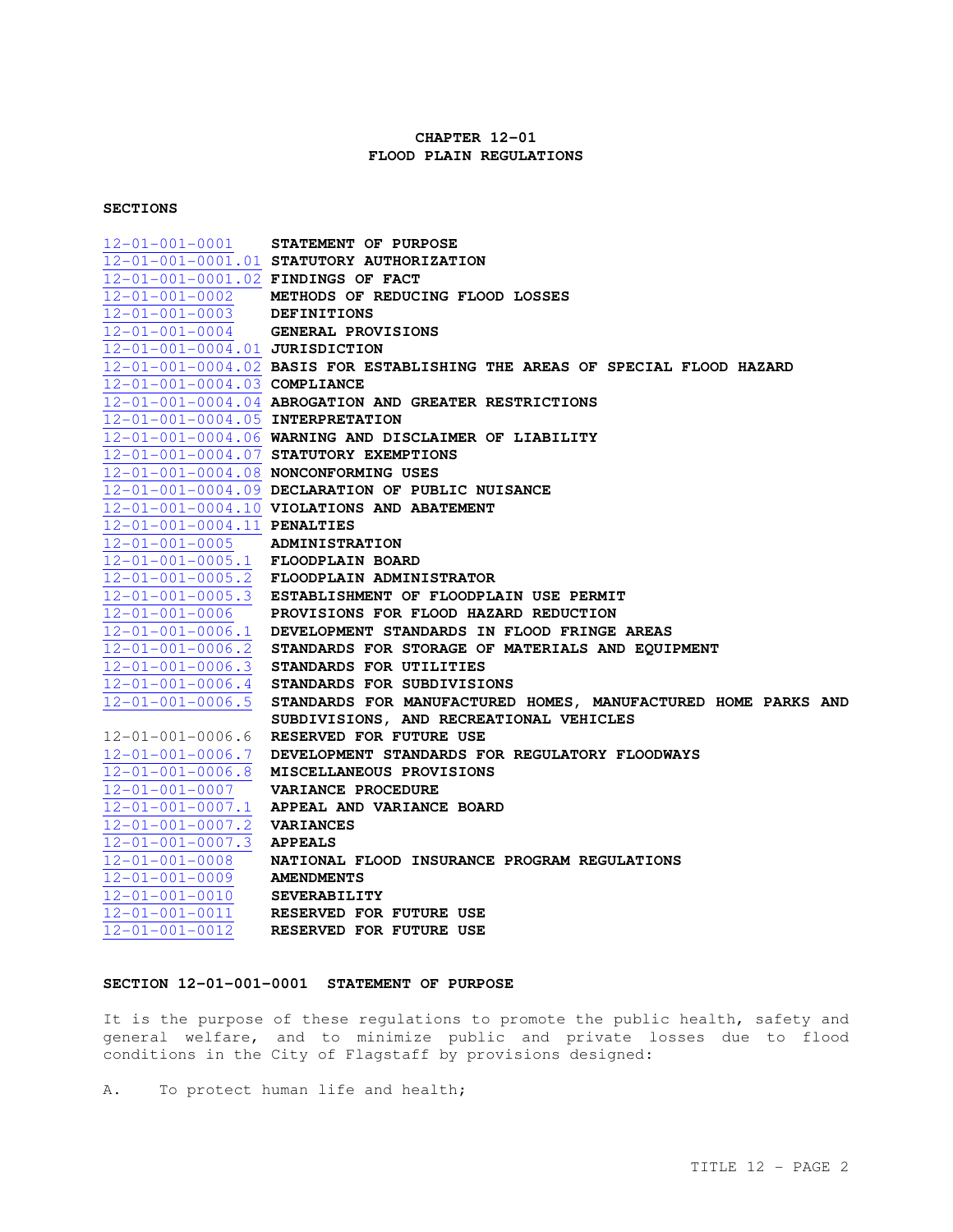- B. To minimize flood damages and reduce the height and velocities which are caused by obstructions which restrict the capacity of the watercourses and floodways;
- C. To reduce the financial burden imposed on the community, its governmental units and its citizens;
- D. To assure retention of sufficient floodway area to convey the base flood;
- E. To enhance wildlife and recreation values where appropriate by preserving riparian vegetation along watercourses and floodplains;
- F. To minimize expenditure of public money for costly flood control projects;
- G. To minimize the need for rescue and relief efforts associated with flooding and generally undertaken at the expense of the general public;
- H. To minimize prolonged business interruptions;
- I. To minimize damage to public facilities and utilities such as water and gas mains, electric, telephone and sewer lines, streets, and bridges located in areas of special flood hazard;
- J. To help maintain a stable tax base by providing for the second use and development of areas of special flood hazard so as to minimize future flood blight areas;
- K. To insure that potential buyers are notified that property is in an area of special flood hazard;
- L. To insure that those who occupy the areas of special flood hazard assume responsibility for their actions; and
- M. To maintain eligibility for the National Flood Insurance Program and State and/or Federal Disaster Relief.

(Ord. No. 1886, Amended, 08/29/95; Ord. No. 1886, Amended, 08/29/95; Ord. No. 2001-06, 04/03/01)(Ord. 2001-06, Amended, 04/03/2001)

#### **SECTION 12-01-001-0001.1 STATUTORY AUTHORIZATION**

A.R.S. § 48-3610, the Arizona State Legislature authorizes City of Flagstaff to adopt regulations in conformance with A.R.S. § 48-3603 designed to promote the public health, safety and general welfare of its citizenry. (Amended, Ord. No. 2011-11, 09/06/2011)

#### **SECTION 12-01-001-0001.2 FINDINGS OF FACT**

A. The flood hazard areas of the City of Flagstaff are subject to periodic inundation which may result in loss of life and property, health and safety hazards, disruption of commerce and governmental services, extraordinary public expenditures for flood protection and relief and impairment of the tax base, all of which adversely affect the public health, safety and general welfare.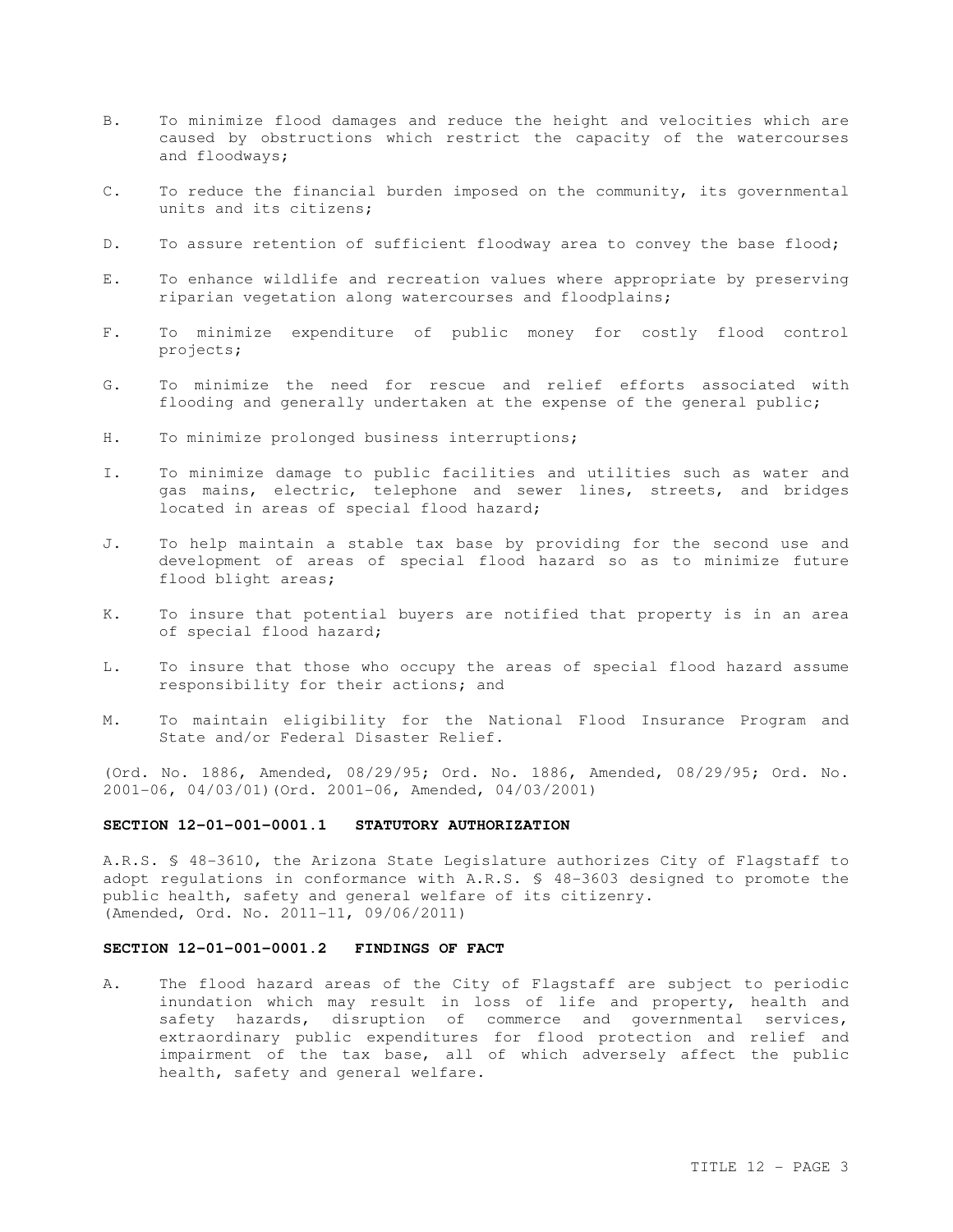B. These flood losses may be caused by the cumulative effect of obstructions in areas of special flood hazards which increase flood heights and velocities and, when inadequately anchored, cause damage in other areas. Uses that are inadequately flood proofed, elevated or otherwise protected from flood damage, also contribute to the flood loss.

(Ord. No. 1886, Amended, 08/29/95; Ord. No. 1886, Amended, 08/29/95; Ord. No. 2001-06, 04/03/01) (Amended, Ord. No. 2011-11, 09/06/2011)

#### **SECTION 12-01-001-0002 METHODS OF REDUCING FLOOD LOSSES:**

In order to accomplish its purpose, these regulations includes methods and provisions for:

- A. Restricting or prohibiting uses which are dangerous to health, safety, and property due to water or erosion hazards, or which result in damaging increases in erosion or in flood heights or velocities;
- B. Requiring that uses vulnerable to floods, including facilities which serve such uses, be protected against flood damage at the time of initial construction;
- C. Controlling the alteration of natural floodplains, stream channels, and natural protective barriers, which help accommodate or channel flood waters;
- D. Controlling filling, grading, dredging, and other development which may increase flood damage; and
- E. Preventing or regulating the construction of flood barriers which may unnaturally divert flood waters or which may increase flood hazards in other areas.
- F. Controlling or regulating increased stormwater runoff caused by development within contributing watersheds of watercourses and floodplains.

(Ord. 2001-06, Amended, 04/03/2001)

#### **SECTION 12-01-001-0003 DEFINITIONS**

Unless specifically defined below, words or phrases used in these regulations shall be interpreted so as to give them the meaning they have in common usage and to give these regulations their most reasonable application.

"**Accessory Use**" means a use which is incidental and subordinate to the principal use of the parcel of land on which it is applied.

**"Accessory Structure"** means a structure that is solely for the parking of no more than 2 cars; or limited storage (small, low cost sheds 200 sq. ft. or less). (Amended, Ord. No. 2011-11, 09/06/2011

"**Addition**" means any alteration to an existing structure which results in any extension or increase in the structure's floor area or height.

**"Alluvial Fan Flooding"** means flooding occurring on the surface of an alluvial fan or similar landform which originates at the apex and is characterized by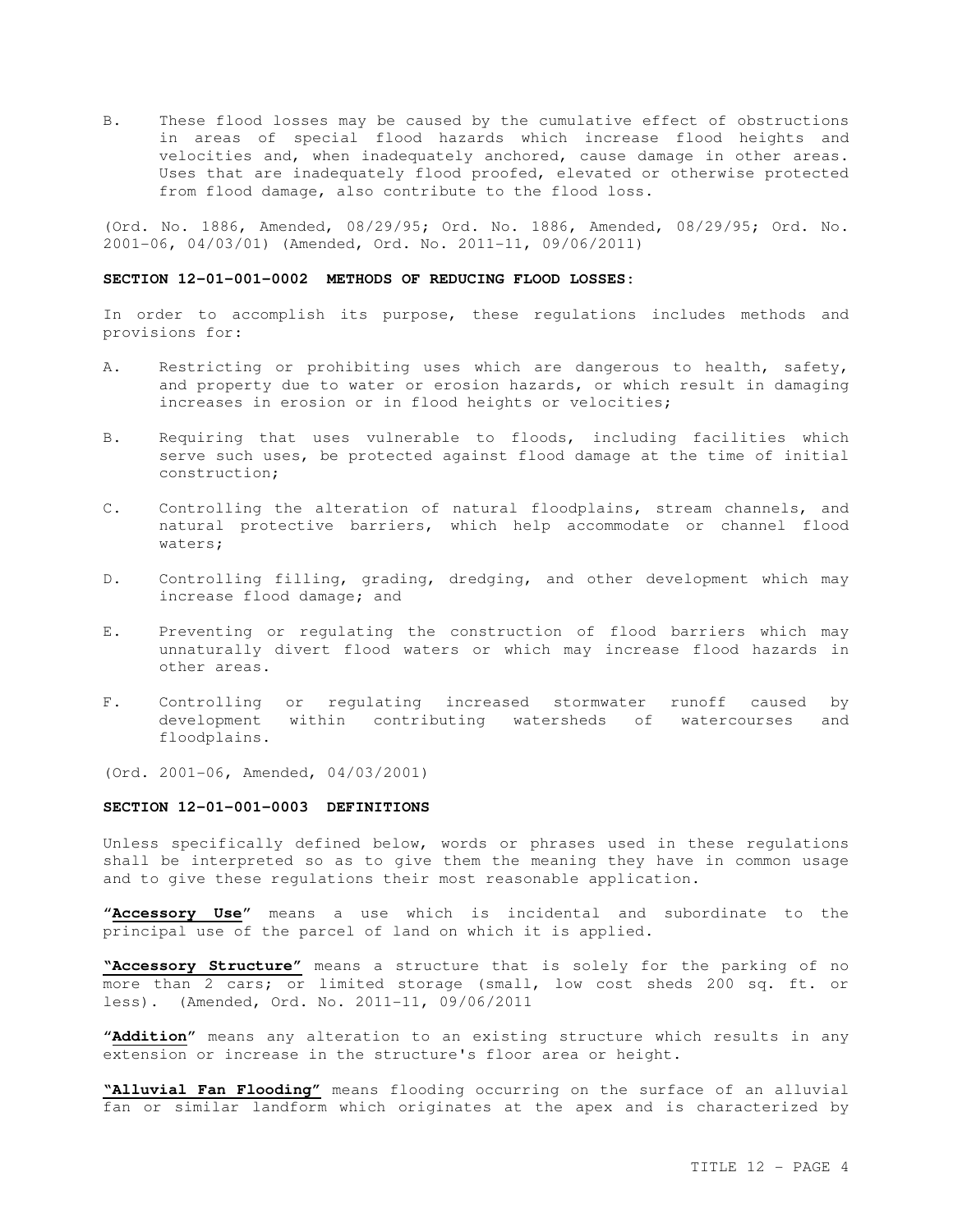high velocity flows, active processes of erosion, sediment transport and deposition, and unpredictable flow paths.

"**Alteration**" means any act or process that changes one or more of the existing features of a structure, including but not limited to, exterior changes or interior modifications of a structure or any of its architectural details or visual characteristics, including paint color, surface texture, and façade materials.

"**Apex**" means a point on an alluvial fan or similar landform below which the flow path of the major stream that formed the fan becomes unpredictable and alluvial fan flooding can occur.

"**Appeal**" means a request for a review of the Floodplain Administrator's interpretation of any provision of these regulations.

"**Architect**" means a Registered Professional Architect in the State of Arizona.

"**Area of Jurisdiction**" means the lands within the municipal boundaries of the City of Flagstaff.

"**Area of Shallow Flooding**" means a designated AO or AH Zone on the Flood Insurance Rate Map, (FIRM) with a one percent or greater annual chance of flooding. The base flood depths range from one to three feet; a clearly defined channel does not exist; the path of flooding is unpredictable and indeterminate; and velocity flow may be evident. Such flooding is characterized by ponding or sheet flow. (Amended, Ord. No. 2011-11, 09/06/2011)

"**Area of Special Flood Hazard**" means the land in the floodplain within a community subject to a one percent or greater chance of flooding in any given year. This area is designated as Zone A, AO, AH, ,AE, or A99 on the FIRM and other areas determined by the criteria adopted by the Director of the Arizona Department of Water Resources. For the purposes of these regulations, the term "special flood hazard area" (SFHA) is synonymous in meaning with "area of special flood hazard". (Amended, Ord. No. 2011-11, 09/06/2011)

"**Base Flood**" means the flood having a one percent chance of being equaled or exceeded in any given year. For the purposes of these regulations, the term "base flood" is synonymous in meaning with the "100-year flood".

**"Base Flood Elevation"** means the elevation shown on the Flood Insurance Rate Map for Zones AH, V and VE that indicate the water surface elevation resulting from a flood that has a 1-percent or greater chance of being equaled or exceeded in any given year. (Amended, Ord. No. 2011-11, 09/06/2011)

"**Basement**" means any area of a building having its floor subgrade (below ground level) on all sides.

"**Breakaway Wall**" means a wall that is not part of the structural support of a building and is intended through its design and construction to collapse under specific lateral loading forces, without causing damage to the elevated portion of the building supporting foundation system.

"**Building**" see "Structure".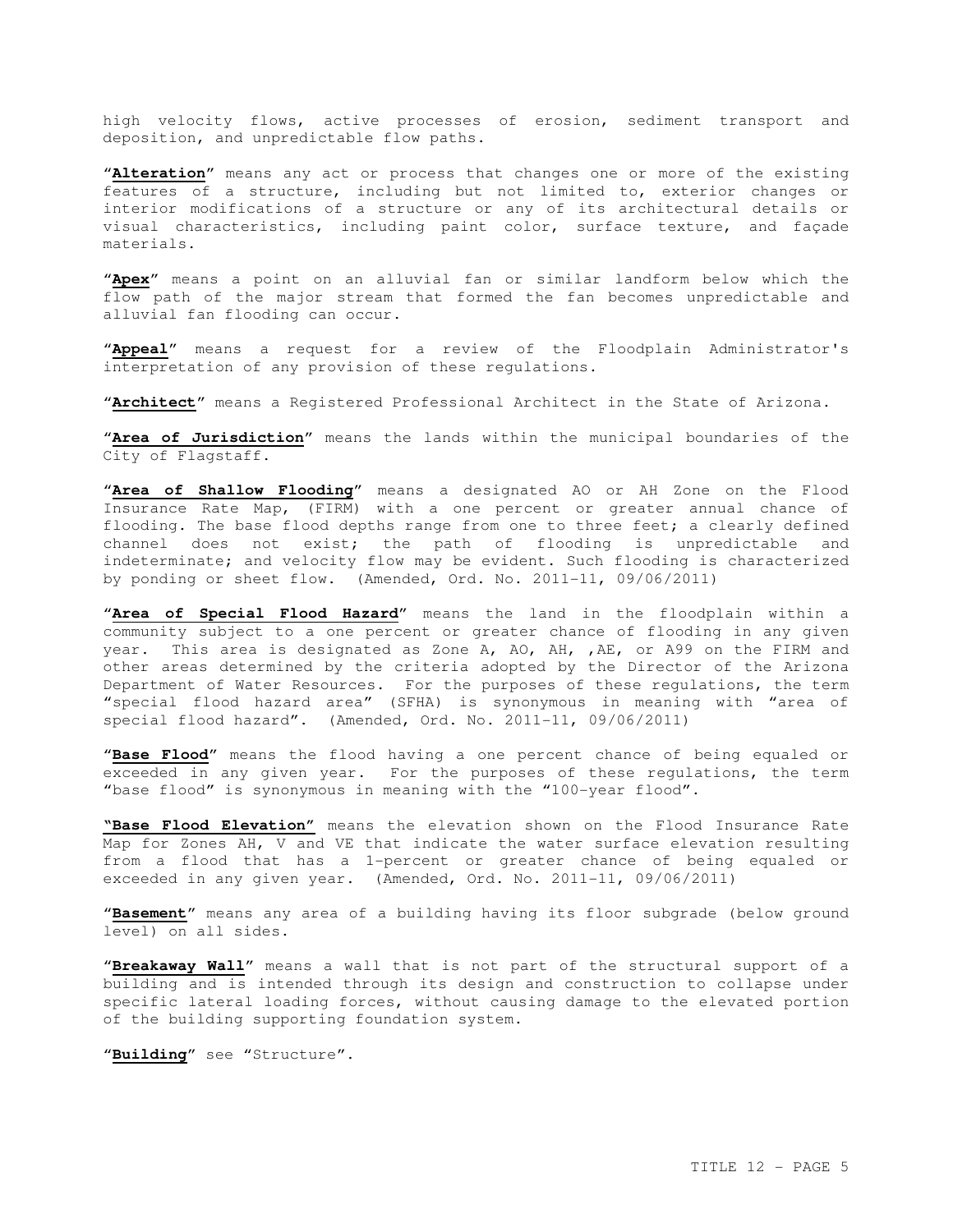"**Chief Executive Officer of the Community** (CEO)" means the official of the community who is charged with the authority to implement and administer laws, ordinances, and regulations for that community.

"**Community**" means any state or area or political subdivision thereof, or any Indian tribe or authorized tribal organization, or Alaska Native village or authorized native organization, which has authority to adopt and enforce floodplain management regulations for the areas within its jurisdiction.

"**Critical Facilities**" means structures or facilities that produce, use or store highly volatile, flammable, explosive, toxic, and/or water reactive materials; hospitals; nursing homes and housing likely to contain occupants who may not be sufficiently mobile to avoid death or injury during a flood; police stations; fire stations; vehicle and equipment storage facilities and emergency operations centers that are needed for flood response activities before, during, and after a flood; and public and private utility facilities that are vital to maintaining or restoring normal services to flooded areas before, during, and after a flood.

"**Critical Feature**" means an integral and readily identifiable part of a flood protection system without which the flood protection provided by the entire system would be compromised.

"**Development**" means any man-made change to improved or unimproved real estate, including but not limited to, buildings or other structures, mining, dredging, filling, grading, paving, excavating or drilling operations or storage of materials or equipment.

"**Discontinued Use**" means the relinquishment of a property or the cessation of a use or activity by the owner or tenant, excluding temporary or short term interruptions for the purpose of remodeling, maintaining or otherwise improving or rearranging the facility. A use shall be deemed as discontinued when such use is suspended as evidenced by the cessation of activities or conditions that constitute the principal use of the property.

**"Elevation Certificate"** – means the most current version of the Elevation Certificate form developed by the Federal Emergency Management Agency (FEMA Form 81-31) (Amended, Ord. No. 2011-11, 09/06/2011)

"**Encroachment**" means the advance or infringement of any uses, including but not limited to, plant growth, fill, excavation, buildings, permanent structures, fencing, or other development into a floodplain which may impede and/or alter the flow or storage capacity of a floodplain, or cause an increase in the floodway elevation.

"**Engineer**" means a Professional Engineer registered in the State of Arizona. (Amended, Ord. No. 2011-11, 09/06/2011)

**Engineering Geologist** means a Professional Engineering Geologist registered in the State of Arizona. (Amended, Ord. No. 2011-11, 09/06/2011)

"**Erosion**" means the process of the gradual wearing away of land masses. This peril is not per se covered under the program (see "flood-related erosion").

"**Erosion Hazard**" means the process of the wearing away of land masses. This peril is not per se covered under the program (see "flood-related erosion"). (Amended, Ord. No. 2011-11, 09/06/2011)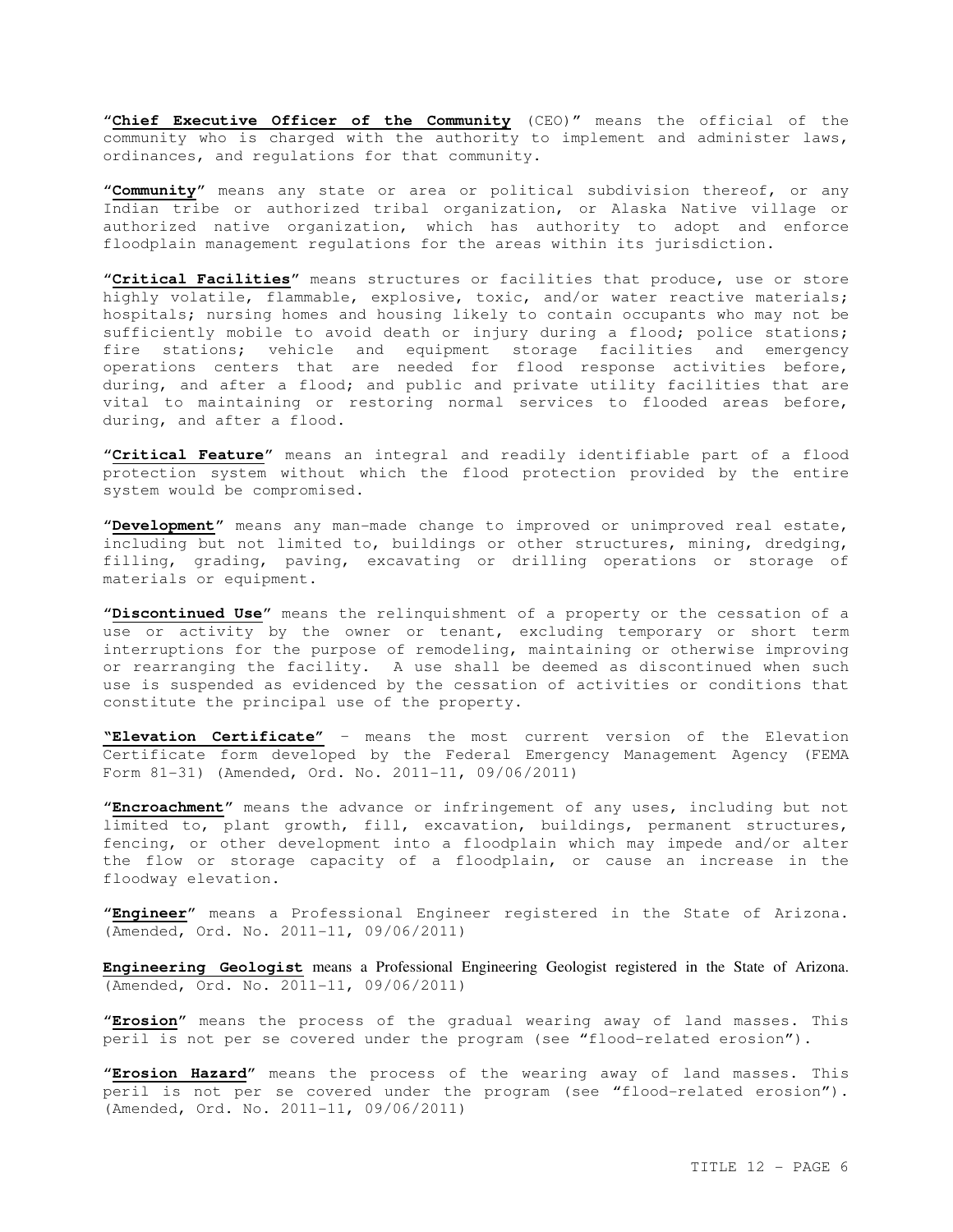"**Exceptional Hardship**" means a hardship that would result from failure to grant a variance which is exceptional, unusual, and peculiar to the property involved. Mere economic or financial hardship alone is not exceptional. Inconvenience, aesthetic considerations, physical handicaps, personal preferences, or the disapproval of one's neighbors likewise cannot, as a rule, qualify as an exceptional hardship. All of these problems can be resolved through other means without granting a variance, even if the alternative is more expensive, or requires the property owner to build elsewhere or put the parcel to a different use than originally intended. (Amended, Ord. No. 2011- 11, 09/06/2011)

"**FEMA**" means the Federal Emergency Management Agency

"**Flood or Flooding**" means a general and temporary condition of partial or complete inundation of normally dry land areas from:

- A. The overflow of inland or tidal waters;
- B. The unusual and rapid accumulation or runoff of surface waters from any source, and/or
- C. The collapse or subsidence of land along the shore of a lake or other body of water as a result of erosion or undermining caused by waves or currents of water exceeding anticipated cyclical levels or suddenly caused by an unusually high water level in a natural body of water, accompanied by a severe storm, or by an unanticipated force of nature, such as flash flood or an abnormal tidal surge, or by some similarly unusual and unforeseeable event which results in flooding as defined in this definition.

"**Flood Boundary and Floodway Map (FBFM)**" means the official map on which the Federal Emergency Management Agency (FEMA) has delineated both the areas of special flood hazard and the regulatory floodway.

"**Flood Elevation Determination**" means a determination, by the Administrator, of the water surface elevations of the base flood, that is, the flood level that has a one percent or greater chance of occurrence in any given year.

"**Flood Elevation Study**" means an examination, evaluation, and determination of flood hazards and, if appropriate, corresponding water surface elevations, or an examination, evaluation and determination of mudslide (i.e., mudflow) and/or flood-related erosion hazards.

"**Flood Fringe**" means that area located between the regulatory floodway and the boundary of the 100-year floodplain as shown on the Flood Boundary and Floodway Map.

"**Flood Insurance Rate Map (FIRM)**" means the official map of the community, on which the Federal Insurance Administrator has delineated both the areas of special flood hazards and the risk premium zones applicable to the community.

"**Flood Insurance Study**" means the official report provided by the Federal Emergency Management Agency (FEMA) that includes flood profiles, the Flood Insurance Rate Map, the Flood Boundary and Floodway Map, and the water surface elevations of the base flood. (Amended, Ord. No. 2011-11, 09/06/2011)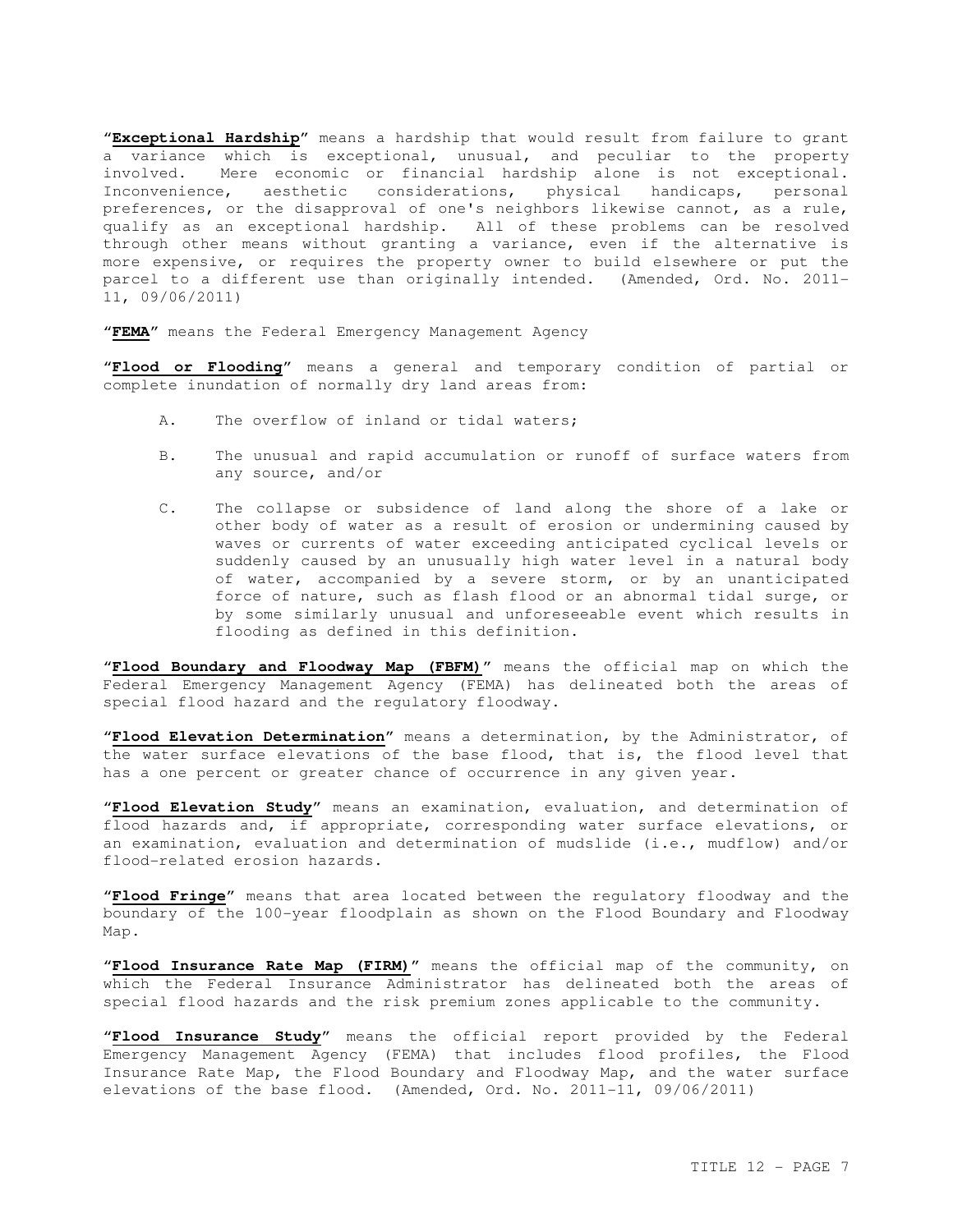"**Flood Protection System**" means those physical structural works for which funds have been authorized, appropriated, and expended and which have been constructed specifically to modify flooding in order to reduce the extent of the area within a community subject to a "special flood hazard" and the extent of the depths of associated flooding. Such a system typically includes channels, dams, reservoirs, levees, or dikes. These specialized flood modifying works are those constructed in conformance with sound engineering standards.

"**Floodproofing**" means any combination of structural and non-structural additions, changes, or adjustments to structures which reduce or eliminate flood damage to improved or unimproved real property, water and sanitary facilities, structures and their contents.

**"Floodproofing Certificate"** – means the most current version of the Floodproofing Certificate form developed by the Federal Emergency Management Agency (FEMA Form 81-65). (Amended, Ord. No. 2011-11, 09/06/2011)

"**Flood-Related Erosion**" means the collapse or subsidence of land along the shore of a lake or other body of water as a result of undermining caused by waves or currents of water exceeding anticipated cyclical levels or suddenly caused by an unusually high water level in a natural body of water, accompanied by a severe storm, or by an unanticipated force of nature, such as a flash flood or an abnormal tidal surge, or by some similarly unusual and unforeseeable event which results in flooding.

"**Floodplain or Flood-Prone Area**" means any land area susceptible to being inundated by water from any source (see definition of "flood or flooding"). "Floodplain" areas include the "flood fringe" and the "regulatory floodway".

"**Floodplain Administrator**" is the individual or his/her authorized representative authorized by the Floodplain Board to administer, implement, and enforce the provisions of these regulations.

"**Floodplain Board**" is the City Council of the City of Flagstaff at such times as they are engaged in the administration, implementation, and enforcement of these regulations.

"**Floodplain Management**" means the operation of an overall program of corrective and preventive measures for reducing flood damage and preserving and enhancing where possible natural resources in the floodplain. Including, but not limited to, emergency preparedness plans, flood control works, floodplain management regulations and open space plans. (Amended, Ord. No. 2011-11, 09/06/2011)

"**Floodplain Management Regulations**" means the zoning ordinances, subdivision regulations, building codes, health regulations, state statutes, special purpose ordinances (such as a floodplain management ordinance, grading ordinance, stormwater management ordinance, and erosion control ordinance) and other relevant applications of police power. The term describes such state or local regulations, in any combination thereof, which provide standards for the purpose of flood damage prevention and reduction.

"**Floodplain Use Permit**" means a permit issued by the Floodplain Administrator under the provisions of these regulations for development of land located in a floodplain.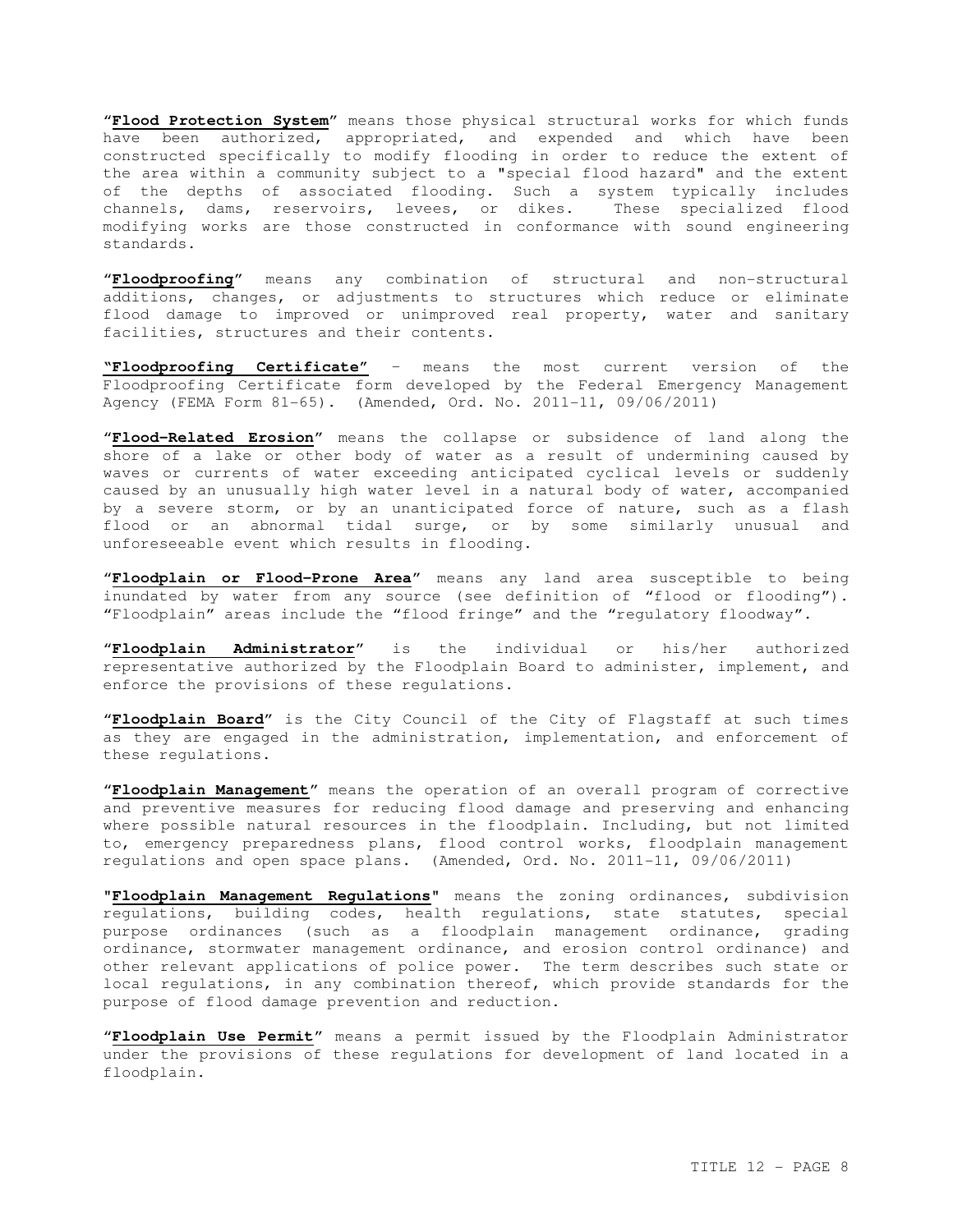"**Flood-Related Erosion Area Management**" means the operation of an overall program of corrective and preventive measures for reducing flood-related erosion damage, including, but not limited to, emergency preparedness plans, flood-related erosion control works, and floodplain management regulations.

"**Floodway**" - see "Regulatory Floodway".

"**Freeboard**" means a factor of safety usually expressed in feet above a flood level for purposes of floodplain management. "Freeboard" tends to compensate for the many unknown factors that could contribute to flood heights greater than the height calculated for selected size flood and floodway conditions, such as wave action, bridge openings, and the hydrological effect of urbanization of the watershed.

"**Functionally Dependent Use**" means a use which cannot be performed unless it is located or carried out in close proximity to water. The term includes only docking facilities, port facilities that are necessary for the loading and unloading of cargo or passengers, and ship building and ship repair facilities, but does not include long-term storage or related manufacturing facilities.

"**Highest Adjacent Grade**" means the highest natural elevation, prior to fill or excavation, of the ground surface prior to construction next to the proposed walls of a structure.

"**Historic Structure**" means any structure that is:

- A. Listed individually in the National Register of Historic Places (a listing maintained by the Department of Interior) or preliminarily determined by the Secretary of the Interior as meeting the requirements for individual listing on the National Register;
- B. Certified or preliminarily determined by the Secretary of the Interior as contributing to the historical significance of a registered historic district or a district preliminarily determined by the Secretary to qualify as a registered historic district;
- C. Individually listed on a state inventory of historic places in states with historic preservation programs which have been approved by the Secretary of the Interior; or
- D. Individually listed on a local inventory of historic places in communities with historic preservation programs that have been certified either:
	- 1. By an approved state program as determined by the Secretary of the Interior; or
	- 2. Directly by the Secretary of the Interior in states without approved programs.

"**Lateral Addition"** An addition to an existing structure that is beside and connected to the existing structure. If one building is connected to another through a covered breezeway or similar connection it is considered to be a separate building, and not an addition, for the purpose of this Ordinance. (Amended, Ord. No. 2011-11m 09/06/2011)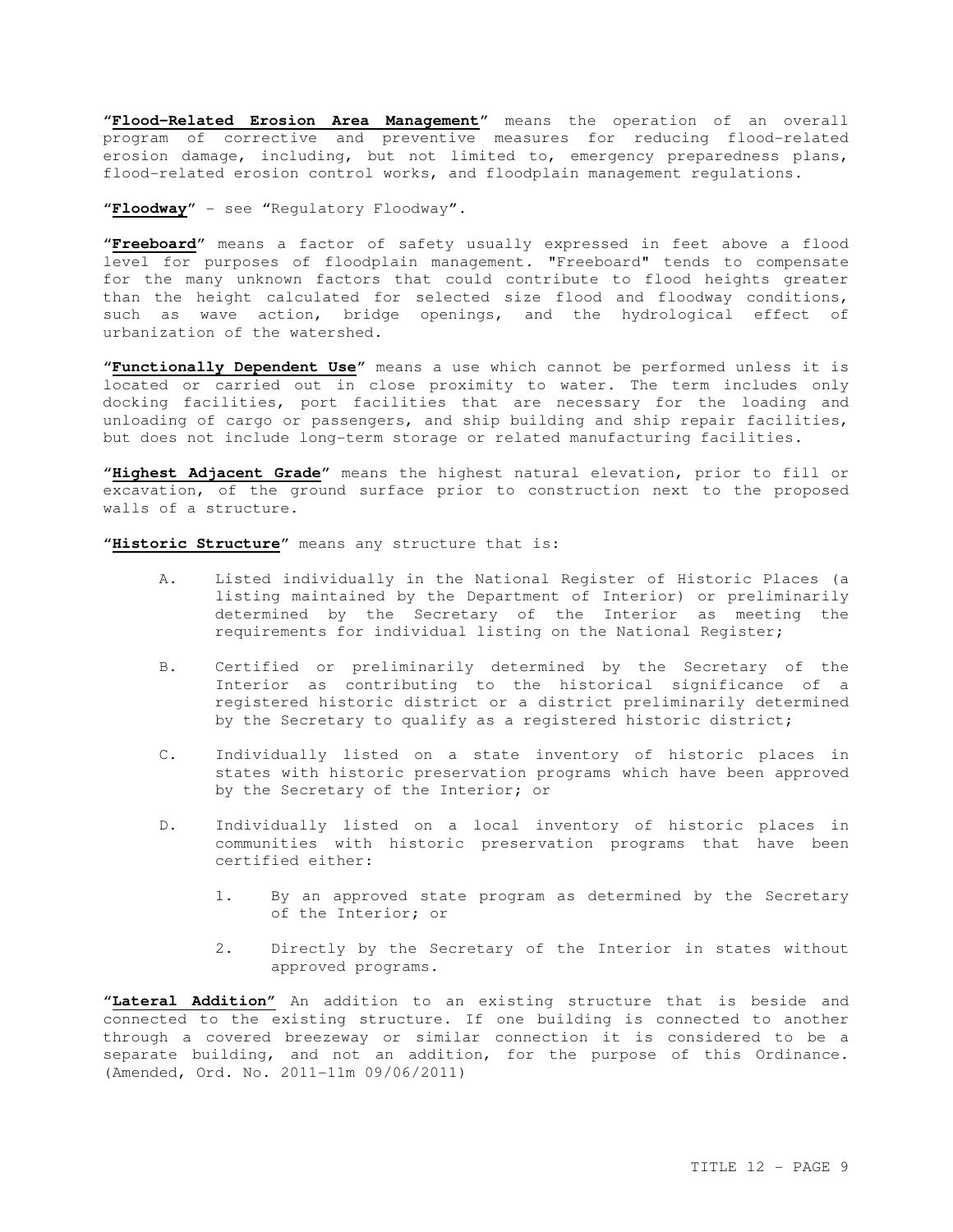"**Levee**" means a man-made structure; usually an earthen embankment, designed and constructed in accordance with sound engineering practices to contain, control, or divert the flow of water so as to provide protection from temporary flooding.

"**Levee System**" means a flood protection system which consists of a levee, or levees, and associated structures, such as closure and drainage devices, which are constructed and operated in accordance with sound engineering practices.

"**Lowest Floor**" means the lowest floor of the lowest enclosed area (including basement) of a building. An unfinished or flood resistant enclosure, usable solely for parking of vehicles, building access, or storage in an area other than a basement area is not considered a building's lowest floor, provided, that such enclosure is not built so as to render the structure in violation of the applicable non-elevation design requirements of this Ordinance. The lowest floor elevation is defined as the bottom of the lowest floor joist, horizontal structural member, or duct work.

"**Manufactured Home**" means a structure, transportable in one (1) or more sections, which is built on a permanent chassis and is designed for use with or without a permanent foundation when attached to the required utilities. For the purposes of floodplain management, the term "manufactured home" also includes park trailers, travel trailers and other similar vehicles placed on a site for greater than 180 consecutive days or which are not licensed and ready for highway use. The term "manufactured home" does not include a "recreational vehicle".

"**Manufactured Home Park or Subdivision**" means a parcel (or contiguous parcels) of land divided into two (2) or more manufactured home lots for sale or rent.

**"Map"** means the Flood Hazard Boundary Map (FHBM) or the Flood Insurance Rate Map (FIRM) for the community as issued by FEMA. (Amended, Ord. No. 2011-11, 09/06/2011)

"**Market Value**" shall be determined by the current Coconino County Assessor's Office assessed value or by an independent professional appraiser by estimating the cost to replace the structure in new condition and adjusting that cost figure by the amount of depreciation which has accrued since the structure was constructed. The cost of replacement of the structure shall be based on a square foot cost factor determined by reference to a building cost estimating guide recognized by the building construction industry. The amount of depreciation shall be determined by taking into account the age and physical deterioration of the structure and functional obsolescence as approved by the Floodplain Administrator, but shall not include economic or other forms of external obsolescence. Use of replacement costs or accrued depreciation factors different from those contained in recognized building cost estimating guides may be considered only if such factors are included in a report prepared by an independent professional appraiser and supported by a written explanation of the differences.

"**Mean Sea Level**" means, for purposes of the National Flood Insurance Program, the National Geodetic Vertical Datum, (NGVD) of 1929, North American Vertical Datum (NAVD) of 1988, or other datum, to which base flood elevations shown on a community's Flood Insurance Rate Map are referenced. (Amended, Ord. No. 2011- 11, 09/06/2011)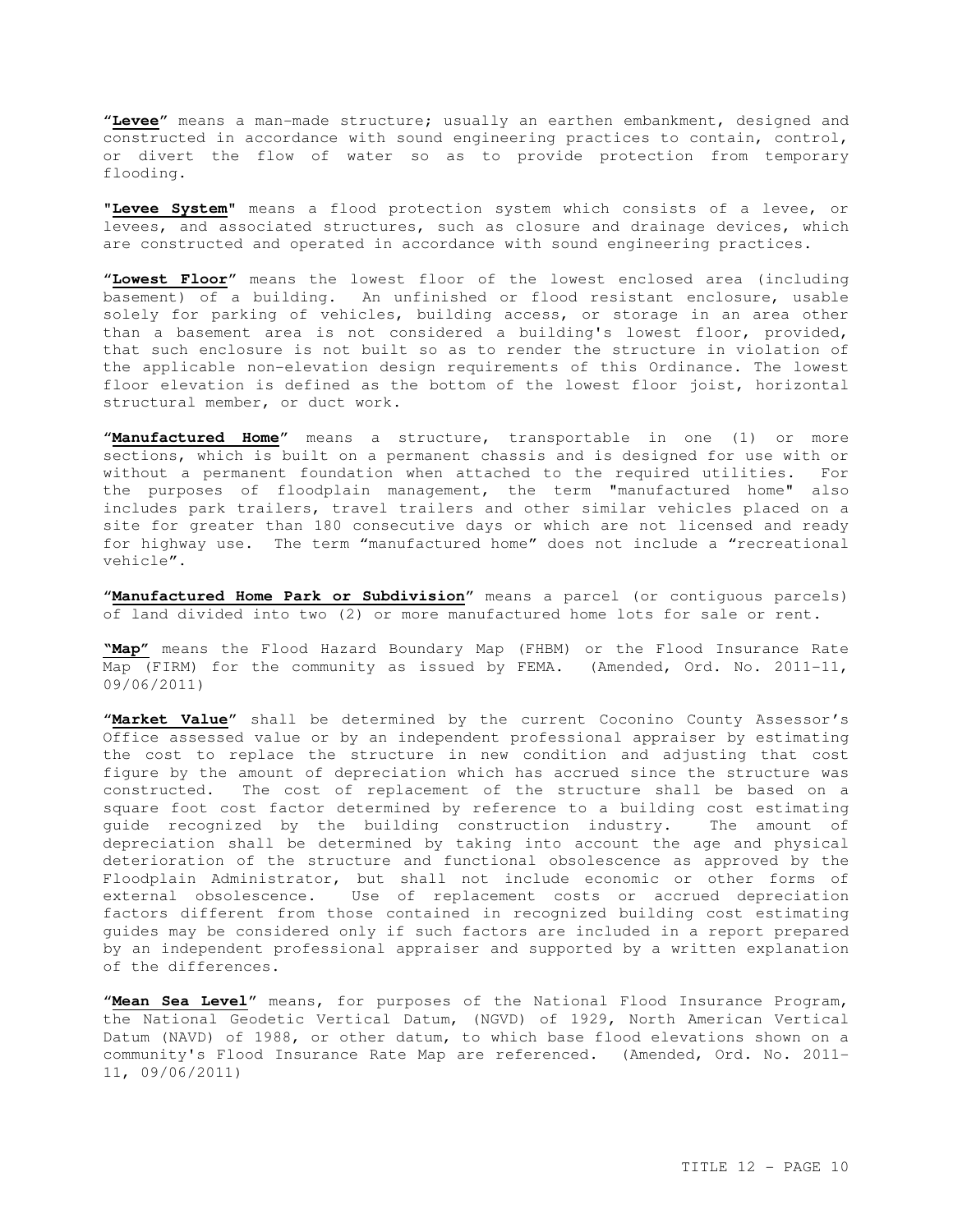"**Mudslide (i.e., Mudflow)**" describes a condition where there is a river, flow or inundation of liquid mud down a hillside usually as a result of a dual condition of loss of brush cover, and the subsequent accumulation of water on the ground preceded by a period of unusually heavy or sustained rain. A mudslide (i.e., mudflow) may occur as a distinct phenomenon while a landslide is in progress, and will be recognized as such by the Administrator only if the mudflow, and not the landslide, is the proximate cause of damage that occurs.

"**Mudslide (i.e., Mudflow) Area Management**" means the operation of an overall program of corrective and preventive measures for reducing mudslide (i.e., mudflow) damage, including, but not limited to, emergency preparedness plans, mudslide control works, and floodplain management regulations.

"**Mudslide (i.e. Mudflow), Prone Area**" means an area with land surfaces and slopes of unconsolidated material where the history, geology, and climate indicate a potential for mudflow.

"**New Construction**" means, for the purposes of determining insurance rates, structures for which the "start of construction" commenced on or after the effective date of an initial FIRM or after December 31, 1974, whichever is later, and includes any subsequent improvements to such structures. For floodplain management purposes, "new construction" means structures for which the "start of construction" commenced on or after the effective date of a floodplain management regulation adopted by a community and includes any subsequent improvements to such structures.

"**New Manufactured Home Park or Subdivision**" means a manufactured home park or subdivision for which the construction of facilities for servicing the lots on which the manufactured homes are to be affixed, including, at a minimum, the installation of utilities, the construction of streets, and either final site grading or the pouring of concrete pads, and which is completed on or after the effective date of these floodplain regulations.

"**Nonconforming Use**" means a structure or the use of a structure or premises, which was lawful but not in conformity with these regulations before the adoption or amendment of these floodplain regulations.

**"Nonresidential Structure"** means any structure or any portion of a structure used exclusively for, or designed as and capable of being used for, without limitation, office, commercial, business, educational, public, industrial, factory, or governmental occupation.

"**Obstruction**" includes, but is not limited to, any dam, wall, wharf, embankment, levee, dike, pile, abutment, protection, excavation, channelization, bridges, conduit, culvert, building, wire, fence, rock, gravel, fill, dumping, structure, vegetation, or other material in, along, across, or projecting into a watercourse which may alter, impede, retard or change the direction and/or velocity of the flow of water, or due to its location, its propensity to snare or collect debris carried by the flow of water, or its likelihood of being carried downstream.

"**One Hundred-Year Flood**" means the flood having a one percent chance of being equaled or exceeded in any given year (see "Base Flood").

"**Person**" includes an individual or his agent, firm, partnership, association, limited liability company, or corporation, or agent of the aforementioned groups, or this State or its agencies or political subdivisions.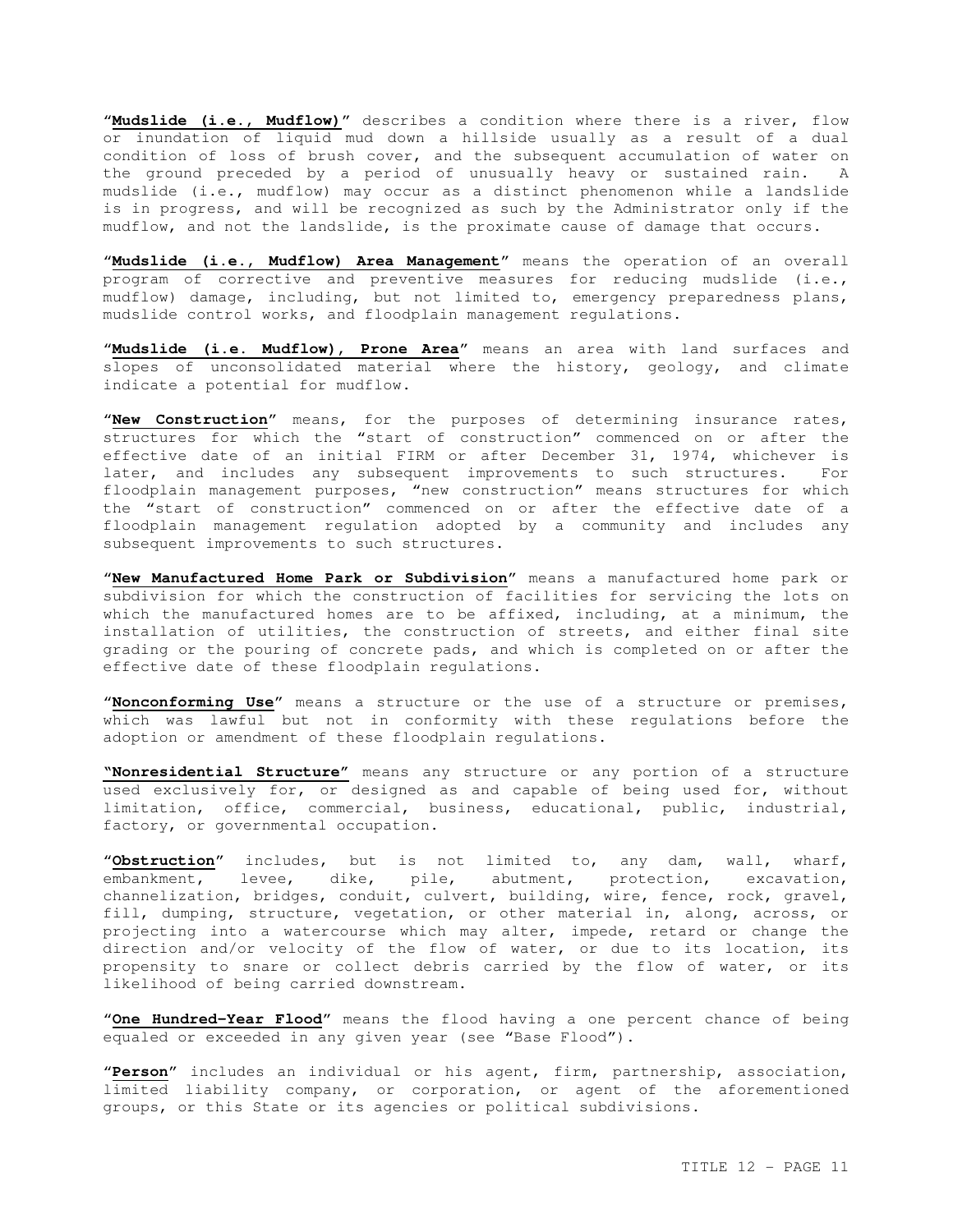"**Program Deficiency**" means a defect in a community's floodplain management regulations or administrative procedures that impairs effective implementation of those floodplain management regulations or of the National Flood Insurance Program standards.

"**Reconstruction**" means the rebuilding of an existing structure which has been partially or completely destroyed by any cause (e.g., fire, wind, flood) without increasing the floor area of the structure.

"**Recreational Vehicle**" means a vehicle which is:

- A. Built on a single chassis;
- B. 400 square feet or less when measured at the largest horizontal projection;
- C. Designed to be self-propelled or permanently towable by a light duty truck; and
- D. Designed primarily not for use as a permanent dwelling but as a temporary living quarters for recreational, camping, travel, or seasonal use.

"**Regulatory Flood Elevation**" means an elevation one foot above the base flood elevation for a watercourse for which the base flood elevation has been determined and shall be as determined by the criteria developed by the Director of the Arizona Department of Water Resources for all other watercourses.

"**Regulatory Floodway**" means the channel of a river or other watercourse and the adjacent land areas that must be reserved in order to discharge the base flood without cumulatively increasing the water surface elevation more than a designated height.

"**Rehabilitation**" means any improvements and repairs which are made to the interior or exterior of an existing structure but which do not result in any increase in the floor area of the structure.

"**Remedy a Violation**" means to bring the structure or other development into compliance with State or local floodplain management regulations, or, if this is not possible, to reduce the impacts of its noncompliance. Ways that impacts may be reduced include protecting the structure or other affected development from flood damages, implementing the enforcement provisions of this Ordinance or otherwise deterring future similar violations, or reducing Federal financial exposure with regard to the structure or other development.

**"Residential Structure"** means any structure or any portion of a structure that is used for, or designed as and capable of being used for, the temporary or permanent domicile of persons, including without limitation a dwelling unit, apartment house, boarding house, hotel, motel, nursing home, lodging house, congregate residence, jail, prison, and similarly used structures.

**Soils Engineer** means a Professional Soils Engineer registered in the State of Arizona. (Amended, Ord. No. 2011-11, 09/06/2011)

"**Special Flood Hazard Area (SFHA)**" means an area in the floodplain subject to a 1 percent or greater chance of flooding in any given year. An area having special flood or flood-related erosion hazards, and shown on an FBFM or FIRM as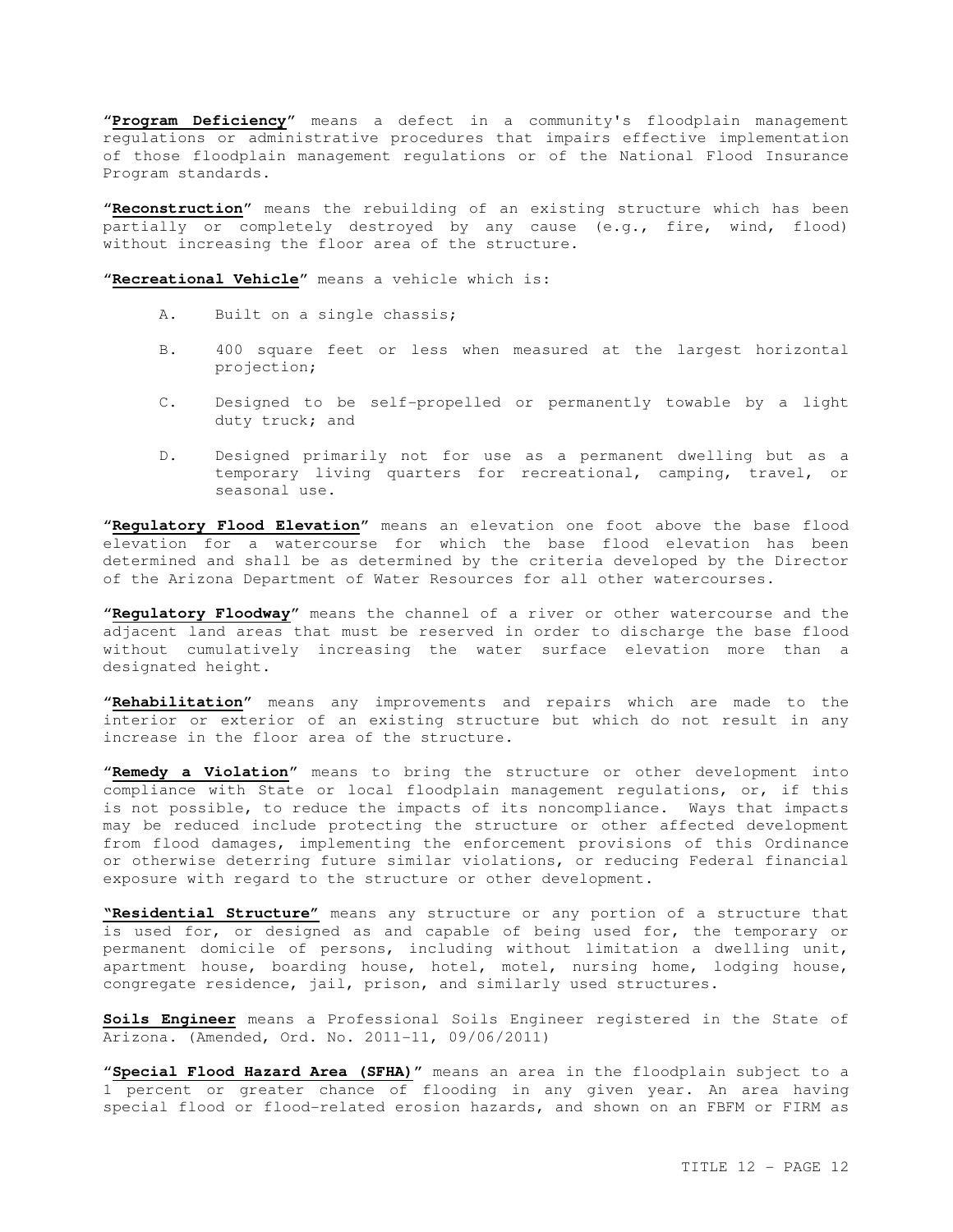Zone A, AO, AE,A99, or AH (see "Area of Special Flood Hazard"). (Amended, Ord. No. 2011-11, 09/06/2011)

"**Start of Construction**", includes substantial improvement and other proposed new development, and means the date the building permit was issued, provided the actual start of construction, repair, reconstruction, rehabilitation, addition, placement, or other improvement was within 180 days of the permit date. The actual start means either the first placement of permanent construction of a structure on a site, such as the pouring of slab or footings, the installation of piles, the construction of columns, or any work beyond the stage of excavation; or the placement of a manufactured home on a foundation. Permanent construction does not include land preparation, such as clearing, grading and filling; nor does it include the installation of streets and/or walkways; nor does it include excavation for a basement, footings, piers or foundations, or the erection of temporary forms; nor does it include the installation on the property of accessory buildings, such as garages or sheds not occupied as dwelling units or not part of the main structure. For a substantial improvement, the actual "start of construction" means the first alteration of any wall, ceiling, floor, or other structural part of a building, whether or not that alteration affects the external dimensions of the building. (Amended, Ord. No. 2011-11, 09/06/2011)

**"Stormwater Management Design Manual"** means the most recent edition of the City of Flagstaff Stormwater Management Design Manual. (Amended, Ord. No. 2011-11, 09/06/2011)

"**Structure**" means, for floodplain management purposes, that which is built or constructed, an edifice or building of any kind, or any piece of work artificially built up or composed of parts joined together in some definite manner. This includes, without limitation, a walled and roofed building, including a gas or liquid storage tank that is principally above ground, as well as a manufactured home.

"**Substantial Damage**" means damage of any origin sustained by a structure whereby the cumulative cost of restoring the structure to its before damaged condition would equal or exceed fifty (50) percent of the market value of the structure before the damage occurred.

"**Substantial Improvement**" means any repair, reconstruction, rehabilitation, addition or other improvement of a structure, the cost of which equals or exceeds 50 percent of the market value of the structure before the "start of construction" of the improvement. This term includes structures which have incurred "substantial damage", regardless of the actual repair work performed. The term does not, however, include either:

- A. Any project for improvement of a structure to correct existing violations of state or local health, sanitary, or safety code specifications which have been identified by the local code enforcement official and which are the minimum necessary to assure safe living conditions; or
- B. Any alteration of a "historic structure", provided that the alteration will not preclude the structure's continued designation as a "historic structure".

"**Surveyor**" means a Registered Professional Land Surveyor in the State of Arizona.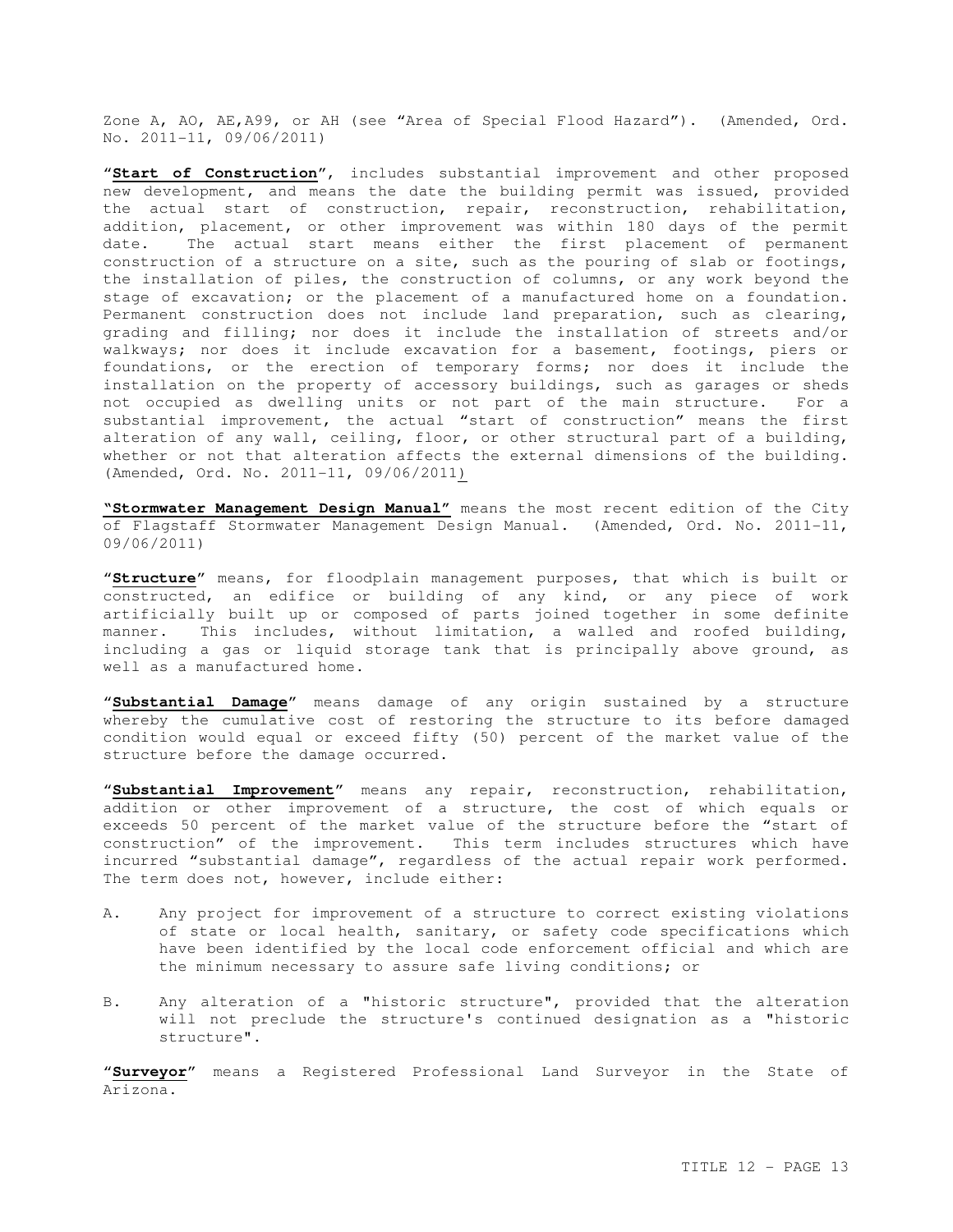"**Variance**" means a grant of relief from the requirements of this Ordinance which permits construction in a manner that would otherwise be prohibited by these regulations.

"**Violation**" means the failure of a structure or other development to be fully compliant with the community's floodplain management regulations. A structure or other development without the elevation certificate, other certifications, or other evidence of compliance required in these regulations is presumed to be in violation until such time as that documentation is provided.

"**Water Surface Elevation**" means the height, in relation to the National Geodetic Vertical Datum (NGVD) of 1929, North American Vertical Datum (NAVD) of 1988, (or other datum, where specified) of floods of various magnitudes and frequencies in the floodplains of riverine areas. (Amended, Ord. No. 2011-11, 09/06/2011)

"**Watercourse**" means a lake, river, creek, stream, wash, arroyo, channel, or other topographic feature on or over which waters flow at least periodically. "Watercourse" includes specifically designated areas in which substantial flood damage may occur.

"**Watercourse Master Plan**" means a hydraulic and hydrologic plan for a watercourse that examines the cumulative impacts of existing development and future encroachment in the floodplain and future development in the watershed on potential flood damages, and establishes technical criteria for subsequent development so as to minimize potential flood damages for all flood events up to and including the one hundred-year flood.

(Ord. 2001-06, Amended, 04/03/2001); (Amended, Ordinance No. 2011-11, 09/06/2011)

### **SECTION 12-01-001-0004 GENERAL PROVISIONS**

#### **SECTION 12-01-001-0004.01 JURISDICTION**

- A. These regulations shall apply to all areas within the corporate limits of the City of Flagstaff, Arizona.
- B. The provisions of these regulations shall apply to lands outside the corporate limits of the City of Flagstaff upon annexation of such lands.
- (Ord. 2001-06, Amended, 04/03/2001)

# **SECTION 12-01-001-0004.02 BASIS FOR ESTABLISHING THE AREAS OF SPECIAL FLOOD HAZARD**

A. The Federal Emergency Management Agency (FEMA) scientific and engineering report entitled "Flood Insurance Study, dated September 3, 2010, Coconino County, Arizona and Incorporated Areas"" with accompanying Flood Insurance Rate Maps (FIRM's), and all subsequent amendments and/or revisions, identifying areas of special flood hazard, are hereby adopted by reference and declared to be a part of this Ordinance. The Flood Insurance Study and the FIRM panels are on file in the office of the Floodplain Administrator at City Hall, City of Flagstaff, 211 W. Aspen Ave. Flagstaff, AZ 86001. The Flood Insurance Study and attendant mapping is the minimum area of applicability of these regulations and may be supplemented by studies for other areas which allow implementation of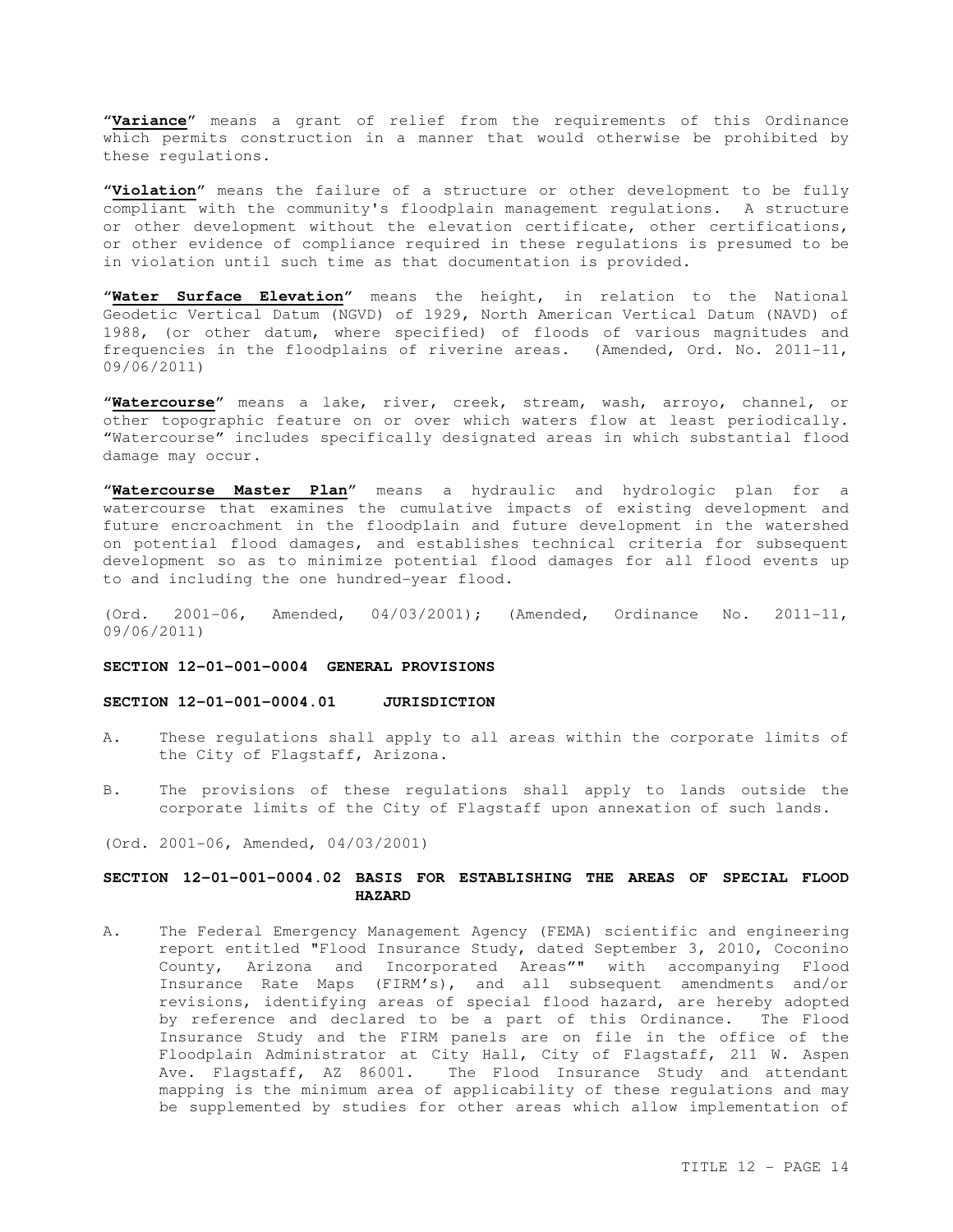this Ordinance and which are recommended to the Floodplain Board by the Floodplain Administrator. The Floodplain Board, within its area of jurisdiction, shall delineate, or may by rule require developers of land to delineate, for areas where development is ongoing or imminent, and thereafter as development becomes imminent, floodplains consistent with the criteria developed by the Federal Emergency Management Agency and the Director of the Arizona Department of Water Resources.

B. The Floodplain Board may adopt additional floodplain studies or reports by reference and declare them to be part of these regulations, provided that any differences in floodplain delineation between such additional studies or reports and the effective Flood Insurance Rate Map(s) shall be resolved by applying those provisions which result in a broader floodplain delineation. A copy of such studies shall be on file in the office of the Floodplain Administrator.

(Ord. 2001-06, Amended, 04/03/2001) (Amended, Ord. No. 2011-11, 09/06/2011)

### **SECTION 12-01-001-0004.03 COMPLIANCE**

No structure or development shall hereafter be constructed, located, extended, converted, or altered without full compliance with the provisions of these regulations and other applicable codes.

(Ord. 2001-06, Amended, 04/03/2001)

### **SECTION 12-01-001-0004.04 ABROGATION AND GREATER RESTRICTIONS:**

These regulations are not intended to repeal, abrogate or impair any existing easements, covenants, or deed restrictions. However, where these regulations and another Ordinance, easement, covenant, or deed restriction conflict or overlap, whichever imposes the more stringent restrictions shall prevail.

(Ord. 2001-06, Amended, 04/03/2001)

#### **SECTION 12-01-001-0004.05 INTERPRETATION:**

In the interpretation and application of these regulations, all provisions shall be:

- A. Considered as minimum requirements;
- B. Liberally construed in favor of the governing body; and
- C. Deemed neither to limit nor repeal any other powers granted under State Statutes.

(Ord. 2001-06, Amended, 04/03/2001)

### **SECTION 12-01-001-0004.06 WARNING AND DISCLAIMER OF LIABILITY:**

The degree of flood protection required by these regulations is considered reasonable for regulatory purposes and is based on scientific and engineering considerations. Larger floods can and will occur on rare occasions. Flood heights may be increased by man-made or natural causes. This Ordinance does not imply that land outside the areas of special flood hazard or uses permitted within such areas will be free from flooding or flood damages. These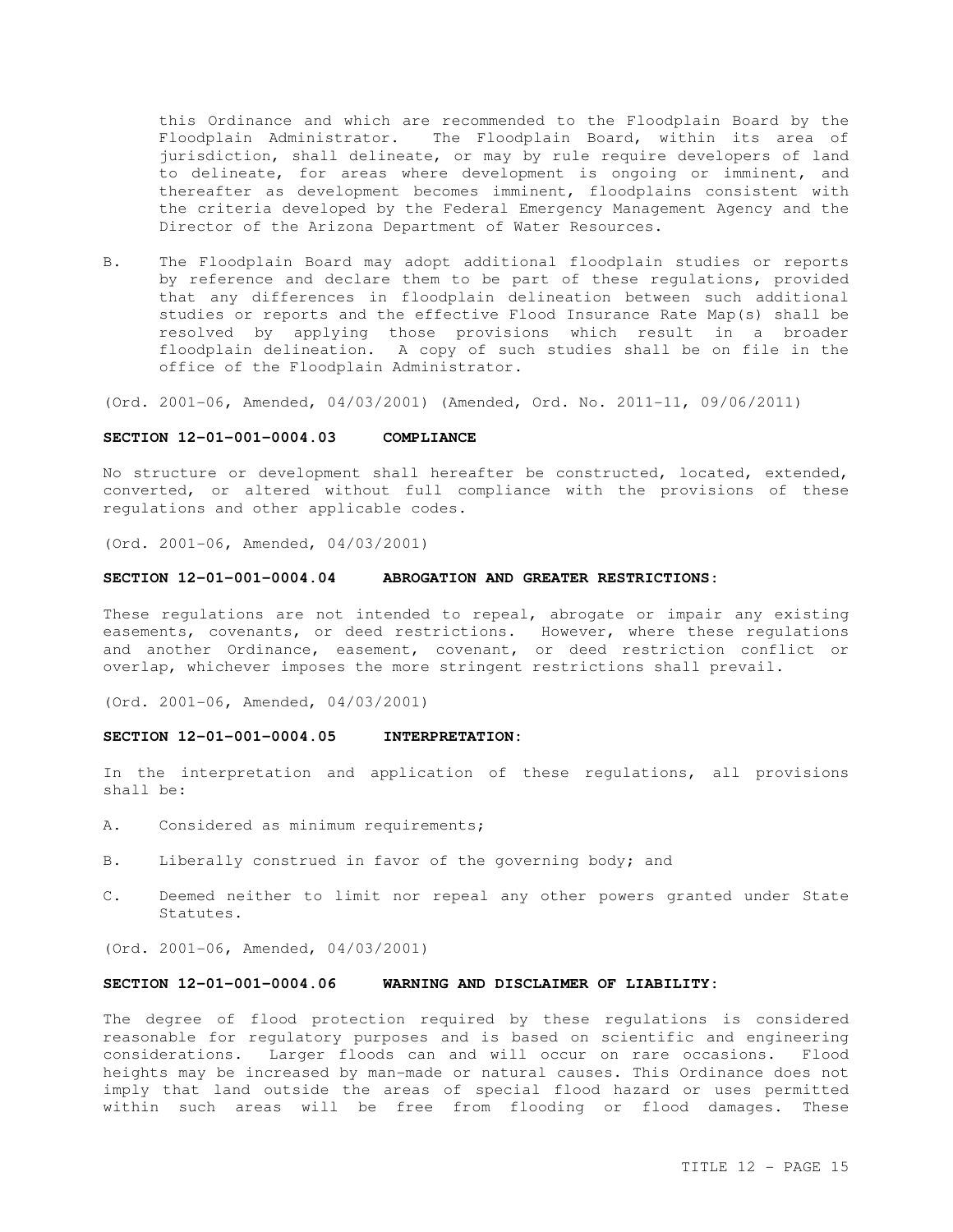regulations shall not create liability on the part of the City of Flagstaff, any officer or employee thereof, the State of Arizona, or the Federal Emergency Management Agency (FEMA), for any flood damages that result from reliance on these regulations or any administrative decision lawfully made thereunder.

(Ord. 2001-06, Amended, 04/03/2001; Amended Ord. No. 2011-11, 09/06/2011)

#### **SECTION 12-01-001-0004.07 STATUTORY EXEMPTIONS:**

- A. In accordance with A.R.S. Section 48-3609(H), unless otherwise expressly provided, this and any regulation adopted pursuant to said statute do not affect:
	- 1. Existing legal uses of property or the right to continuation of such legal use. However, if a nonconforming use of land or a building or structure is discontinued for twelve (12) months or destroyed to the extent of fifty (50) percent of its market value, as determined by an independent professional appraiser, any further use shall comply with these regulations.
	- 2. Reasonable repair or alteration of property for the purposes for which the property was legally used on August 3, 1984, or on the date any regulations affecting such property takes effect, except that any alteration, addition or repair to a nonconforming building or structure which would result in increasing its flood damage potential by fifty (50) percent or more shall be either flood proofed or elevated to or above the regulatory flood elevation.
	- 3. Reasonable repair of structures constructed with the written authorization required by A.R.S. Section 48-3613.
	- 4. Facilities constructed or installed pursuant to a certificate of environmental compatibility issued pursuant to Title 40, Chapter 2, Article 6.2, Arizona revised Statutes (A.R.S. Section 40-360, et seq.).
- B. In accordance with A.R.S. Section 48-3613, written authorization shall not be required, nor shall the Floodplain Board (the "Board") prohibit:
	- 1. The construction of bridges, culverts, dikes, and other structures necessary for the construction of public highways, roads, and streets intersecting or crossing a watercourse.
	- 2. The construction of storage dams for watering livestock or wildlife and structures on banks of a watercourse to prevent erosion of or damage to adjoining land if the structure will not divert, retard or obstruct the natural channel of the watercourse, or dams for the conservation of floodwaters as permitted by Title 45, Chapter 6, Arizona Revised Statutes.
	- 3. Construction of tailing dams and waste disposal areas for use in connection with mining and metallurgical operations. This paragraph does not exempt those sand and gravel operations which will divert, retard, or obstruct the flow of waters in any watercourse from complying with and acquiring authorization from the Board pursuant to regulations adopted by the Board under said statute.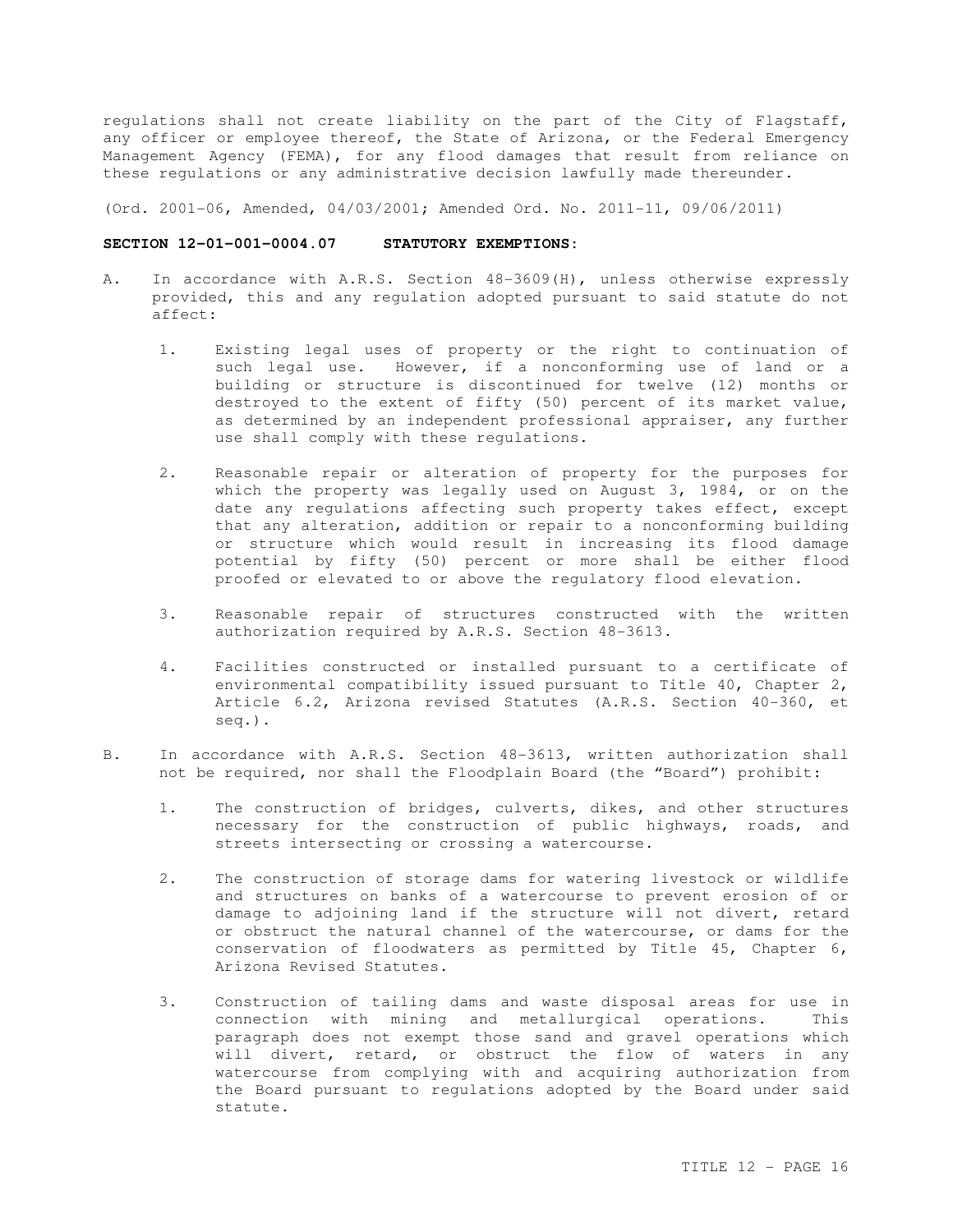- 4. Other construction if it is determined by the Board that written authorization is unnecessary.
- 5. Any flood control district, county, city, town, or other political subdivision from exercising powers granted to it under said statute.
- 6. The construction of streams, waterways, lakes, and other auxiliary facilities in conjunction with development of public parks and recreation facilities by a public agency or political subdivision.
- 7. The construction and erection of poles, towers, foundations, support structures, guy wires, and other facilities related to power transmission as constructed by any utility whether a public service corporation or a political subdivision.
- C. Before any construction authorized by Subsection B of this Section may begin, the responsible person must submit plans for the construction to the Board for review and comment. These exemptions do not preclude any person from liability if that person's actions increase flood hazards to any other person's property.
- D. In addition to other penalties or remedies otherwise provided by law, this State, a political subdivision thereof, or a person who may be damaged or has been damaged as a result of the unauthorized diversion, retardation, or obstruction of a watercourse has the right to commence, maintain, and prosecute any appropriate action or pursue any remedy to enjoin, abate, or otherwise prevent any person from violating or continuing to violate this section or regulations adopted pursuant to A.R.S. Section 48-3610. If a person is found to be in violation of this section, the court shall require the violator to either comply with this section if authorized by the Board or remove the obstruction and restore the watercourse to its original state. The court may also award such monetary damages as are appropriate to the injured parties resulting from the violation including reasonable costs and attorney fees.

(Ord. 2001-06, Amended, 04/03/2001)

#### **SECTION 12-01-001-0004.08 NONCONFORMING USES:**

A structure or the use of a structure or premises which existed and was lawful, but not in conformity, before the adoption or amendment of these regulations, may be continued subject to the following conditions:

- A. No existing structure in the floodway shall be expanded, but may be modified, altered or repaired to incorporate elevation or flood proofing measures, provided such measures comply with the substantial improvement requirements of this ordinance and do not raise the level of the base flood or floodway. (Amended, Ord. No. 2011-11, 09/906/2011
- B. If a nonconforming use of land or a building or structure is discontinued for twelve (12) months or destroyed to the extent of fifty percent of its market value, as determined by a competent professional appraiser, any further use shall comply with these regulations. Intent to resume active operations shall not affect the foregoing.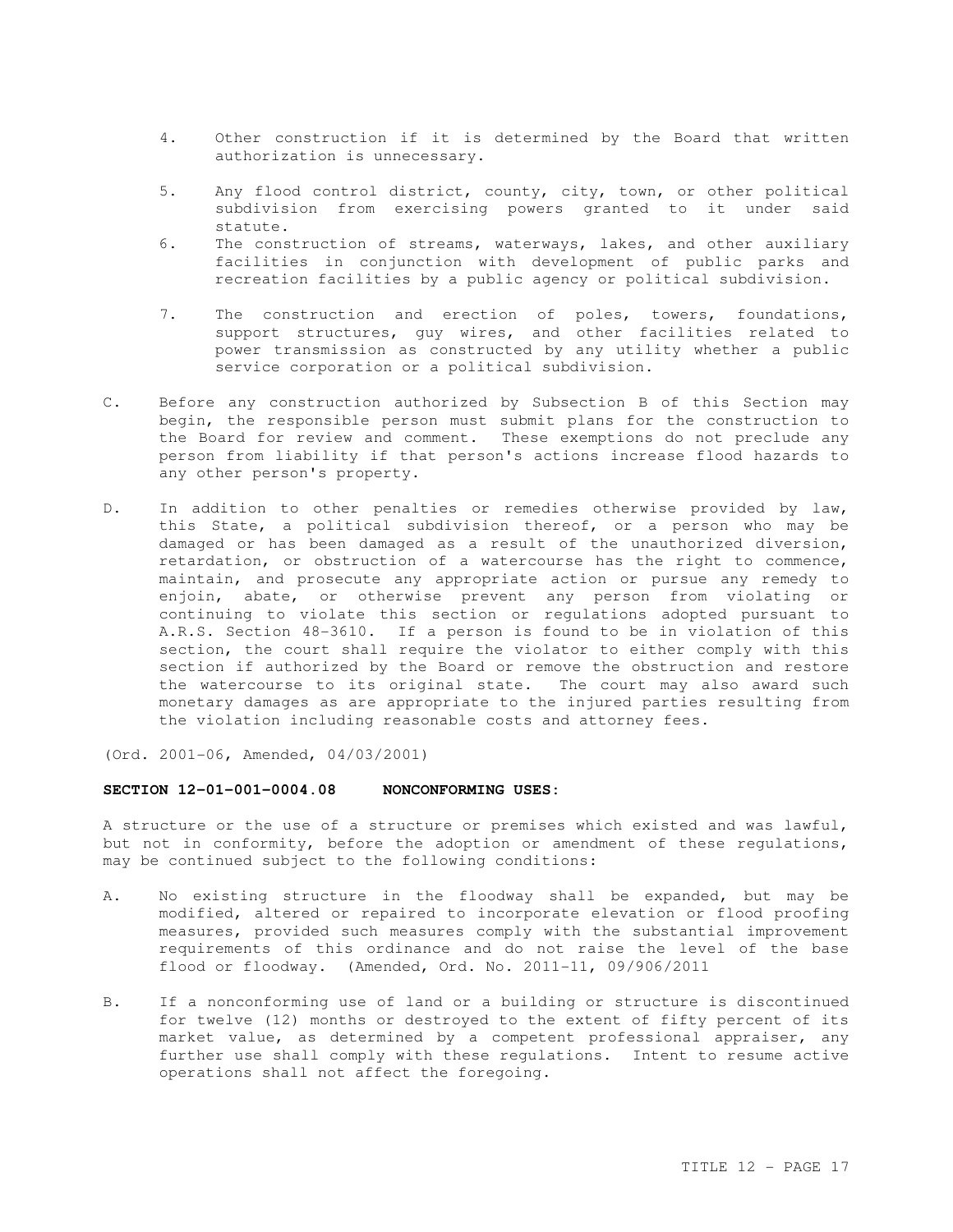- C. If any nonconforming building in the floodplain is substantially damaged, it shall not be reconstructed except in conformance with the provisions of these regulations.
- D. Additions to nonconforming structures shall be constructed in conformance with the provisions of these regulations.

(Ord. 2001-06, Amended, 04/03/2001); (Amended, Ord. No. 2011-11, 09/06/2011)

### **SECTION 12-01-001-0004.09 DECLARATION OF PUBLIC NUISANCE:**

Every new structure, building, fill, excavation, or development located or maintained within any area of special flood hazard after August 8, 1973, in violation of these regulations, is a public nuisance per se and may be abated, prevented, or restrained by action of the City of Flagstaff.

(Ord. 2001-06, Amended, 04/03/2001)

### **SECTION 12-01-001-0004.10 VIOLATIONS AND ABATEMENT**

- A. No structure or land within areas of special flood hazard shall be constructed, located, extended, converted or altered without full compliance with the requirements of this Ordinance and other applicable regulations.
- B. Upon discovery of a violation of the provisions of these regulations, the Floodplain Administrator shall issue a written Notice of Violation to the person or property owner responsible for such violation. The Notice of Violation shall specify the nature of the violation and order abatement of the violation.
- C. If the Floodplain Administrator determines that a violation of this ordinance does not result in a life-safety issue, or does not create an immediate threat to surrounding properties, then the responsible party shall have 30 days following a Notice of Violation in order to remedy the violation, or develop a remediation plan acceptable to the Floodplain Administrator, before any penalties are assessed pursuant to Section 12- 01-001-0004.11. (Amended, Ord. No. 2011-11, 09/06/2011)
- D. It is unlawful for a person to engage in any development or to divert, retard or obstruct the flow of waters in a watercourse if it creates a hazard to life or **property without securing the written authorization required by** Arizona Revised Statute (ARS) section 48-3613. Where the watercourse is a delineated floodplain it is unlawful to engage in any development affecting the flow of waters without securing written authorization required by section ARS48-3613. (Amended, Ord. No. 2011- 11, 09/06/2011)
- E. Stormwater that is generated and concentrated as a result of single, residential lot development is not considered a watercourse and not regulated under this ordinance. (Amended, Ord. No. 2011-11, 09/06/2011
- F. The Floodplain Administrator shall reserve the right to submit to the Administrator of the Federal Emergency Management Agency (FEMA) a declaration for denial of insurance, stating that a property is in violation of a specified federal, state or local law, regulation, or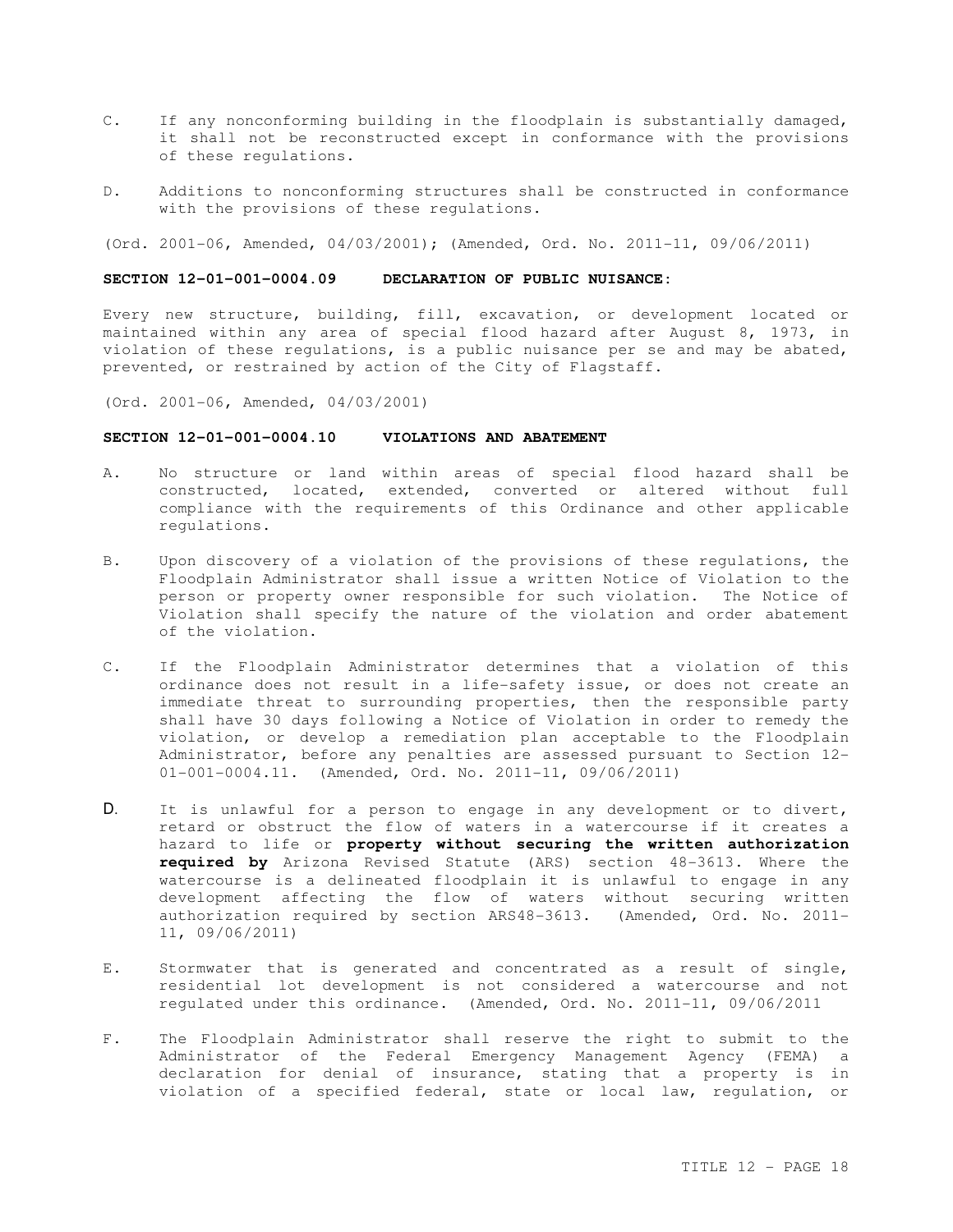ordinance, pursuant to 44 CFR Ch. 1, Part 73 – Implementation of Section 1316 of the National Flood Insurance Act of 1968.

G. Nothing contained herein shall prevent the City of Flagstaff from taking such lawful action as is necessary to prevent or remedy any violation.

(Ord. 2001-06, Amended, 04/03/2001); (Amended, Ord. No. 2011-11, 09/06/2011

### **SECTION 12-01-001-0004.11 PENALTIES**

Violations of the provisions of these regulations by failure to comply with any of their requirements, including violations of conditions and safeguards established in connection with conditions, shall constitute a misdemeanor. Any person who violates the provisions of these regulations or fails to comply with any of their requirements shall, upon conviction thereof, be guilty of a Class 2 misdemeanor and subject to the associated fines and penalties established by the Arizona Revised Statutes, §§ 48-3615 and 13-802B.. In addition, such person shall pay all costs and expenses involved in the case. A separate offense shall be deemed committed for each day such violation continues.

(Ord. 2001-06, Amended, 04/03/2001), Ord. No. 2011-11, Amended, 09/06/2011

### **SECTION 12-01-001-0005 ADMINISTRATION**

### **SECTION 12-01-001-0005.1 FLOODPLAIN BOARD**

The City Council of Flagstaff, Arizona is hereby established as the Floodplain Board (the "Board").

- A. Powers of the Board:
	- 1. To delineate or by rule require developers of land to delineate, for areas where development is ongoing or imminent, and thereafter as development becomes imminent, floodplains consistent with criteria developed by the Federal Emergency Management Agency and the Director of Water Resources.
	- 2. To adopt, amend, repeal, enforce, and otherwise administer floodplain management resolutions, rules, regulations, and orders pertaining to the delineated floodplains within the City of Flagstaff including comprehensive floodplain management and watercourse master plans, pursuant to the regulations of the City of Flagstaff setting forth requirements for the enactment and amendment of ordinances and resolutions.
	- 3. To enter into cooperative agreements authorized by A.R.S. Section 48-3624.
	- 4. To publicly hear and decide appeals and/or variance requests from the review, order, requirement, decision, or determination of the Floodplain Administrator.

(Ord. 2001-06, Amended, 04/03/2001)

**SECTION 12-01-001-0005.2 FLOODPLAIN ADMINISTRATOR**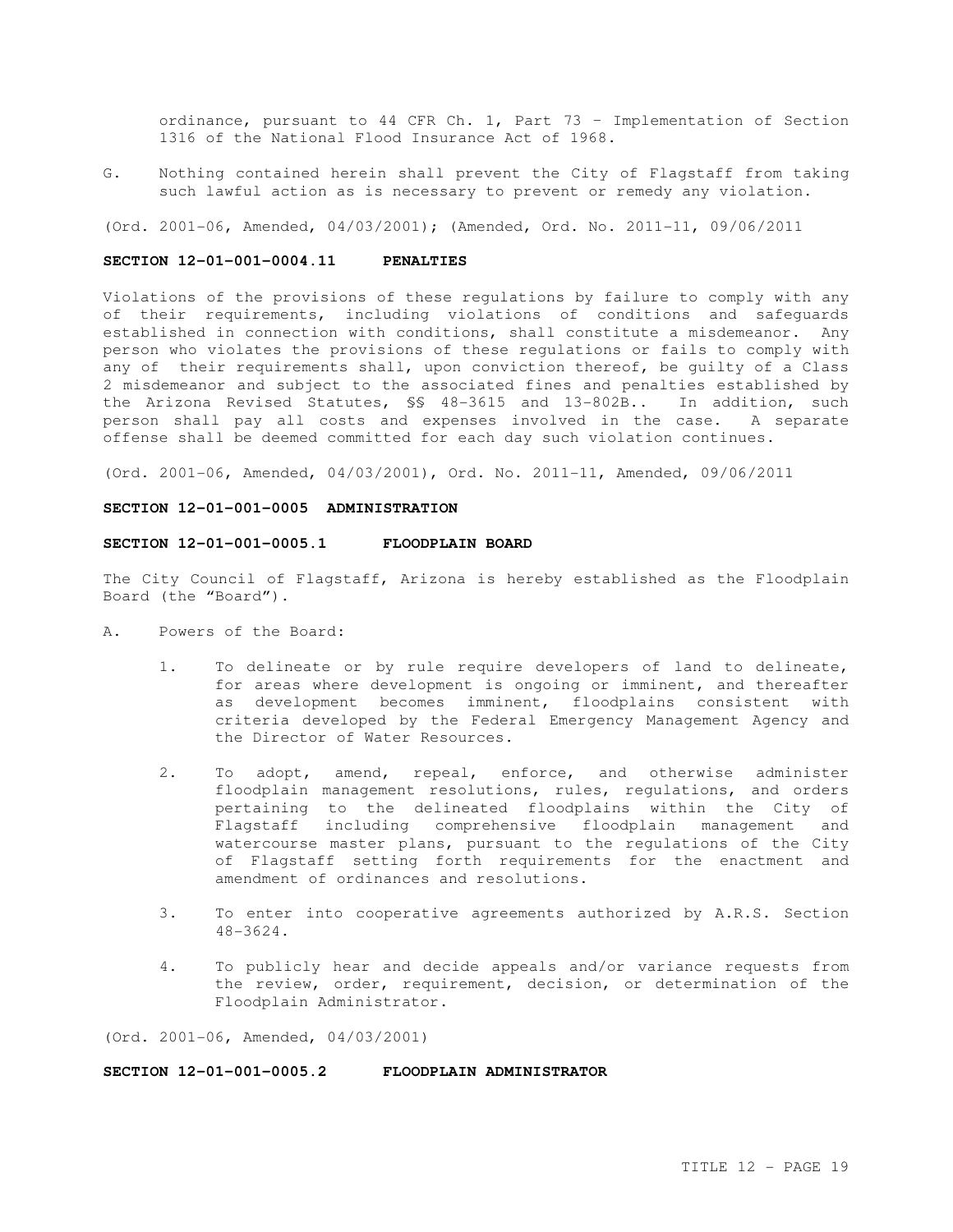The Stormwater Manager is hereby appointed as Floodplain Administrator. The Floodplain Administrator may delegate to others the duties and authority necessary to carry out the duties outlined in this Section. The Floodplain Administrator shall administer and implement these regulations by granting or denying Floodplain Use Permit applications in accordance with the provisions herein. The Floodplain Administrator shall have the authority to establish methods and standards for constructing the flood protection measures required by this Ordinance when the details of such methods and standards have not been specified by the Ordinance. The various Technical Bulletins published by FEMA are considered to be acceptable methods and standards, provided they are not less restrictive than requirements already established by other City standards and regulations. (Amended, Ord. No. 2011-11, 09/06/2011)

- A. Duties of the Floodplain Administrator shall include, but not be limited to the following:
	- 1. Administer and enforce the provisions of these regulations.
	- 2. Require Floodplain Use Permits for all proposed construction and other developments including the placement of manufactured homes and fill within areas of special flood hazard as identified in the FIRM.
	- 3. Review all Floodplain Use Permits applications to determine that:
		- a. The permit requirements of these regulations have been satisfied;
		- b. All other required State and Federal permits pertaining to construction in floodplains and watercourses have been obtained;
		- c. The site is reasonably safe from flooding; and
		- d. The proposed development does not adversely affect the carrying capacity of areas of special flood hazard. For purposes of these regulations, "adversely affect" means that the cumulative effect of the proposed development, when combined with all other existing and anticipated development, will increase the water surface elevation of the base flood at any point.
	- 4. Establish the criteria and policy by which consistent technical evaluations of the floodplain are made.
	- 5. Formulate overall comprehensive floodplain management and watercourse master plans.
	- 6. When base flood elevation data has not been provided in accordance with Section 12-01-001-0004.02, the Floodplain Administrator shall obtain, review, and reasonably utilize any base flood elevation data available from a Federal, State or other source, including data developed pursuant to paragraph 12-01-001-0006.04, as criteria for requiring that new construction, substantial improvements, or other development in Zone A on the FIRM meet the provisions of these regulations. Any such information shall be consistent with the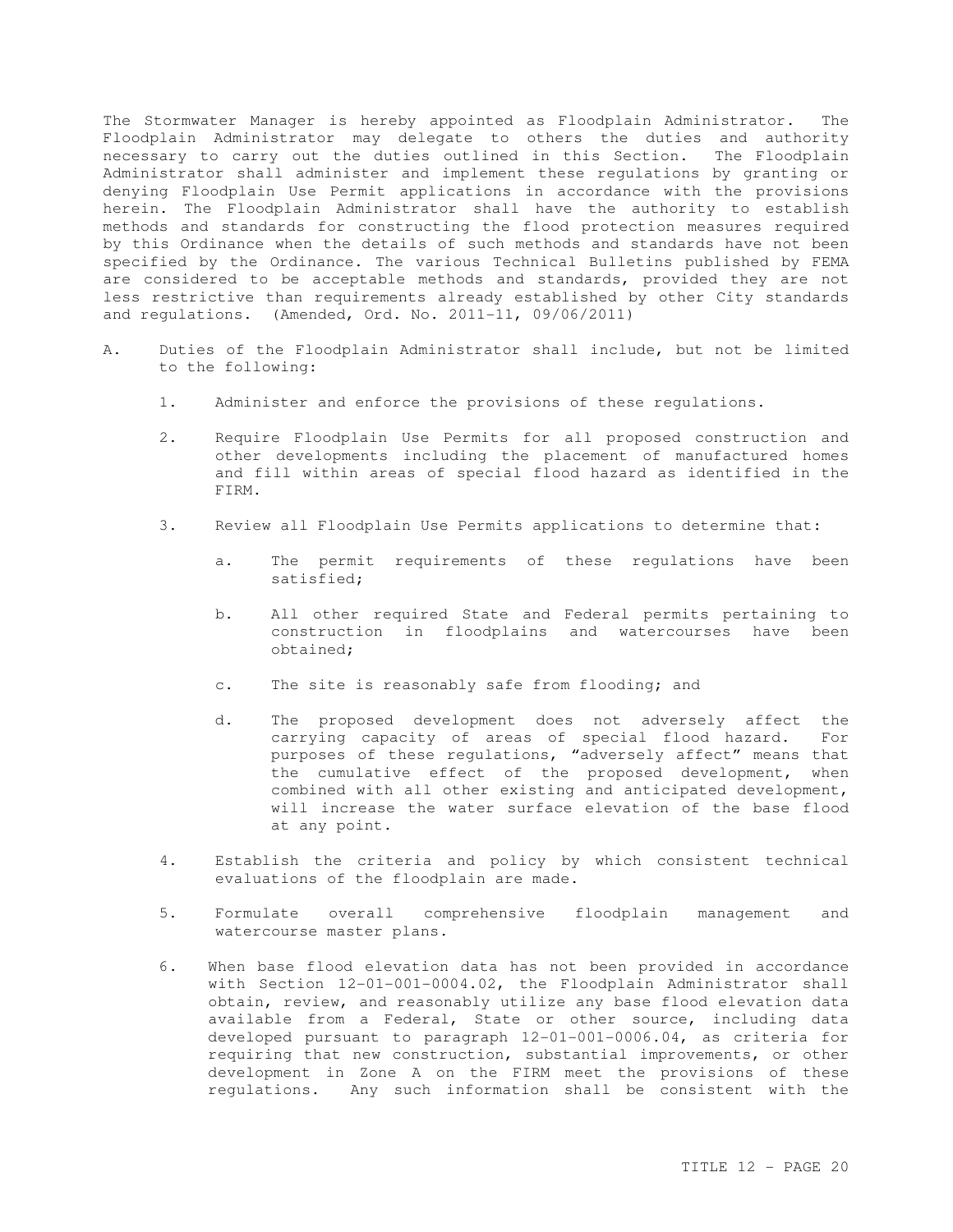requirements of the Federal Emergency Management Agency and the Director of Arizona Department of Water Resources.

- 7. Delineate or by rule require developers of land located in Zones "A", or along watercourses that constitute a flood hazard as determined by the criteria established by the Arizona Department of Water Resources (ADWR) in State Standard 2-96 that do not have base flood elevation or floodway data, to delineate for areas where development is ongoing or imminent, floodplains and floodways consistent with criteria developed by the Federal Emergency Management Agency and the Director of the Arizona Department of Water Resources. (Amended, Ord. No. 2011-11, 09/06/2011)
- 8. In those areas along a watercourse where the channel width, topography, and/or channel gradient clearly vary from the crosssection and profile data in the FIS, FIRM, and/or FBFM, the Floodplain Administrator may require a floodplain delineation restudy to ensure that the base flood elevation data and horizontal location of the floodway and flood fringe are correctly shown on any property prior to development.
- 9. Obtain and maintain for public inspection and make available as needed for Flood Insurance Policies or affecting Increased Cost of Construction Coverage:
	- a. The certified regulatory flood elevation required for residential structures in Section 12-01-001-0006.1.A.3.c;
	- b. The certification required for manufactured homes in Section 12-01-001-0006.5.A.1;
	- c. The flood proofing certification required for floodproofed non-residential structures in Section 12-01-001- 0006.1.A.3.d.3.
	- d. The certified elevation required for subdivisions in Section 12-01-001-0006.4.E;
	- e. The flood vent certification required in Section 12-01-001- 0006.A.3.f
	- f. Permit records for repair of flood-related damage to structures on a cumulative basis Improvements, modifications, and additions to existing buildings are counted cumulatively for the 10 years prior to the date of application for construction.
	- g. The Floodplain Administrator shall require that the above certifications are provided using the most current version of the FEMA elevation certificate and Floodproofing certificate forms.
	- h. Obtain and maintain improvement calculations.
	- i. Maintain a record of all variance actions, including justification for their issuance, and report such variances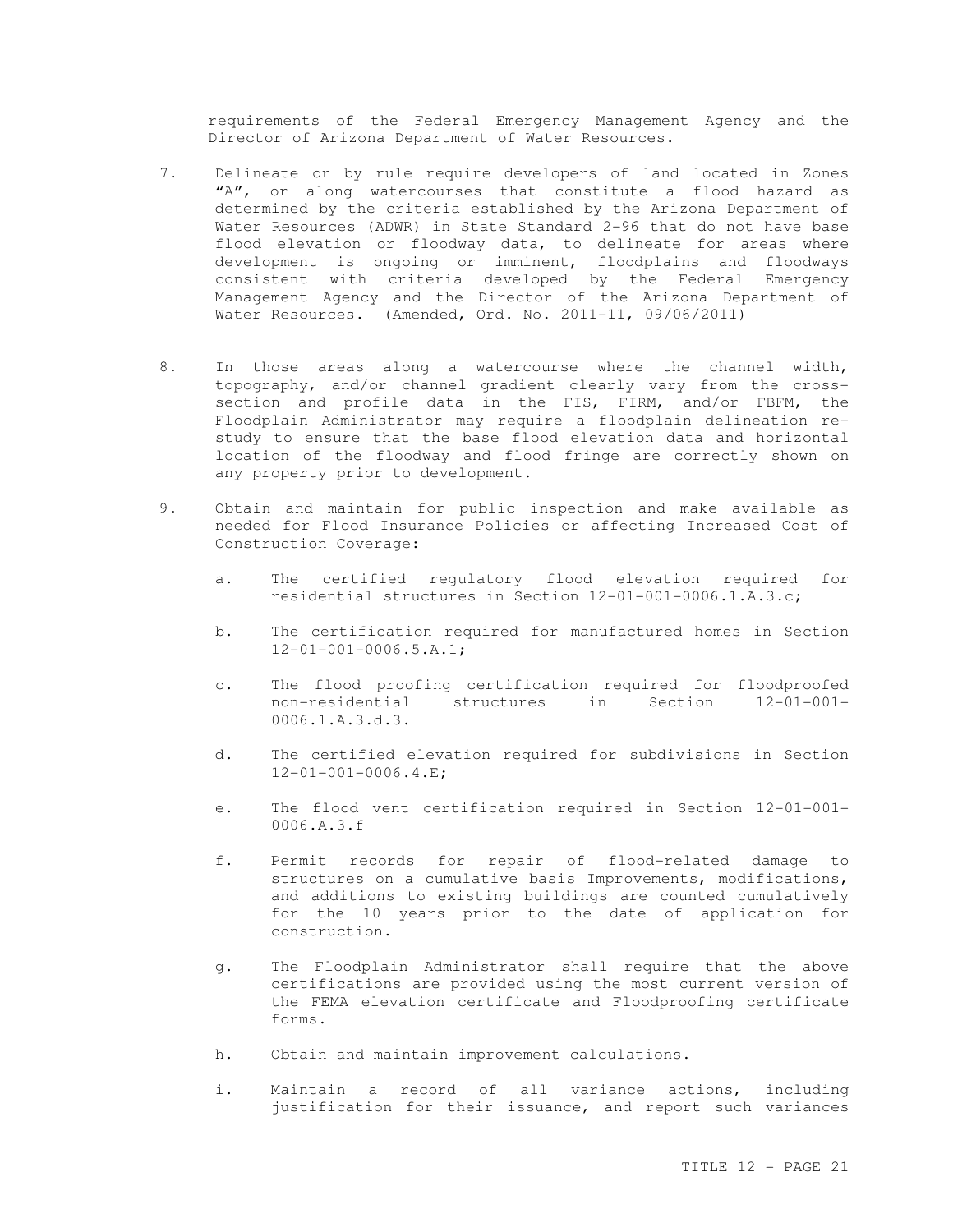issued in the biennial report submitted to the Federal Emergency Management Agency.

j. Complete and submit a Biennial Report to the Federal Emergency Management Agency.

(Amended, Ord. No. 2011-11, 09/06/2011)

- 10. Whenever a watercourse is to be altered or relocated:
	- a. Notify adjacent communities and the Arizona Department of Water Resources prior to such alteration or relocation of a watercourse, and submit evidence of such notification to the Federal Emergency Management Agency (FEMA) through appropriate notification means;
	- b. Require that the flood carrying capacity of the altered or relocated portion of said watercourse is maintained.
	- c. Base flood elevation and rate of flow due to physical alterations:
		- (1) Base flood elevations may increase or decrease resulting from physical changes affecting flooding conditions. As soon as practicable, but not later than six months after the date such information becomes available, the Floodplain Administrator shall notify the Federal Emergency Management Agency (FEMA) of the changes by submitting technical or scientific data in accordance with Volume 44 Code of Federal Regulations section 65.3. Such a submission is necessary so that upon confirmation of those physical changes affecting flooding conditions, risk premium rates and floodplain management requirements will be based upon current data.
		- (2) Within one hundred twenty (120) days after completion of construction of any flood control protective works which changes the rate of flow during the flood or the configuration of the floodplain upstream or downstream from or adjacent to the project, the person or agency responsible for installation of the project shall provide to the governing bodies of all jurisdictions affected by the project a new delineation of all floodplains affected by the project. The new delineation shall be done according to the criteria adopted by the Director of the Arizona Department of Water Resources. (Amended, Ord. No. 2011-11, 09/06/2011)
- 11. Within one hundred twenty (120) days after completion of construction of any flood control protective works which changes the rate of flow during the base flood or the configuration of the floodplain upstream or downstream from or adjacent to the project, the person, or agency responsible for installation of the project shall provide to the governing bodies of all jurisdictions affected by the project a new delineation of all floodplains affected by the project. The new delineations shall be done according to the criteria adopted by the Federal Emergency Management Agency (FEMA),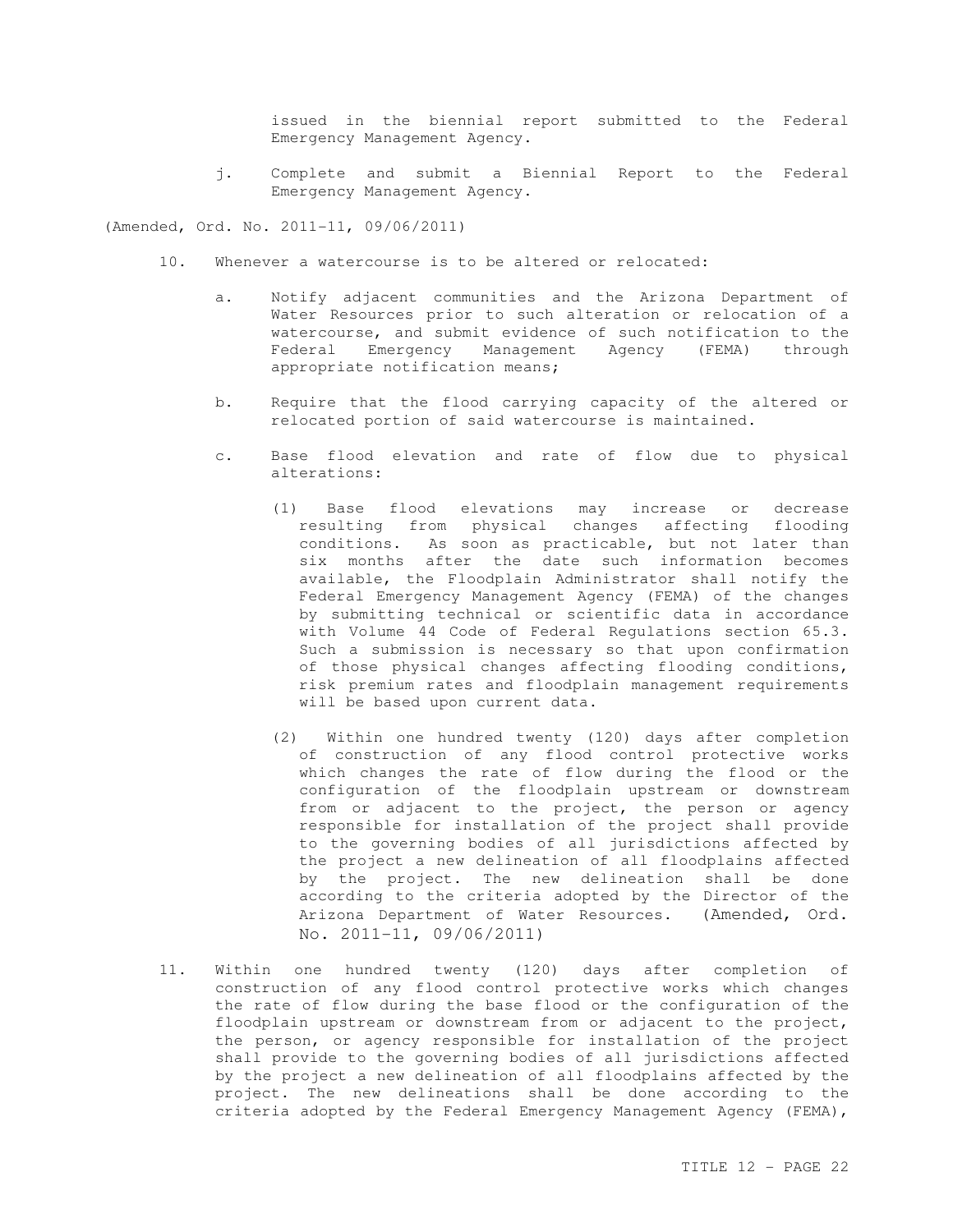the Director of the Arizona Department of Water Resources and the City of Flagstaff. (Amended, Ord. No. 2011-11, 09/06/2011)

- 12. Advise the Flood Control District of Coconino County (the "District") and any adjacent jurisdiction having responsibility for floodplain management in writing and provide a copy of any development plan of all applications for Floodplain Use Permits or variances to develop land in a floodplain or floodway within one mile of the boundary between the City's area of jurisdiction and the area of jurisdiction of the District. Also, advise the District and any jurisdiction having responsibility for floodplain management in writing and provide a copy of any development plan of any major development proposed within a floodplain or floodway which could affect floodplains, floodways or watercourses outside the City's area of jurisdiction.
- 13. Make interpretations where needed as to the exact location of the boundaries of the areas of special flood hazards (for example, where there appears to be a conflict between a mapped boundary and actual field conditions). Any person contesting the location of the boundary shall be given a reasonable opportunity to appeal the interpretation as provided in Section 12-01-001-0007.1.
- 14. Take actions on violations of these regulations as required in Section 12-01-001-0004.10 herein.
- 15. Notify the Administrator and Director of the Arizona Department of Water Resources of acquisition by means of annexation, incorporation, or otherwise, of additional areas of jurisdiction.
- (Ord. 2001-06, Amended, 04/03/2001); (Amended, Ord. No. 2011-11, 09/06/2011)
- B. Substantial Improvement and Substantial Damage Procedures.

Develop detailed procedures for identifying and administering requirements for substantial improvement and substantial damage, to include defining "Market Value." Assure procedures are coordinated with other departments and divisions and implemented by city staff.

(Amended, Ord. No. 2011-11, 09/06/2011)

# **SECTION 12-01-001-0005.3 ESTABLISHMENT OF FLOODPLAIN USE PERMIT:**

A. Except as provided in ARS section 48-3625, a person shall not engage in any development which will divert, retard or obstruct the flow of waters in any watercourse without securing written authorization from the floodplain administrator. Where the watercourse is a delineated floodplain no development shall take place in the floodplain without written authorization from the floodplain administrator.

(Amended, Ord. No. 2011-11, 09/06/2011)

B. Floodplain Use Permit, issued by the Floodplain Administrator, shall be obtained prior to any construction or substantial improvement of any building, structure or portion thereof; including placement of manufactured homes; prior to the use or change of use of land, building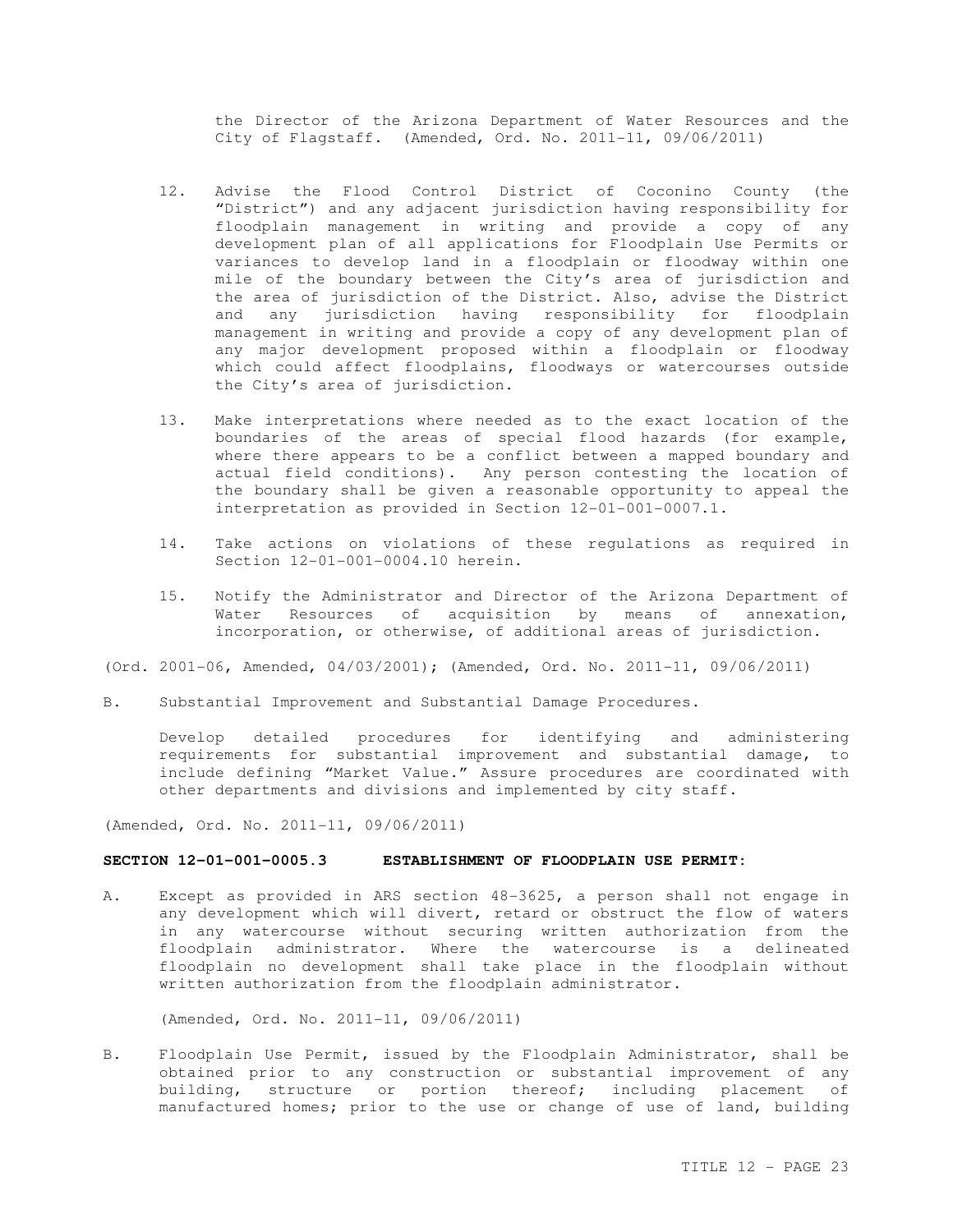or structure; prior to the change or extension of a non-conforming use; and prior to the placement of fill in the flood fringe. Application for a Floodplain Use Permit shall be made on forms furnished by the Floodplain Administrator. (Amended, Ord. No. 2011-11, 09/06/2011)

- C. The following information, at a minimum, is required for a Floodplain Use Permit application:
	- 1. Plans in duplicate drawn to an engineering scale showing the nature, location, dimensions, and elevation of the area in question; existing and proposed structures, fill, storage of materials; and existing and proposed drainage facilities.
	- 2. Proposed elevation in relation to mean sea level, of the lowest floor (including basement) of all structures. In Zone AO elevation of existing highest adjacent natural grade and proposed elevation of lowest floor of all structures.
	- 3. Proposed elevation in relation to mean sea level to which any nonresidential structure will be flood proofed.
	- 4. Certification by an engineer or architect that the flood proofing methods for any nonresidential structure meet the flood proofing criteria in Section 12-01-001-0006.1.A.3.d.3.
	- 5. Base flood elevation data for subdivision proposals or other development.
	- 6. Description of the extent to which any watercourse will be altered or relocated as a result of proposed development.
	- 7. The signatures of all property owners for all property subject to the development request on the permit.
	- 8. Surface (i.e., plan) view, drawn to an engineering scale, showing all elevation and contours; fill and storage elevations; sizes, locations and spatial arrangement of all proposed, anticipated, and existing structures on the site; location and elevations of streets, water supply and sanitary facilities.
	- 9. Specifications for building construction and materials, filling, dredging, grading, channel improvements and changes, storage of materials, water supply and sanitary facilities.

(Amended, Ord. No. 2011-11, 09/06/2011)

- D. The Floodplain Administrator may require the applicant to furnish additional information, data, and details as deemed necessary, by the Floodplain Administrator, to evaluate the effects of the proposed construction upon the floodplain, including without limitation:
	- 1. A detailed floodplain analysis, performed by an engineer, of the flood profile, base flood elevations, floodway, and velocities, using methodologies acceptable to the City of Flagstaff Floodplain Administrator, Director of the Arizona Department of Water Resources, and the Federal Emergency Management Agency (FEMA), including existing and anticipated uses.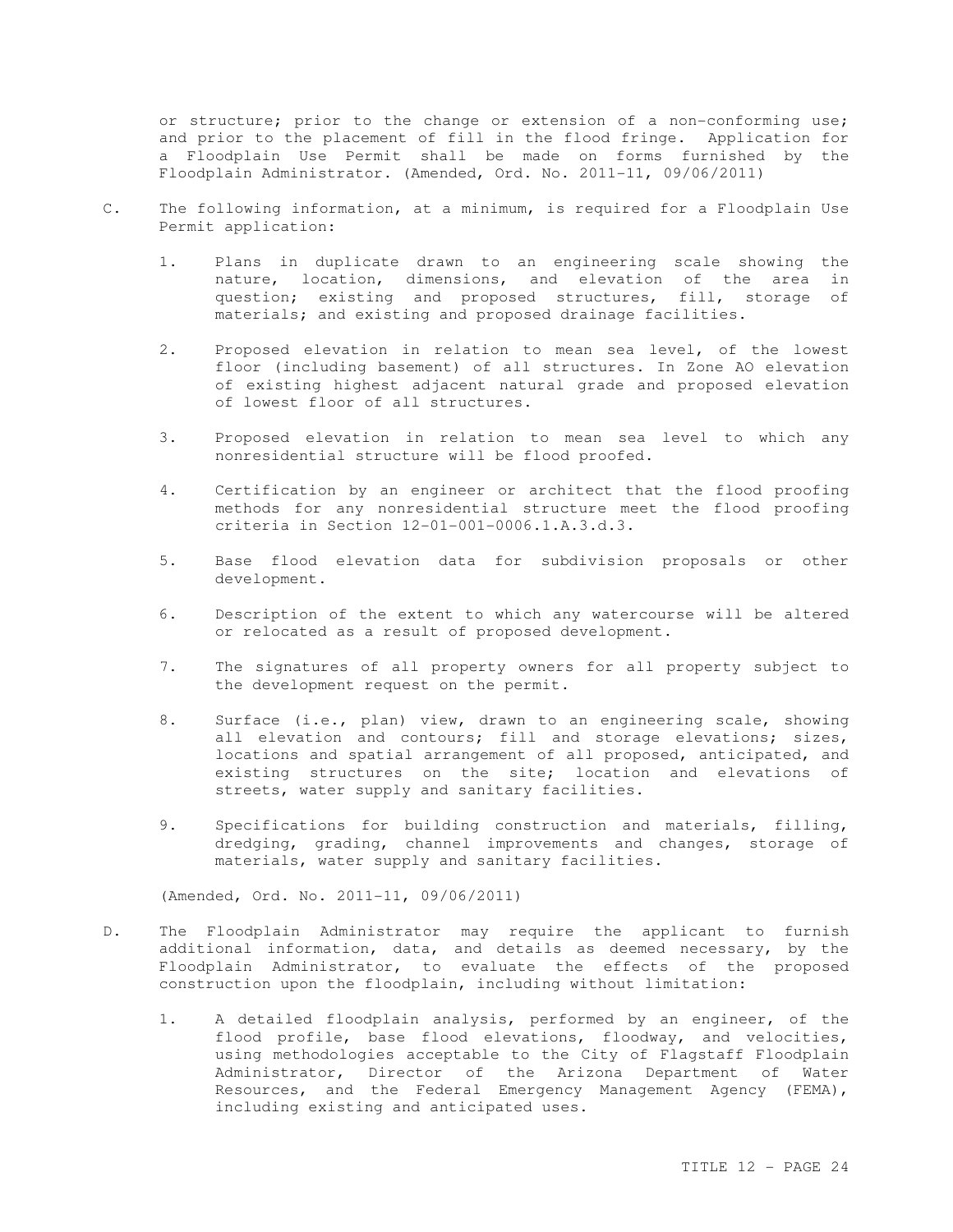- 2. Cross section showing the floodplain surrounding the watercourse, cross sections of the area to be occupied by the proposed development, and base flood elevations.
- 3. A profile showing the slope of the flow line of the channel or thalweg of the watercourse.
- 4 A structural analysis by an engineer showing that any proposed structure(s) will be adequately designed and constructed to prevent flotation, collapse, or lateral movement of the structure(s) resulting from hydrodynamic and hydrostatic loads, including the effects of buoyancy, scour and other erosion hazards.
- 5. Provide any other information needed to ensure that the proposed construction complies with this ordinance. (Amended, Ord. No. 2011-11, 09/06/2011)
- E. The Floodplain Administrator shall consider the following potential impacts upon review of all Floodplain Use Permit applications:
	- 1. The effects upon lands upstream, downstream and in the immediate vicinity of the proposed development.
	- 2. The effects upon the flood profile and channel stability.
	- 3. The effects upon any tributaries to the main watercourse, drainage channels and any other drainage facilities or systems.
	- 4. Whether the proposed use of a structure is intended for human occupancy.
	- 5. The potential danger to persons upstream, downstream and in the immediate vicinity of the proposed development.
	- 6. Whether any proposed changes in the watercourse will have an adverse environmental impact on the watercourse, including without limitation, erosion of streambanks and stream side trees, vegetation, and wildlife.
	- 7. Whether any proposed water supply, sanitary sewer systems and other utility systems can prevent disease, contamination and unsanitary or hazardous conditions during a flood.
	- 8. The relationship of the proposed development to elements of any applicable City of Flagstaff master plan or other floodplain management program.
	- 9. Whether safe access is available to the proposed development in times of flood for ordinary and emergency vehicles.
	- 10. Whether the cumulative effect of the proposed development, with other existing and anticipated uses, will increase flood heights.
	- 11. Whether expected flood heights, velocities, duration, rate of rise, channel stability and sediment transport of the floodwaters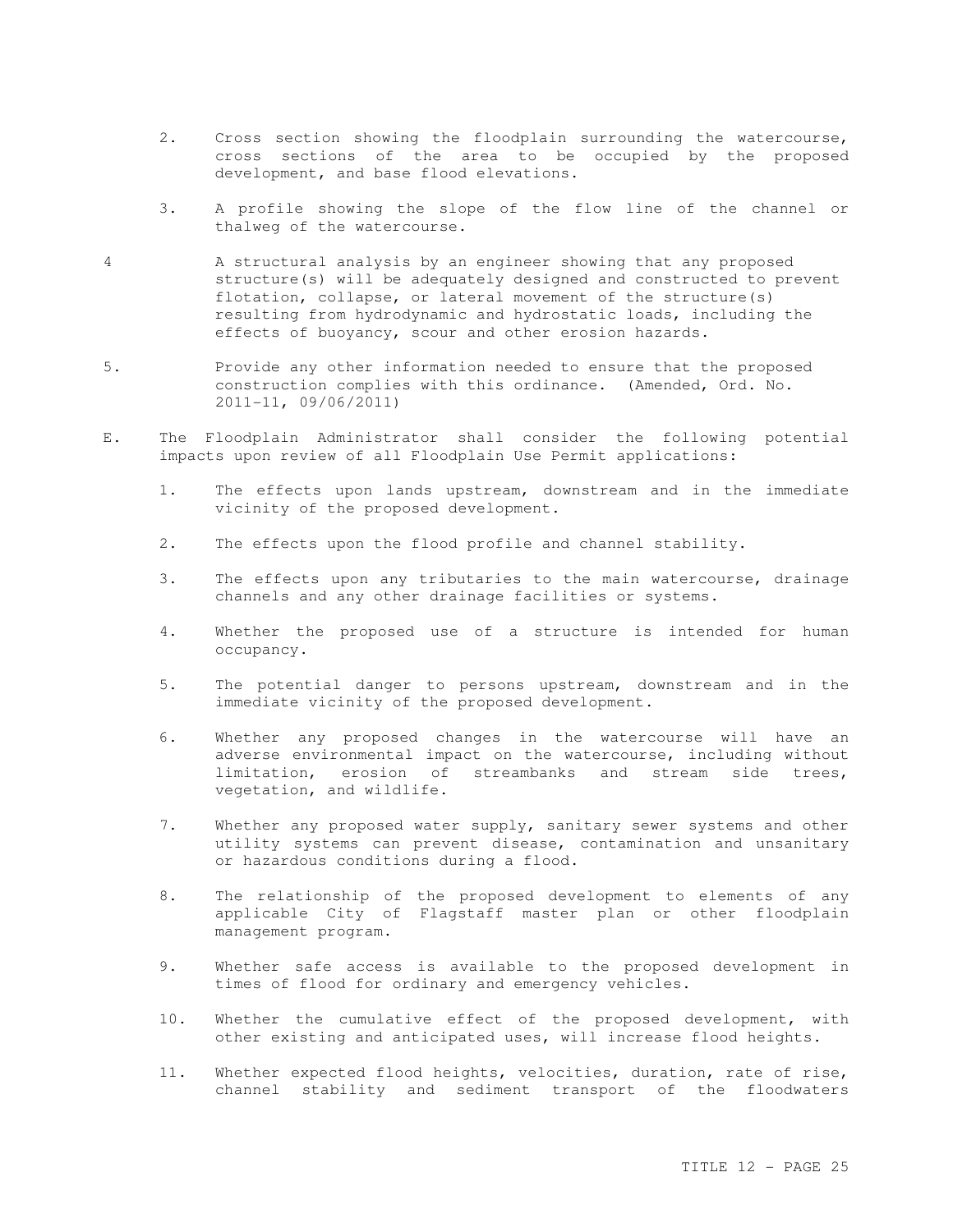expected at the site will adversely effect the development or the surrounding property.

- F. Upon review of a Floodplain Use Permit application and consideration of the provisions of these regulations, the Floodplain Administrator may attach conditions to the approval of the Floodplain Use Permit as he/she deems necessary. Such conditions may include, but are not limited to:
	- 1. Modification of waste disposal and water supply facilities.
	- 2. Limitations on periods of use and operation.
	- 3. Impositions of operational controls, sureties, and deed restrictions.
	- 4. Requirements for construction of channel modifications, dikes, levees, and other protective measures.
	- 5. Flood proofing measures as described in Section 12-01-001- 0006.1.A.3.
- G. The Floodplain Administrator shall act on an application for a Floodplain Use Permit within thirty (30) days from receipt of the complete application. If the Floodplain Administrator determines that the proposed use is located within the regulatory floodway and is prohibited under Section 12-01-001-0006.7, the Floodplain Administrator shall deny the application.
- H. An applicant for a Floodplain Use Permit shall pay the floodplain use permit fee in Section 12-02-002-0003. If the Floodplain Administrator, pursuant to Section 12-01-001-0005.3.D.1, requires the applicant to furnish a floodplain study, the applicant shall also pay any applicable review fee established in Section 12-02-002-0003. (Amended, Ord. No. 2011-11, 09/06/2011)
- I. Every person who has obtained a Floodplain Use Permit shall conduct all construction authorized by said permit in accordance with the approved application, design, and permit conditions.
- J. Prior to issuance of a Floodplain Use Permit, the applicant must submit evidence to the Floodplain Administrator that necessary State and Federal permits have been obtained.
- K. The Floodplain Administrator may require deed restrictions or performance bonds, assurances or other security to ensure the performance of the conditions and restrictions imposed on the Floodplain Use Permit.

(Ord. 2001-06, Amended, 04/03/2001); (Amended, Ord. No. 2011-11, 09/06/2011)

# **SECTION 12-01-001-0006 PROVISIONS FOR FLOOD HAZARD REDUCTION**

# **SECTION 12-01-001-0006.1 DEVELOPMENT STANDARDS IN FLOOD FRINGE AREAS**

- A. In all areas of special flood hazards the following development standards are required:
	- 1. Anchoring: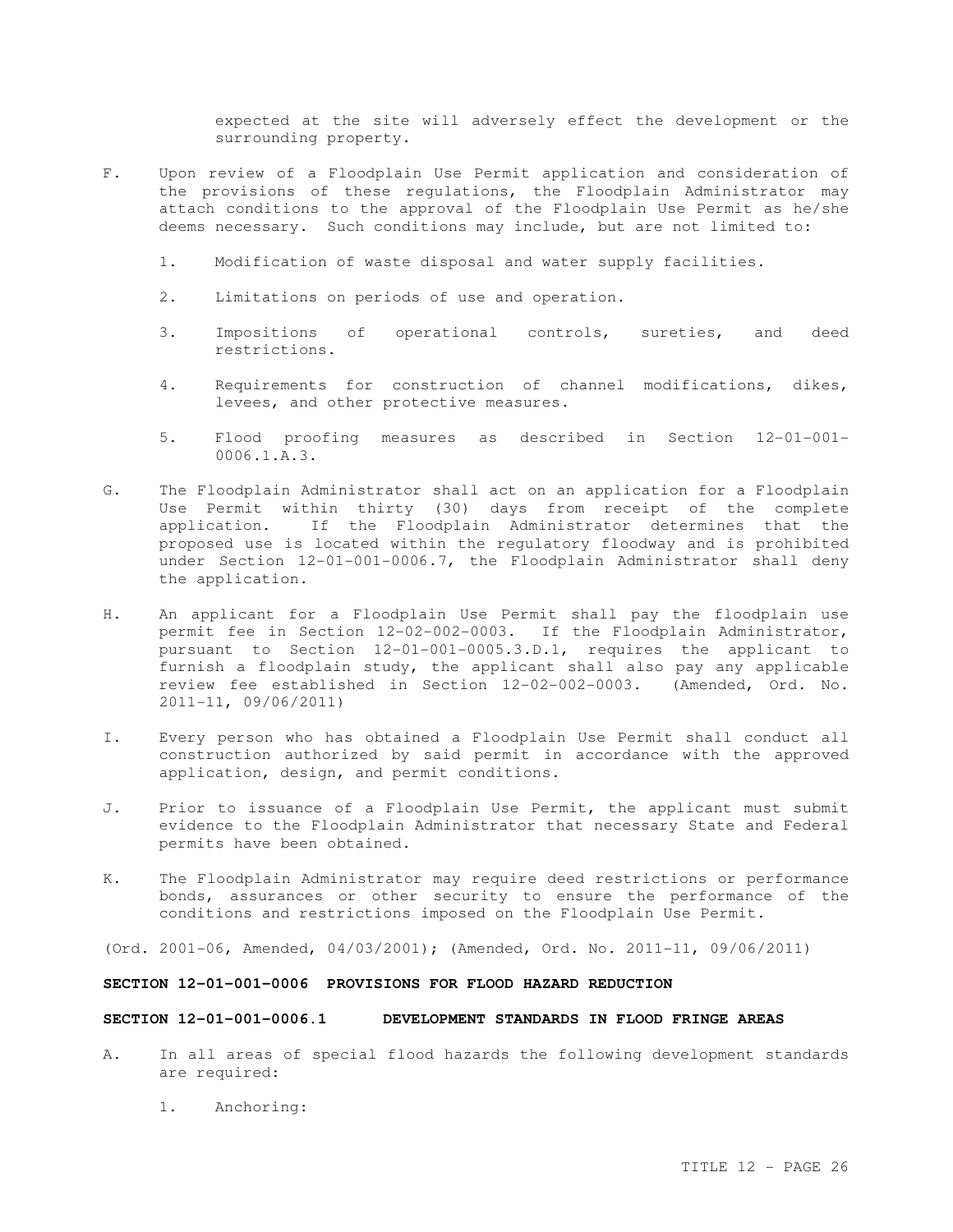- a. All new construction and substantial improvements shall be anchored to prevent flotation, collapse, or lateral movement of the structure resulting from hydrodynamic and hydrostatic loads, including the effects of buoyancy; and.
- b. All manufactured homes shall meet the anchoring standards of 12-01-001-0006.5.A.2.

(Amended, Ord. No. 2011-11, 09/06/2011)

- 2. Construction Materials and Methods:
	- a. All new construction and substantial improvements shall be constructed with materials and utility equipment resistant to flood damage.
	- b. All new construction and substantial improvements shall be constructed using methods and practices that minimize flood damage.
	- c. All new construction, substantial improvements, and other proposed new development shall be constructed with electrical, heating, ventilation, plumbing and air conditioning equipment and other service facilities that are designed and/or located so as to prevent water from entering or accumulating within their components during conditions of flooding.
	- d. All new construction, substantial improvements, and other development within Zones AH or AO shall be constructed so that adequate drainage paths around the structure(s) on slopes guide flood waters around and away from proposed or existing structures.
	- e. All new construction, substantial improvements or other development shall be designed and constructed in accordance with the current City of Flagstaff Design and Construction Standards and Specifications and the City of Flagstaff Stormwater Management Design Manual.
- 3. Elevation and Flood Proofing Requirements:
	- a. All new and substantially improved or substantially damaged residential structures within Zones AE and AH of areas of special flood hazard shall have the lowest floor (including basement) elevated at or above the regulatory flood elevation. Flood proofing of new residential structures is prohibited. Nonresidential structures may meet the standards in Section 12-01-001-0006.1.A.3.d and e. The lowest floor elevation is defined as the bottom of the lowest floor joist, horizontal structural member, or duct work. (Amended, Ord. No. 2011-11, 09/06/2011)
	- b. All new and substantially improved residential structures in Zone AO shall have the lowest floor (including basement) elevated above the highest adjacent grade at least one foot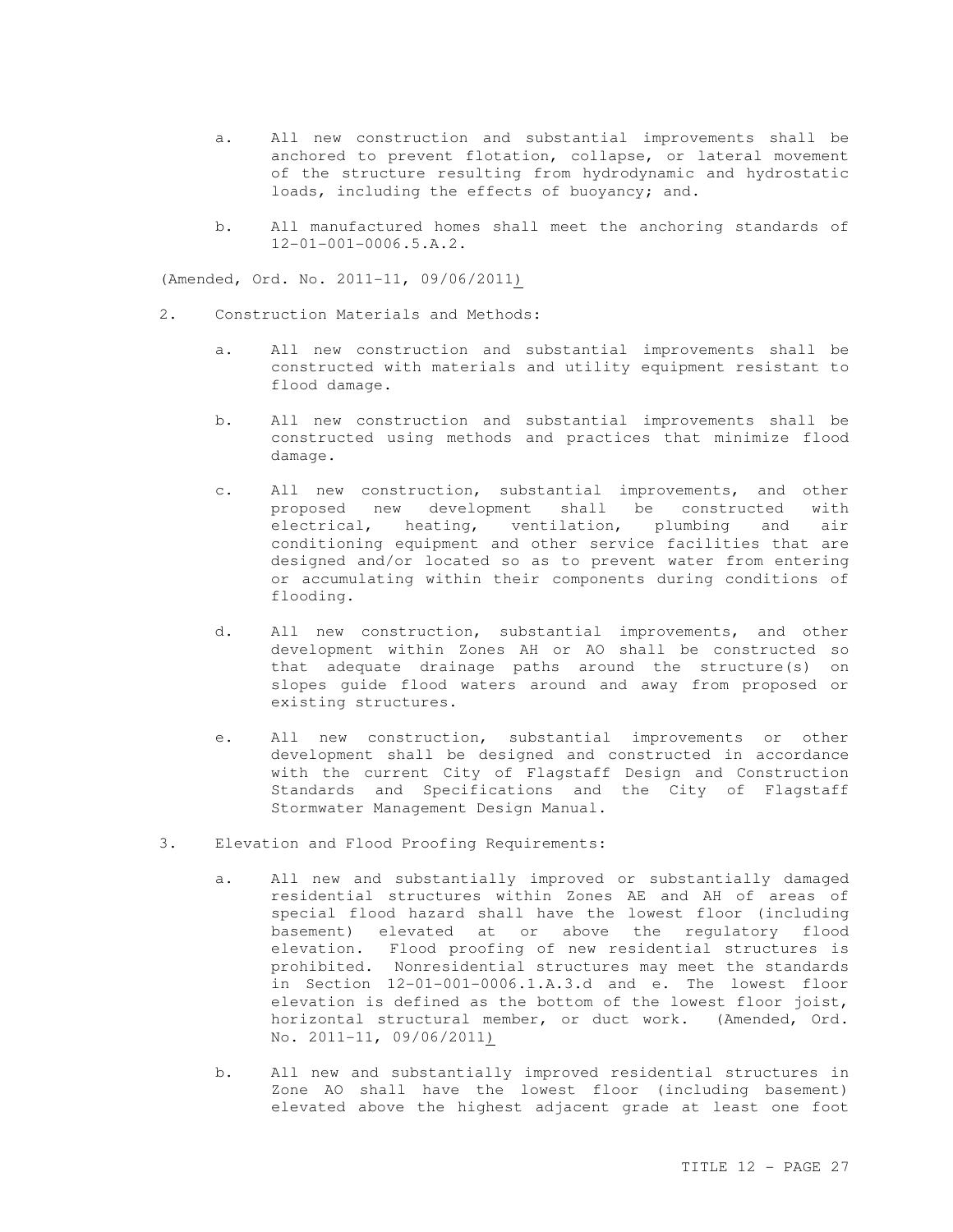higher than the depth number on the FIRM, or at least two feet if no depth number is specified. Nonresidential structures in AO Zones may meet the standards in Section 12- 01-001-0006.1.A.3.d and e. Upon completion of the structure, an engineer or surveyor shall certify to the Floodplain Administrator that the elevation of the structure meets this standard.

c. All new or substantially improved residential structures shall have the lowest floor elevation certified by an engineer or surveyor or architect and provide an elevation certificate to the Floodplain Administrator.

(Amended, Ord. No. 2011-11, 09/06/2011)

- d. Nonresidential structures shall either be elevated in conformance with Section 12-01-001-0006.1.A.3.a. through c. or together with attendant utility and sanitary facilities:
	- 1. be flood proofed so that below the regulatory flood level the structure is watertight with walls substantially impermeable to the passage of water;
	- 2. have structural components capable of resisting hydrostatic and hydrodynamic loads and effects of buoyancy; and
	- 3. be certified by an engineer or architect that the standards of this subsection are satisfied. An elevation certificate shall be provided to the Floodplain Administrator prior to issuance of a building permit.

(Amended, Ord. No. 2011-11, 09/06/2011)

- e. Whenever flood proofing measures are required, a professional engineer or architect shall develop and/or review structural design, specifications, and plans for the construction, and design and methods of construction are in accordance with accepted standards of practice for meeting the applicable provisions of these regulations. The following measures shall be utilized, where appropriate, to ensure that design, specifications, and methods of construction will withstand flood depths, pressures, velocities, impact, and uplift forces and other factors associated with flooding:
	- (1) anchoring of structures, or addition of mass or weight to structures to prevent flotation;
	- (2) reinforcement of walls and floors to resist rupture or collapse caused by water pressures or floating debris;
	- (3) construction of wells, water supply systems and wastewater treatment/disposal systems so as to prevent the entrance of flood waters into such systems;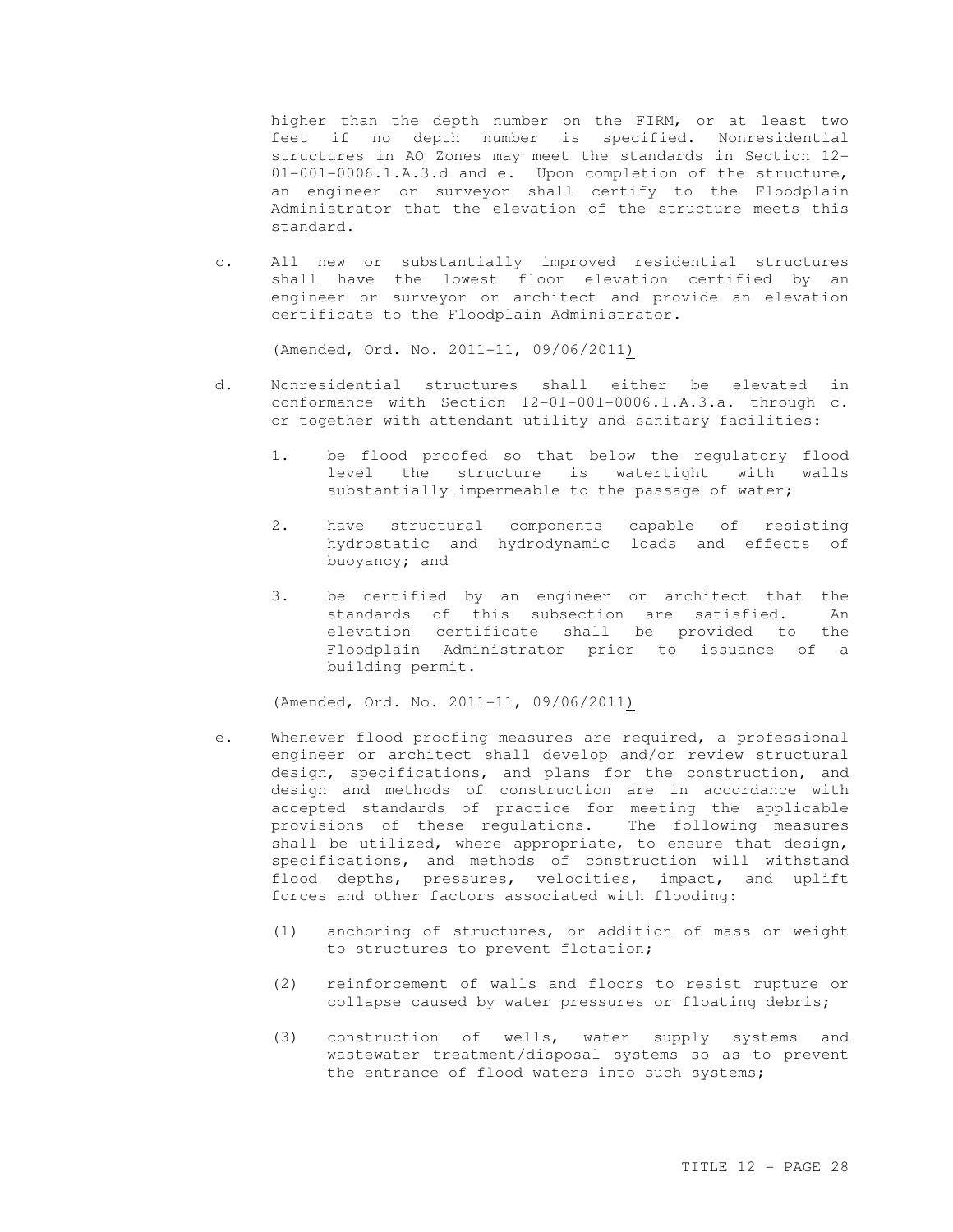- (4) subsurface drainage systems to relieve external pressures on foundation walls or basement floors;
- (5) cut-off valves or backflow prevention devices on sewer lines or the elimination of gravity flow basement drains; and
- (6) placement of utilities at or above the regulatory flood elevation.
- f. For all new construction and substantial improvements, fully enclosed areas below the lowest floor that are useable solely for parking of vehicles, building access, or storage in an area other than a basement and which are subject to flooding shall be designed to automatically equalize hydrostatic flood forces on exterior walls by allowing for the entry and exit of floodwaters. Designs for meeting this requirement must either be certified by a registered professional engineer or architect or meet or exceed the following minimum criteria:
	- (1) A minimum of two openings having a total net area of not less than one square inch for every square foot of enclosed area subject to flooding shall be provided on opposite sides of each enclosed area, if physically possible. If a structure has more than one enclosed area, each area must have openings on exterior walls to allow floodwater to enter and exit directly.
	- (2) The bottom of all openings shall be no higher than one foot above the adjacent grade; and
	- (3) Openings may be equipped with screens, louvers, valves, or other coverings or devices provided that they permit the automatic entry and exit of floodwaters. Openings which require human intervention will not meet the requirement for an opening.
	- (4) A garage door, which does not have an opening in conformity with the design criteria in Section 12-01- 001-0006.1.A.3.f, does not meet the requirement for an opening.
- g. Additions to existing structures or buildings shall be constructed such that the lowest floor is in conformity with the standards set forth in Section 12-01-001-0006.1.A.3.
- h. Manufactured homes shall meet the standards set forth in Section 12-01-001-0006.1 and also the standards set forth in Section 12-01-001-0006.5.

(Amended, Ord. No. 2011-11, 09/06/2011)

4. Structural fill shall be allowed within the flood fringe, under a Floodplain Use Permit, to the extent that it is not prohibited under any other regulation and the following standards are met: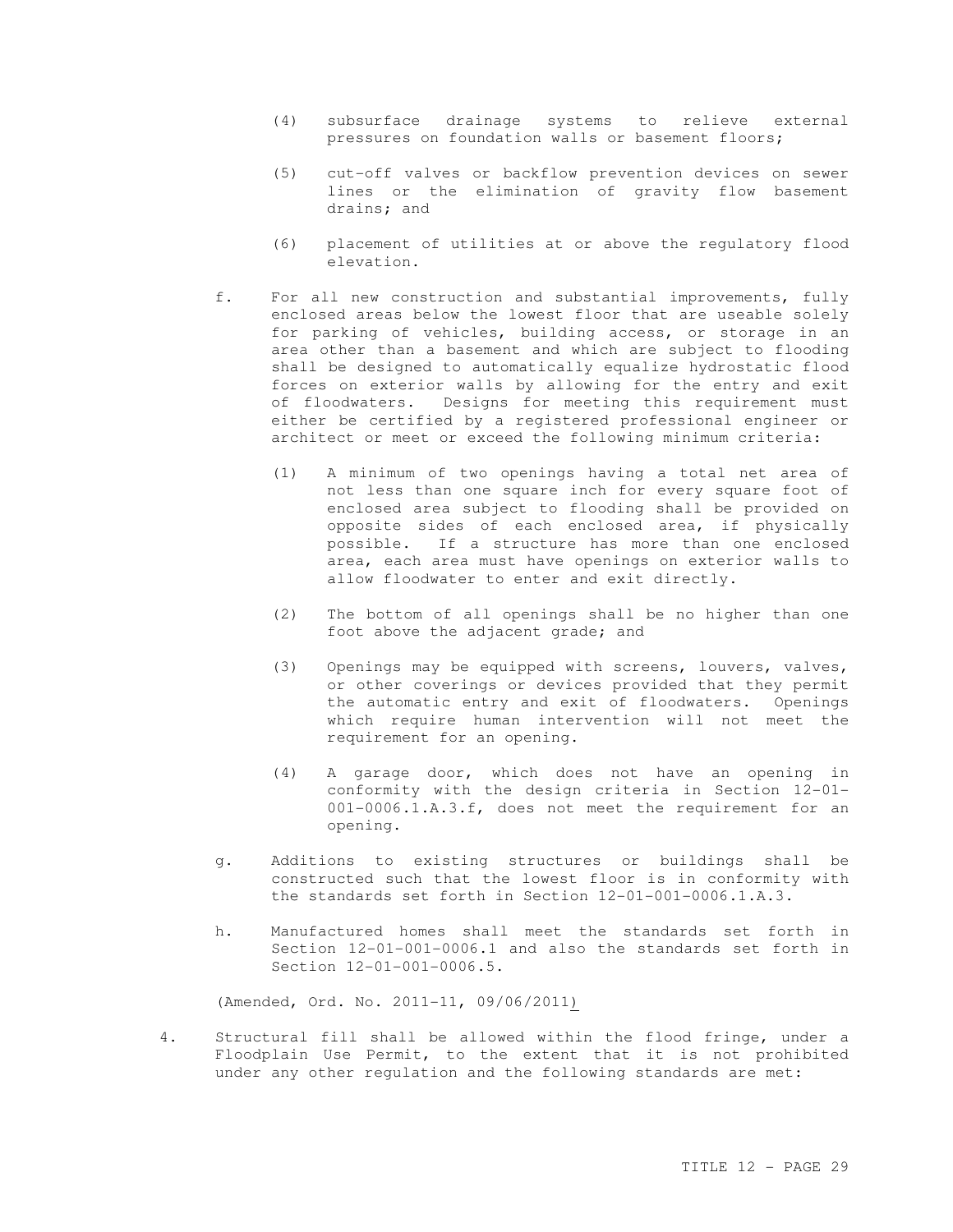- a. Fill which is intended to elevate a structure at or above the regulatory flood elevation must be designed and compacted to 95 percent of the maximum density obtainable with the Standard Proctor Test method issued by the American Society for Testing and Materials (ASTM Standard D-698) or other equivalent method. The fill must extend a minimum of 15 feet, or as approved by the Floodplain Administrator, beyond the exterior walls of any structure erected thereon before dropping below the base flood elevation. Fill must be designed and certified by an engineer.
- b. Fill slopes for granular material can be no steeper than two horizontal to one vertical unless substantiating data, prepared by a soils engineer or engineering geologist, justifying steeper slopes is provided.
- c. Adequate protection must be provided for fill slopes exposed to flood waters with velocities of five feet per second or less by covering the slopes with grasses, or other equivalent planting that is able to withstand the design velocities.
- d. Adequate protection must be provided for fill slopes exposed to flood waters with velocities greater than five feet per second by armoring the slopes in accordance with the standards in the City of Flagstaff Stormwater Management Design Manual. (Amended, Ord. No. 2011-11, 09/06/2011)
- e. New structures constructed on structural fill must have the lowest floor elevation in conformance with Section 12-01-001- 0006.1.A.3 herein.
- 5. All temporary and permanent structures shall be anchored to prevent flotation, which could result in damage to other structures, restriction of bridge openings and other sections of the regulatory floodway.
- 6. Attendant utility and sanitary facilities for new construction and substantial improvements shall be elevated and/or flood proofed to the regulatory flood elevation.

#### 7. **Garages and low cost accessory structures**

- a. Attached garages.
	- (1) A garage attached to a residential structure, constructed with the garage floor slab below the regulatory flood elevation, must be designed to allow for the automatic entry of flood waters. See Section 12-01-001-0006.1.A.3.f. Areas of the garage below the regulatory flood elevation must be constructed with flood resistant materials. See Section 12-01-001- 0006.1.A.2.
	- (2) A garage attached to a nonresidential structure must meet the above requirements or be dry floodproofed.
- b. Detached garages and accessory structures.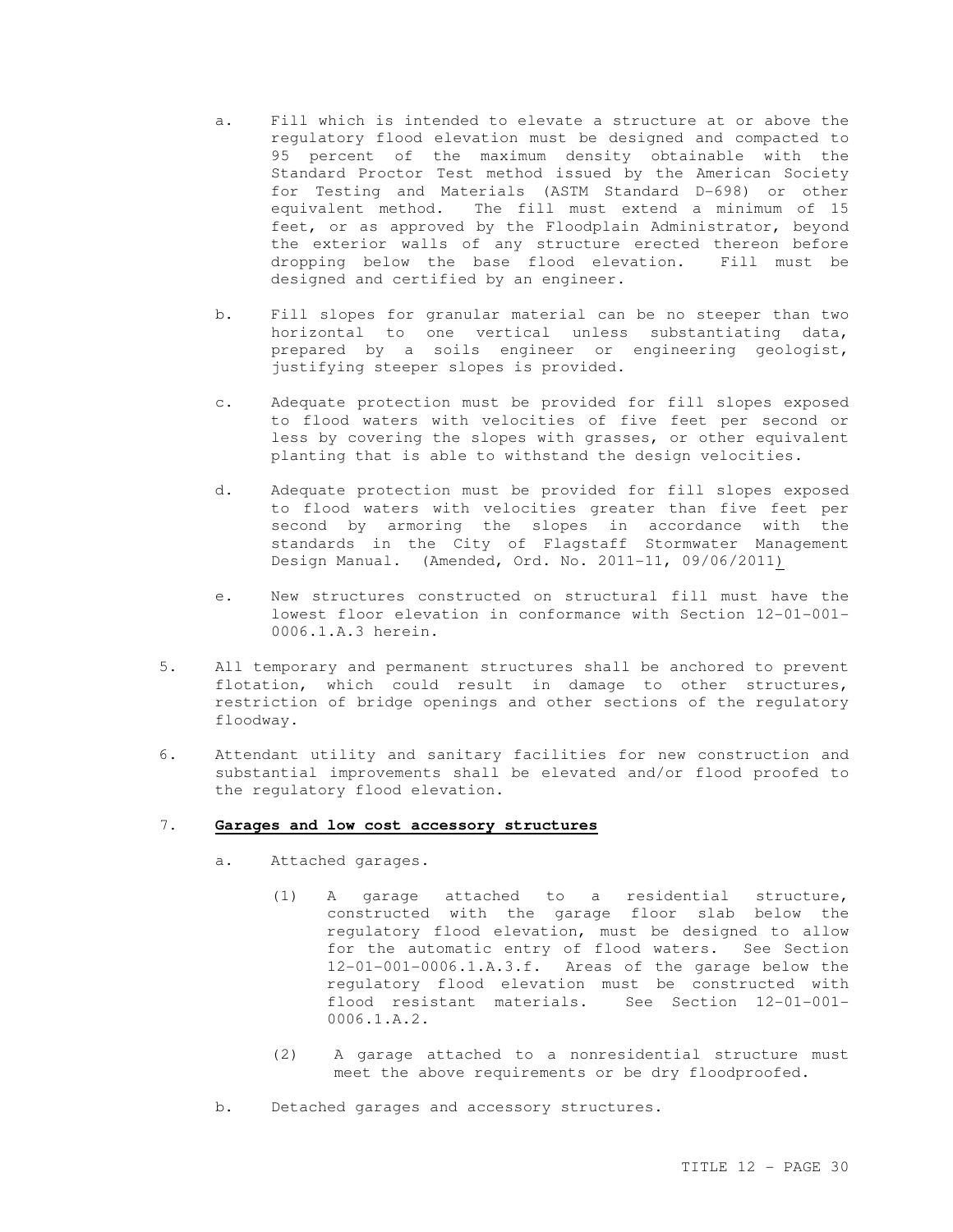- (1) "Accessory structure" used solely for parking (2 car detached garages or smaller) or limited storage (small, low-cost sheds 200 sq ft or less), may be constructed such that its floor is below the regulatory flood elevation, provided the structure is designed and constructed in accordance with the following requirements:
	- (a) Use of the accessory structure must be limited to parking or limited storage;
	- (b) The portions of the accessory structure located below the regulatory flood elevation must be built using flood-resistant materials;
	- (c) The accessory structure must be adequately anchored to prevent flotation, collapse and lateral movement;
	- (d) Any mechanical and utility equipment in the accessory structure must be elevated or floodproofed to or above the regulatory flood elevation;
	- (e) The accessory structure must comply with floodplain encroachment provisions in Section 12- 01-001-0006.7; and
	- (f) The accessory structure must be designed to allow for the automatic entry of flood waters in accordance with Section 12-01-001-0006.1.A.3.f.1.
- 2. Detached garages and accessory structures not meeting the above standards must be constructed in accordance with all applicable standards in Section 12-01-001-0006.

(Ord. 2001-06, Amended, 04/03/2001); (Amended, Ord. No. 2011-11, 09/06/2011)

# **SECTION 12-01-001-0006.2 STANDARDS FOR STORAGE OF MATERIALS AND EQUIPMENT:**

- A. The storage or processing of materials that are, in time of flooding, buoyant, flammable, explosive, toxic, or could be injurious to human, animal, or plant life is prohibited.
- B. Storage of other material or equipment may be allowed if not subject to major damage by floods, and if firmly anchored to prevent flotation, or if readily removable from the area within the time available after flood warning.
- (Ord. 2001-06, Amended, 04/03/2001)

# **SECTION 12-01-001-0006.3 STANDARDS FOR UTILITIES:**

A. All new or replacement water supply and sanitary sewage systems shall be designed to minimize or eliminate infiltration of flood waters into the system and discharge from systems into flood waters.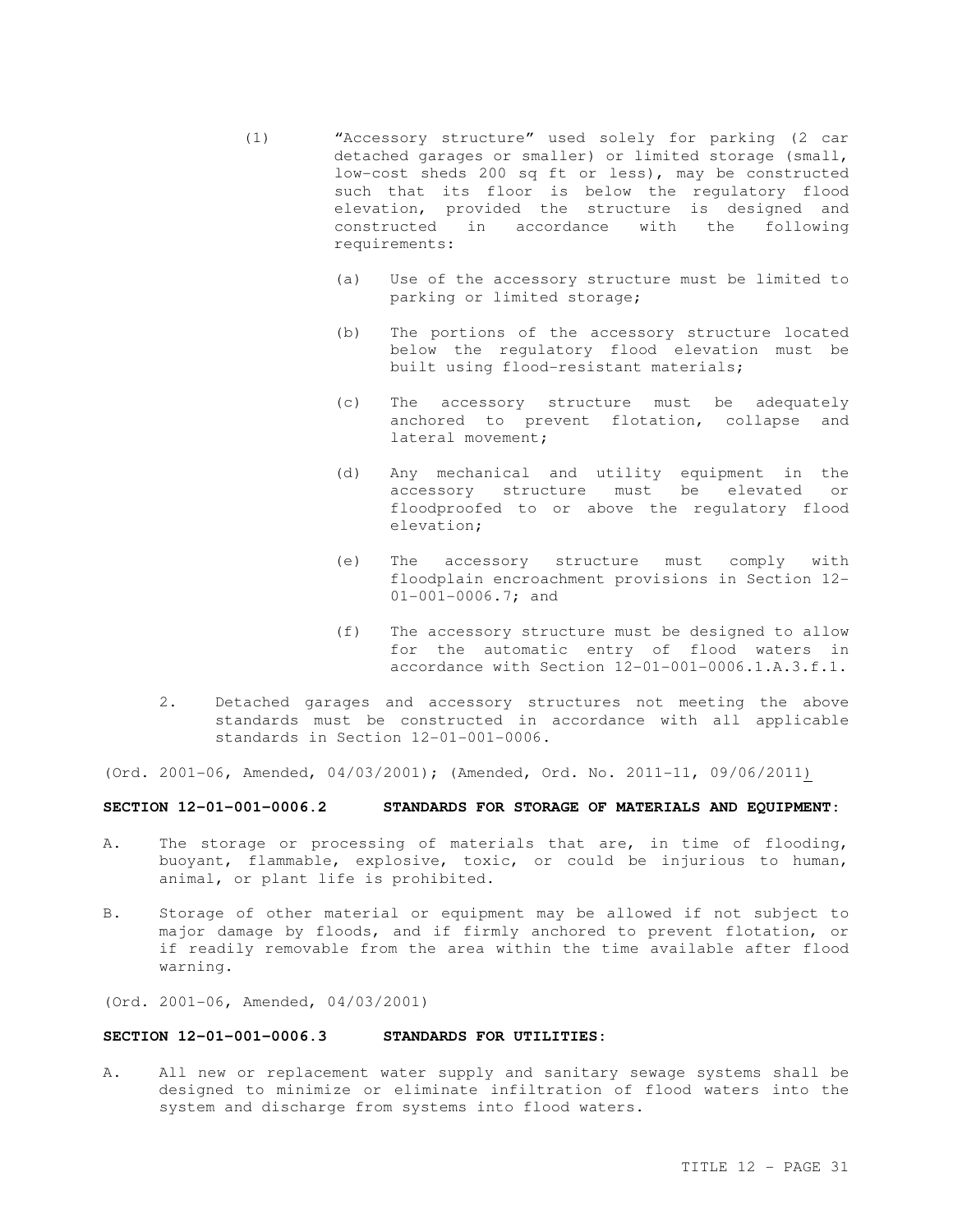- B. On-site waste disposal systems shall be located to avoid impairment to them or contamination from them during flooding.
- C. Waste disposal systems shall not be installed wholly or partially in a regulatory floodway.
- D. All areas within the Floodplain that are disturbed as a result of the construction or maintenance of underground utilities must be restored to pre-construction conditions including, but not limited to, re-seeding, re-vegetating and restoring the same grade. (Amended, Ord. No. 2011-11, 09/06/2011)
- (Ord. 2001-06, Amended, 04/03/2001); (Amended Ord. No. 2011-11, 09/06/2011)

### **SECTION 12-01-001-0006.4 STANDARDS FOR SUBDIVISIONS:**

- A. All preliminary subdivision proposals and other proposed development (including proposals for manufactured home parks and subdivisions) shall identify the area of the special flood hazard and the elevation of the base flood. (Amended, Ord. No. 2011-11, 09/06/2011)
- B. A preliminary drainage report is required for all preliminary plat submittals in accordance with the City of Flagstaff Stormwater Management Design Manual. A final drainage report which technically demonstrates compliance with these regulations and the Stormwater Management Design Manual is required to be submitted and accepted prior to approval of subdivision construction plans and recording of the final plat.
- C. All subdivision proposals or other developments must provide base flood elevation data.
- D. All final subdivision plats within special flood hazard areas shall show the limits of the base flood, base flood elevations, and floodway. All final subdivision plans shall provide the minimum lowest floor elevation(s) of proposed structure(s) and pads.
- E. In areas of special flood hazard, all final subdivision construction plans shall provide the minimum lowest floor elevations of proposed structures and elevations of the engineered pads. If the site is filled above the base flood, the lowest floor and pad elevations shall be certified by an engineer or surveyor and provided to the Floodplain Administrator. The subdivider must complete a revision of the Flood Insurance Rate Map for any areas filled above the base flood elevation. (Amended, Ord. No. 2011-11, 09/06/2011)
- F. All subdivision proposals and other proposed development shall be consistent with the need to minimize flood damage.
- G. All subdivision proposals and other proposed development shall have public utilities and facilities such as sewer, gas, electrical, and water systems located and constructed to minimize flood damage.
- H. All subdivision proposals and other proposed development shall provide adequate drainage to reduce exposure to flood hazards.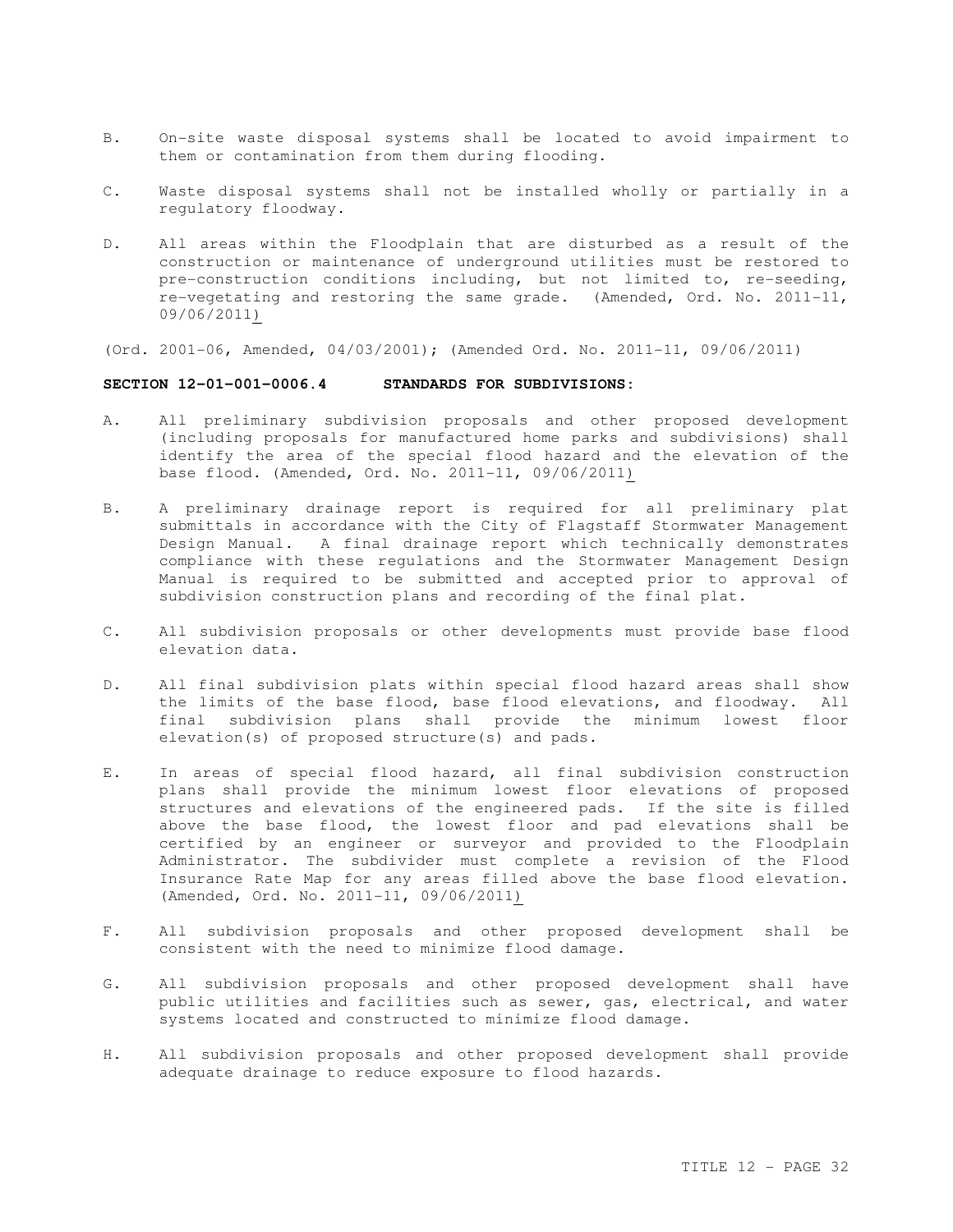I. All subdivisions shall provide stormwater facilities in accordance with the City of Flagstaff Stormwater Management Design Manual.

(Ord. 2001-06, Amended, 04/03/2001); (Amended, Ord. No. 2011-11, 09/06/2011)

#### **SECTION 12-01-001-0006.5 STANDARDS FOR MANUFACTURED HOMES, MANUFACTURED HOME PARKS AND SUBDIVISIONS, AND RECREATIONAL VEHICLES:**

- A. All new and replacement manufactured homes, additions to manufactured homes, and recreational vehicles which are left on site for more than 180 days or are not licensed and ready for highway use shall:
	- 1. Be elevated so that the bottom of the structural frame or the lowest point of any attached appliances, whichever is lower, is at or above the regulatory flood elevation;
	- 2. Be securely anchored to an adequately anchored foundation system to resist flotation, collapse, or lateral movement capable of resisting forces of at least four thousand eight hundred (4,800) pounds. This requirement is in addition to applicable State and local anchoring requirements to withstand wind forces. One of the following methods shall be used:
		- a. by providing over-the-top to ground anchors at each of the four corners of the manufactured home. Manufactured homes fifty (50) feet or more in length must have two (2) additional ties per side at intermediate locations and manufactured homes less that fifty (50) feet in length must have one (1) additional over-the-top tie per side; or
		- b. by providing frame ties at each of the four corners of the manufactured home. Manufactured homes fifty (50) feet or more in length must have five (5) additional ties per side, and manufactured homes less than fifty (50) feet in length must have four additional frame ties per side.
	- 3. The manufactured home chassis must be supported by reinforced piers or other foundation elements of at least equivalent strength that are no more than thirty-six (36) inches in height above grade and be securely anchored to an adequately anchored foundation system to resist flotation, collapse, and lateral movement.
	- 4. Any additions to a manufactured home must be similarly anchored.
- B. Minimum Requirements for Manufactured Home Parks and Manufactured Home Subdivisions:
	- 1. Adequate surface drainage and vehicular access for a manufactured home transport vehicle shall be provided.
	- 2. All manufactured homes shall be placed on pads, lots elevated on compacted fill or pilings so that the bottom of the structural frame or the lowest point on any attached appliances, whichever is lower, is at or above the regulatory flood elevation. If elevated on pilings: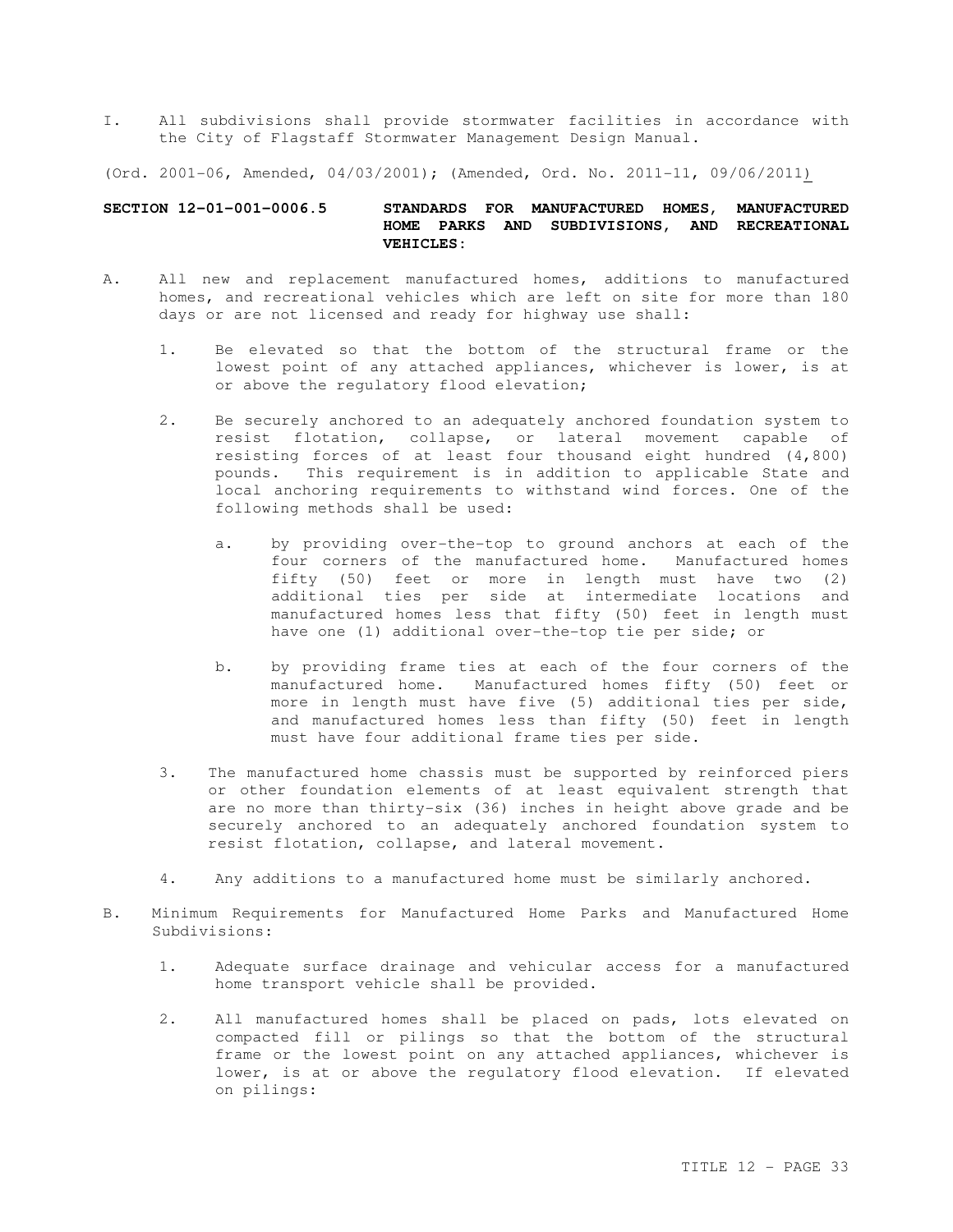- a. the lots shall be large enough to permit steps;
- b. the pilings shall be placed in stable soil no more than ten (10) feet apart; and
- c. reinforcement shall be provided for pilings more than six (6) feet above the ground level.
- C. No manufactured home, recreational vehicle, new manufactured home park, or enlargement of an existing manufactured home park shall be permitted in the regulatory floodway.
- D. Recreational vehicles placed on sites within Zones A, AH, AE and AO must meet the following requirements:
	- 1. be on the site for fewer than 180 consecutive days;
	- 2. be fully licensed and ready for highway use. A recreational vehicle is ready for highway use if it is on wheels or a jacking system, is attached to the site only by quick disconnect type utilities and security devices, and has no permanently attached additions; or
	- 3. recreational vehicles not meeting the criteria in items 1 and 2 must meet the requirements of Section 12-01-001-0006.5.A.

(Ord. 2001-06, Amended, 04/03/2001); (Amended, Ord. No. 2011-11, 09/06/2011)

SECTION 12-01-001-0006.6 RESERVED FOR FUTURE USE

#### **SECTION 12-01-001-0006.7 DEVELOPMENT STANDARDS FOR REGULATORY FLOODWAYS:**

Located within areas of special flood hazard established in Section 12-01-001- 0004.02 are areas designated as regulatory floodways. The following provisions shall apply to regulatory floodways:

- A. The following are prohibited in, on, or over the regulatory floodway unless removed by a FEMA map revision: Encroachments, including fill, new construction, additions to existing structures which increase the building footprint, storage of materials or equipment, manufactured homes, recreational vehicles, or other development are prohibited. Substantial improvements are prohibited within the regulatory floodway unless it has been demonstrated through hydrologic and hydraulic analyses performed in accordance with standard engineering practice that the proposed substantial improvement would not result in any increase in flood levels within the community during the occurrence of the base flood. All new construction and substantial improvements shall comply with all other applicable flood hazard reduction provisions of **Section**  12-01-001-0006. (Amended, Ord. No. 2011-11, 09/06/2011)
- B. Storage of materials that are buoyant, flammable, explosive or injurious to human, animal, plant, fish or other aquatic life is prohibited in, on or over the regulatory floodway.
- C. Any solid or hazardous waste disposal facility is prohibited in, on or over the regulatory floodway.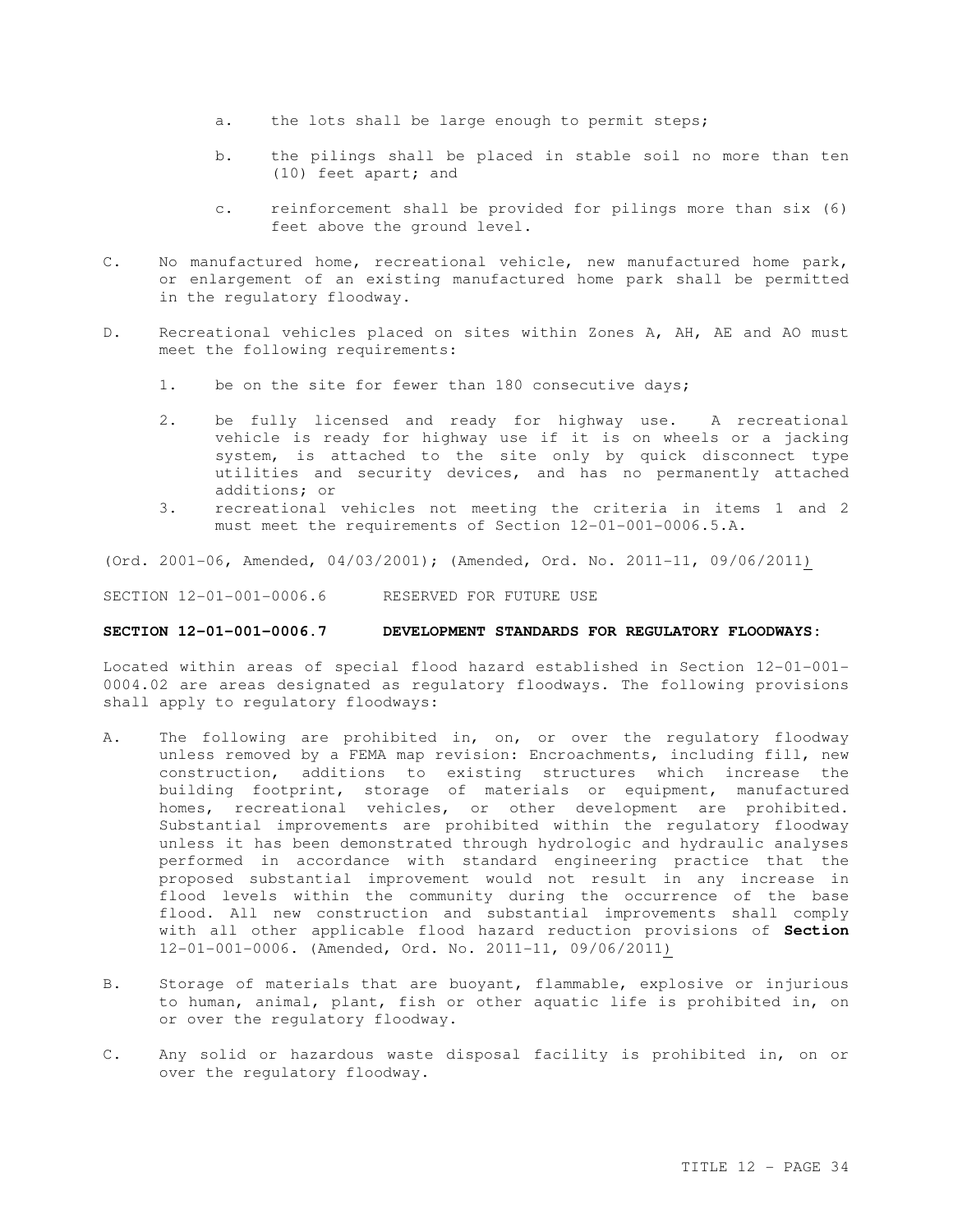- D. Any wastewater treatment facility or pond is prohibited in, on or over the regulatory floodway. New private sewage systems, or additions to existing private sewage systems are prohibited in, on or over the regulatory floodway.
- E. Zone A, for which a regulatory floodway has not been delineated, shall be deemed in entirety as regulatory floodway for the purposes of these regulations.
- F. Uses having low flood-damage potential and not obstructing flood flows shall be permitted in the regulatory floodway to the extent that they are not prohibited by any other regulation, and provided they do not require structures, fill or storage of materials and equipment, or anything which will significantly impede or obstruct flood flows. Such uses include:
	- 1. Agricultural uses such as general farming, pasture and forestry but, does not include permanent crops which would constitute an obstruction to flood flows.
	- 2. Functionally dependent uses, industrial/commercial loading areas and parking lots. Overnight parking and unattended vehicles are prohibited in the regulatory floodway.
	- 3. Private and public recreational uses including but not limited to: golf courses, driving ranges, picnic grounds, swimming areas, parks, ball or multi-use fields, shooting preserves, target ranges, trap and skeet ranges, hunting and fishing areas, hiking and horseback trails.
	- 4. Functions that serve the public interest and that will not cause a rise in the floodway elevation. Such uses include but are not limited to: water conservation, power and water quality service facilities and related works; remedial or corrective actions; environmental restoration; flood control facilities and related works; public roadways and bridges; fish and wildlife enhancement activities; emergency action assistance; public health assistance; utility transmission lines, pipelines, and water monitoring devices.

(Ord. 2001-06, Amended, 04/03/2001); (Amended, Ord. No. 2011-11, 09/06/2011)

#### **SECTION 12-01-001-0006.8 MISCELLANEOUS PROVISIONS:**

- A. The Floodplain Administrator shall review and approve all development permits before issuance to ensure compliance with the provisions of these regulations. (Amended, Ord. No. 2011-11, 09/06/2011)
- B. Lateral additions to existing structures must meet all requirements of this Ordinance. If the Lateral Addition constitutes a Substantial Improvement to the existing structure then both the addition and the existing structure must meet all requirements of this Ordinance. The exception to this is for lateral additions located in the flood fringe, if the Lateral Addition is connected to the existing structure by only one doorway, not exceeding 36 inches in width, and minimal finishing is done to the common wall. (Amended, Ord. No. 2011-11, 09/11/2011)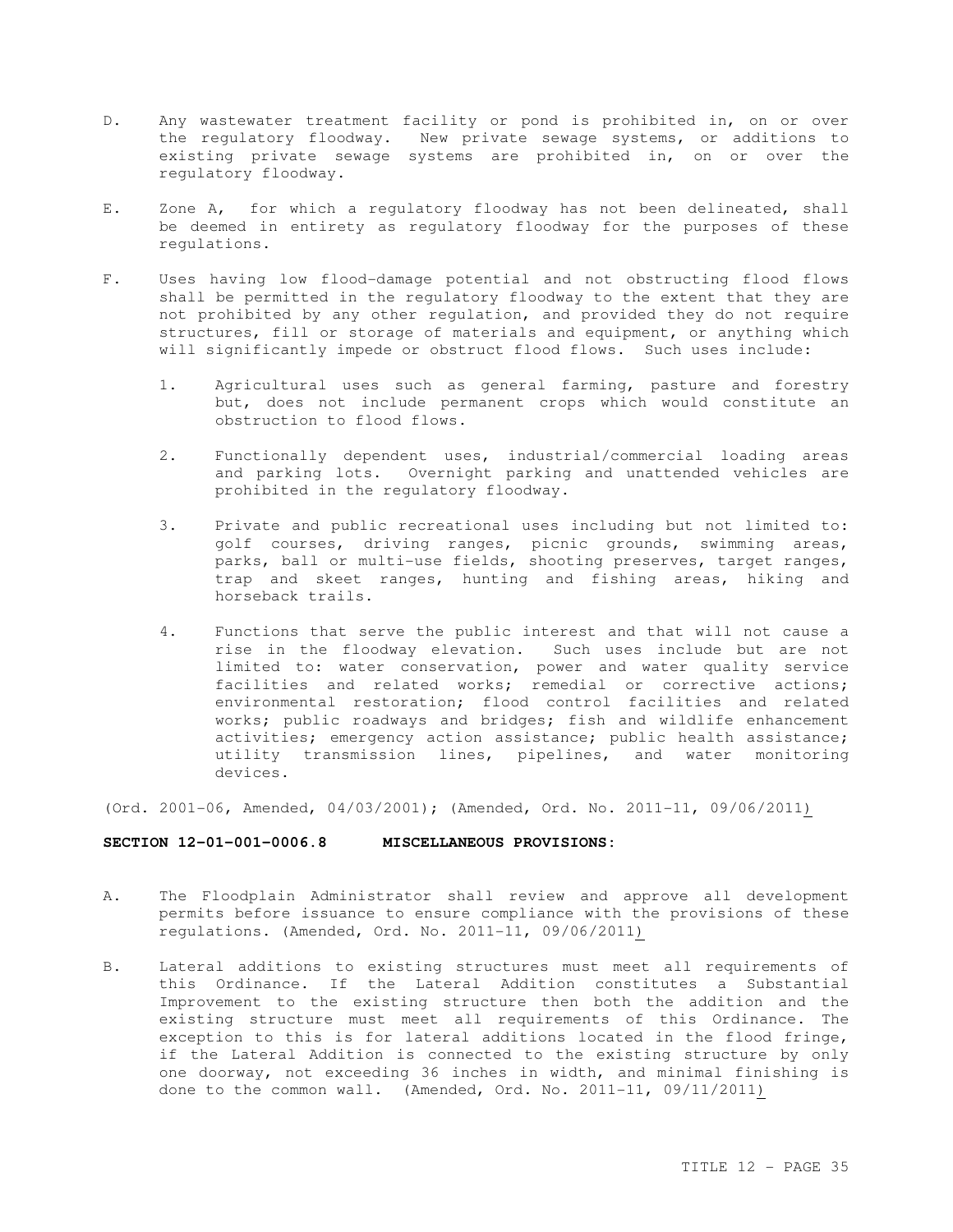- C. Substantial improvements to existing structures shall be counted on a cumulative basis for the 10 years prior to the date of application for construction. Additions to existing structures shall be included in the determination of a substantial improvement to the original structure. The property owner or permit applicant may have the option of having the structure independently appraised, the cost of which shall be assumed by the property owner or permit applicant, to be used as the market value. A copy of the certified appraisal must be submitted to the Floodplain Administrator. (Amended, Ord. No. 2011-11, 09/06/2011)
- D. The development of all land within the City of Flagstaff must include provisions for the management of stormwater runoff from the property which is to be developed. This management shall consist of stormwater storage facilities or other mitigation measures for rainfall events up to and including the one-hundred year event, in accordance with the City of Flagstaff Stormwater Management Design Manual.
- E. No street shall be used as a major carrier of stormwater from adjacent lands in lieu of natural washes, man-made channel, or storm drains. Streets shall be used for local runoff only. In all cases the flow of water from public streets shall be confined in public rights-of-way or drainage easements.
- F. All lots, structures, etc. within a development shall be accessible over terrain which can be traversed by conventional motor vehicles from the boundary of that development during the one-hundred year flood. Boundary shall include any adjacent street(s). At least one access route shall be accessible with a maximum water depth of one foot over the top of the access route or road during the one-hundred year flood.
- G. Parking lots are permitted within the floodplain provided that:
	- 1. All vehicles are fully licensed, ready for highway use, and are not unattended. The term "unattended" shall mean that the owner or authorized driver cannot reasonably be expected to be available to remove the vehicle before flooding occurs.
	- 2. Any parking lot subject to flooding shall have a prominent sign posted at each entrance stating "Warning, parking lot subject to flooding".
	- 3. Overnight parking is prohibited in the regulatory floodway and shall be limited to flood fringe areas where the flooding does not exceed one foot of depth during the one-hundred year flood.
- H. An erosion hazard and building setback from the top of the channel bank is required for all new development to create a buffer and to provide access to the channel for possible maintenance and improvements work. This buffer shall be designated by the Floodplain Administrator according to the flood-related erosion hazard and erosion rates in relation to the anticipated "useful life" of structures, and depending upon the geologic, hydrologic, topographic, and climatic characteristics of the land. The minimum setback shall be ten (10) feet. The buffer may be used for suitable open space purposes, such as for agriculture, forestry, outdoor recreation, wildlife habitat areas, landscaping and for other activities using temporary and portable structures only.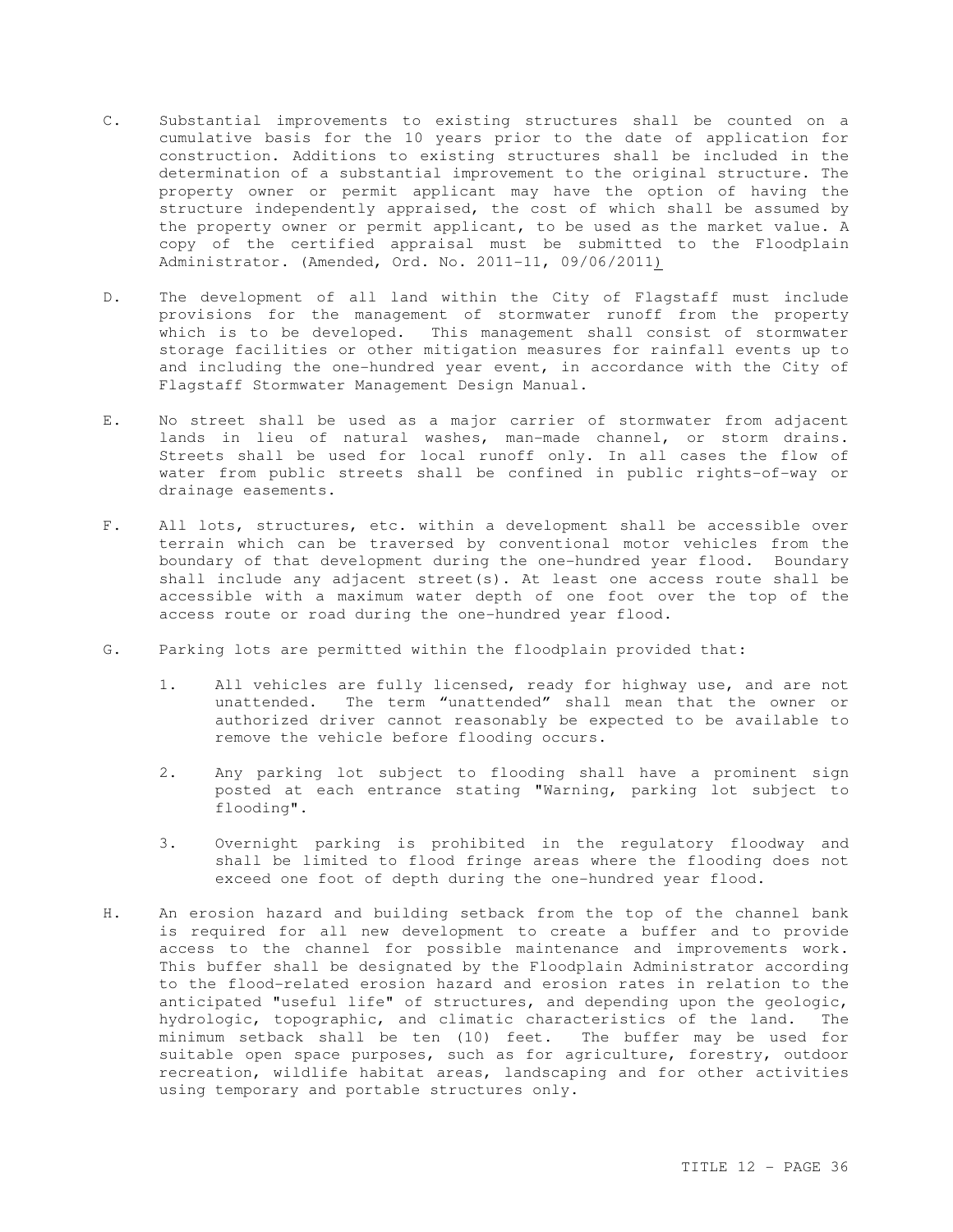- I. A waiver to the setback requirements may be granted by the Floodplain Administrator if it can be demonstrated that adequate erosion and flow velocity protection can and will be constructed and maintained, and vehicular maintenance access along the top of the channel bank is not required. All plans for erosion and flow velocity protection must be prepared by an engineer and reviewed and approved by the Floodplain Administrator.
- J. No new critical facility shall be constructed within the 100 or 500-year floodplain.
- K. No person shall change the use of an existing structure from a nonresidential use to a residential use without compliance with the provisions of these regulations.
- L. The design and evaluation of all new floodplain and stormwater management facilities shall be in accordance with the policies and design criteria set forth in the City of Flagstaff Stormwater Management Design Manual.
- M. Private Drainage Infrastructure that was required to be constructed as a condition of development, such as detention basins, Low Impact Development (LID) facilities, culverts and open channels, shall be maintained by the private property owner, or responsible party(s), to ensure proper function pursuant to the approved design. (Amended, Ord. No. 2011-11, 09/06/2011)
- N. In order to provide for properly sized drainage infrastructure and to minimize the need for the upsizing of drainage infrastructure in the future, drainage infrastructure shall be sized according to the best available hydrologic and hydraulic data including, but not limited to Drainage Master Plans, future conditions modeling and other drainage studies as may be approved by the City. (Amended, Ord. No. 2011-11, 09/06/2011)
- (Ord. 2001-06, Amended, 04/03/2001); (Amended, Ord. No. 2011-11, 09/06/2011)

## **SECTION 12-01-001-0007 VARIANCE PROCEDURE**

## **SECTION 12-01-001-0007.1 APPEAL AND VARIANCE BOARD**

- A. The Floodplain Board (the "Board") of the City of Flagstaff shall hear and decide appeals and requests for variances from the requirements of these regulations.
- B. The Board shall hear and decide appeals when it is alleged there is an error in any requirement, decision, or determination made by the Floodplain Administrator in the enforcement or administration of these regulations.
- C. The Board shall hear and decide variance requests from the provisions of these regulations.
- D. Applications for an appeal or variance shall be made on forms and in accordance with procedures furnished by the Floodplain Administrator. Persons requesting an appeal or variance shall pay a fee in the amount of three hundred dollars (\$300.00). Upon receipt of the appeal/variance request, fee, and all required information, the Floodplain Administrator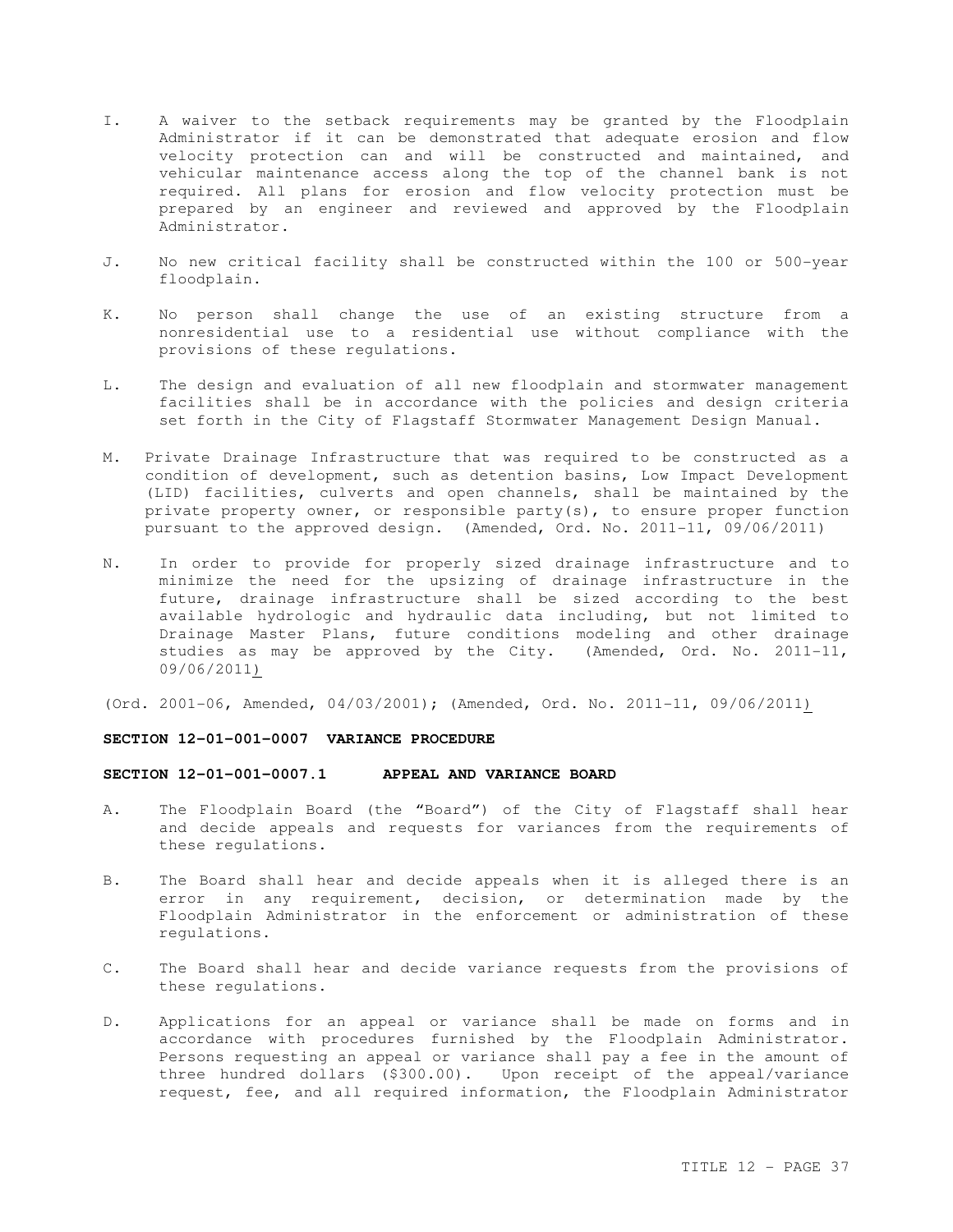shall schedule the request before the Board within thirty (30) calendar days.

- E. The Board shall conduct hearings on all appeals and variance requests and all hearings shall be open to the public. Notice of the public hearing shall be published in a newspaper of general circulation a minimum of fifteen (15) days prior to the hearing.
- F. The Board shall render a written decision on an appeal or variance within thirty (30) calendar days from the date of the public hearing. When additional information is required by the Board, the Board shall render a decision within thirty (30) calendar days from receipt of such information.
- G. In passing upon such applications, the Board shall consider all technical evaluations, all relevant factors, standards specified in other sections of these regulations, and:
	- 1. The danger that materials may be swept onto other lands to the injury of others;
	- 2. The danger of life and property due to flooding or erosion damage;
	- 3. The susceptibility of the proposed facility and its contents to flood damage and the effect of such damage on the individual owner;
	- 4. The importance of the services provided by the proposed facility to the community;
	- 5. The necessity to the facility of a waterfront location, where applicable;
	- 6. The availability of alternative locations for the proposed use which are not subject to flooding or erosion damage;
	- 7. The compatibility of the proposed use with existing and anticipated development;
	- 8. The relationship of the proposed use to the comprehensive plan and floodplain management program for that area;
	- 9. The safety of access to the property in time of flood for ordinary and emergency vehicles;
	- 10. The expected heights, velocity, duration, rate of rise, and sediment transport of the flood waters expected at the site; and,
	- 11. The costs of providing governmental services during and after flood conditions, including maintenance and repair of public utilities and facilities such as sewer, gas, electrical, water system, and streets and bridges.
- H. The Floodplain Administrator shall maintain a record of all variance actions, including justification for their issuance and report such variances issued in its biennial report submitted to the Federal Emergency Management Agency. (Amended, Ord. No. 2011-11, 09/06/2011)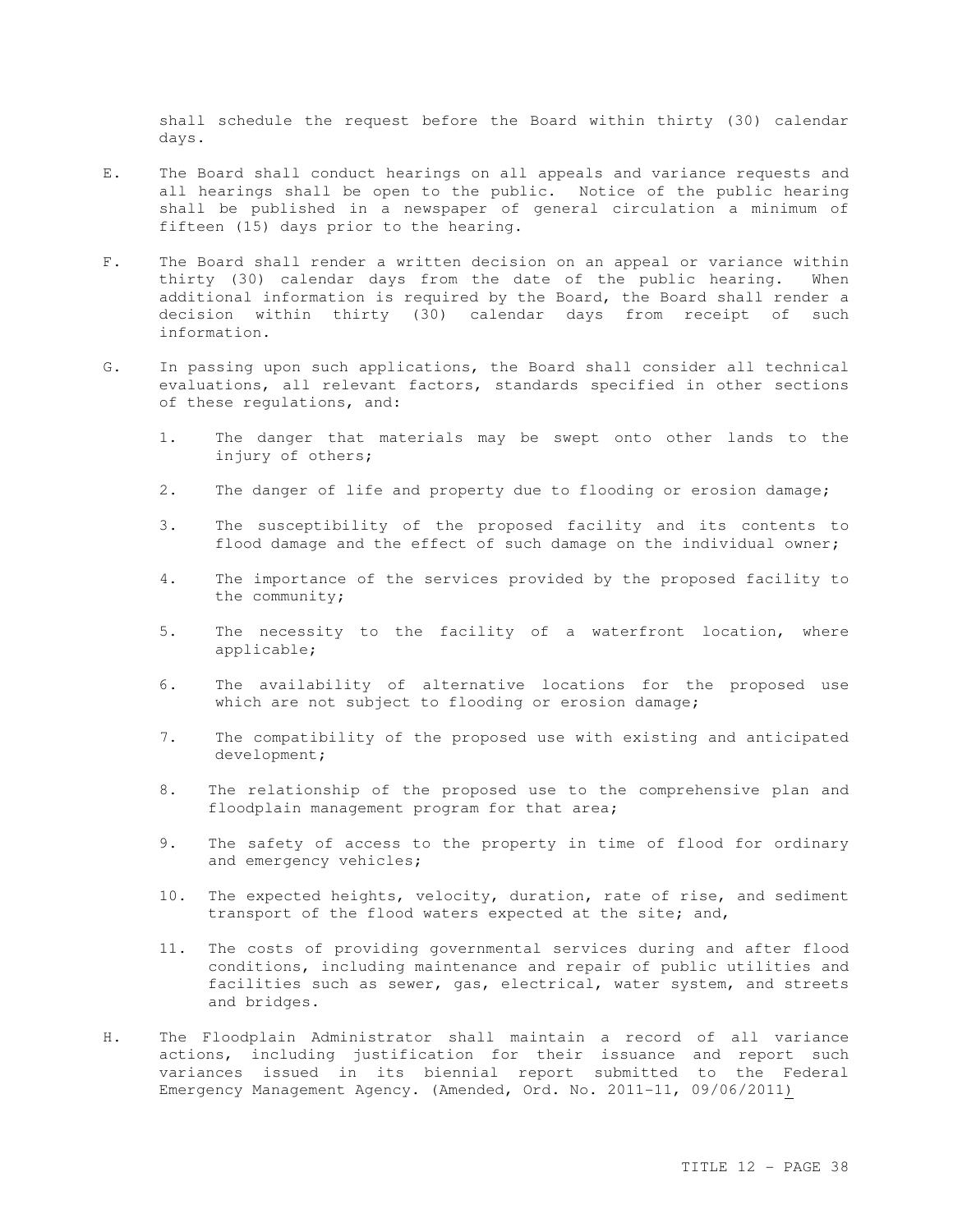(Ord. 2001-06, Amended, 04/03/2001); (Amended, Ord. No. 2011-11, 09/06/2011)

#### **SECTION 12-01-001-0007.2 VARIANCES**

A. NATURE OF VARIANCES

The variance criteria set forth in these regulations are based on the general principle of zoning law that variances pertain to a piece of property and are not personal in nature. A variance may be granted for a parcel of property with physical characteristics so unusual that complying with the requirements of this Ordinance would create an exceptional hardship to the applicant or the surrounding properties. Mere economic or financial hardship alone is not exceptional. The characteristics must be unique to the property and not be shared by adjacent parcels. The unique characteristic must pertain to the land itself, not the structure, its inhabitants, or the property owners.

It is the duty of the Floodplain Board to help protect its citizens from flooding. This need is so compelling and the implications of the cost of insuring a structure built below the regulatory flood elevation are so serious that variances from the flood elevation or from other requirements in the flood ordinance are quite rare. The long-term goal of preventing and reducing flood loss and damage can only be met if variances are strictly limited. Therefore, the variance guidelines provided in this ordinance are more detailed and contain multiple provisions that must be met before a variance can be properly granted. The criteria are designed to screen out those situations in which alternatives other than a variance are more appropriate.

(Amended, Ord. No. 2011-11, 09/06/2011)

## B. CONDITIONS FOR VARIANCES

- 1. Variances may be issued for the repair, rehabilitation, or restoration of structures listed in the National Register of Historic Places or the State Inventory of Historic Places, upon a determination that the proposed repair or rehabilitation will not preclude the structure's continued designation as a historic structure and the variance is the minimum necessary to preserve the historic character and design of the structure.
- 2. Variances shall not be issued within any designated floodway if any increase in flood levels during the base flood discharge would result.
- 3. Variances shall only be issued upon a determination that the variance is the minimum necessary, considering the flood hazard, to afford relief.
- 4. Variances shall only be issued upon:
	- a. A showing of good and sufficient cause;
	- b. A determination that failure to grant the variance would result in exceptional hardship to the applicant;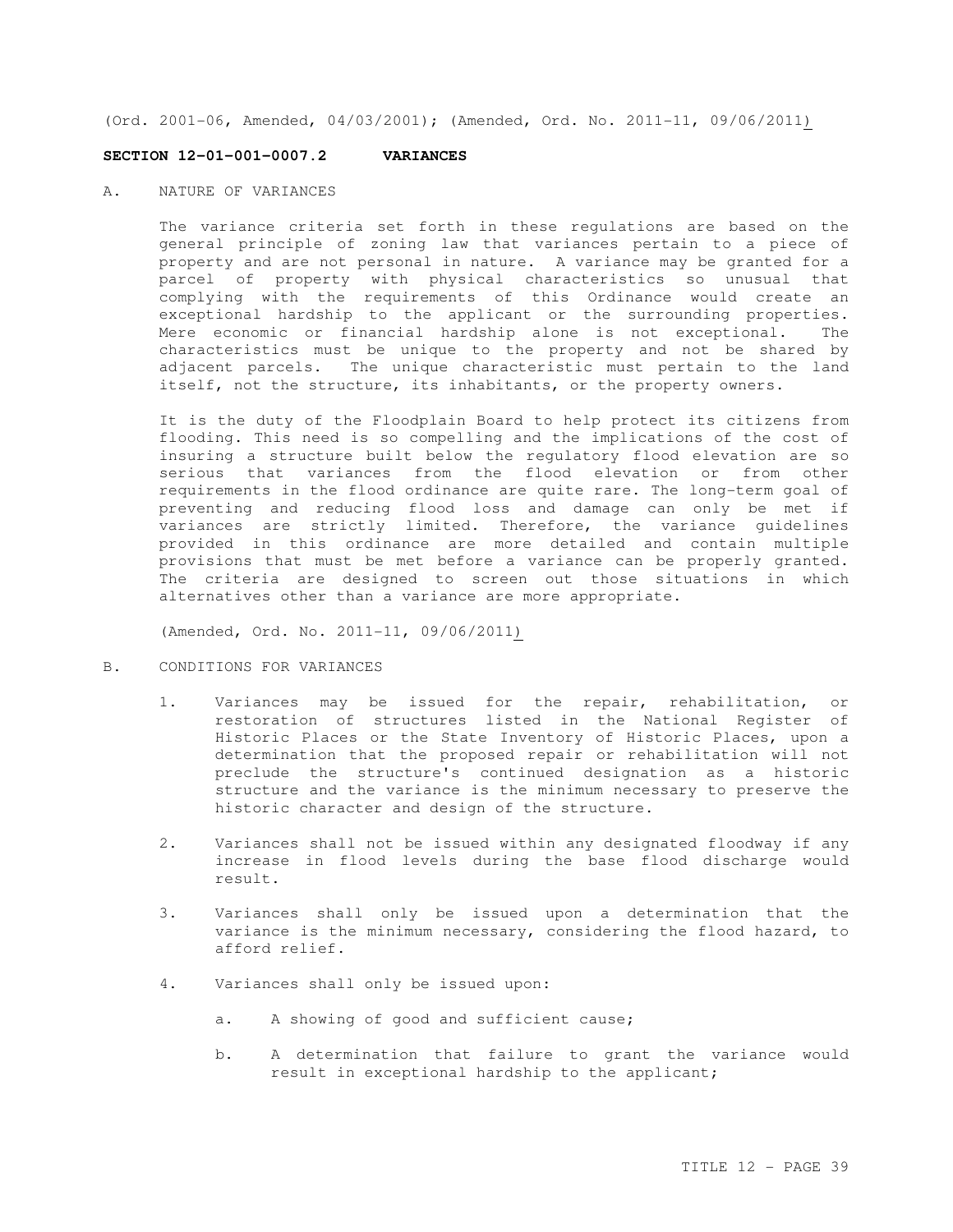- c. A showing that the use cannot perform its intended purpose unless it is located or carried out in close proximity to water. This includes only facilities defined in Section 12- 01-001-0003 of these regulations in the definition of "Functionally Dependent Use"; and
- d. A determination that the granting of a variance will not result in increased flood heights, additional threats to public safety, extraordinary public expense, create nuisances, cause fraud on or victimization of, the public, or conflict with existing local laws or ordinances.
- 5. Generally, variances may be issued for new construction and substantial improvements to be erected on a lot of one-half acre or less in size contiguous to and surrounded by lots with existing structures constructed below the base flood level, providing items 12-01-001-0005 and 12-01-001-0006 have been fully considered. As the lot size increases beyond one-half acre, the technical justification required for issuing the variance increases.
- 6. Upon consideration of the factors of Section 12-01-001-0007.1 and the purposes of these regulations, the Floodplain Board may attach such conditions to the granting of variances as it deems necessary to further the purposes of these regulations.
- 7. Any applicant to whom a variance is granted shall be given written notice over the signature of Floodplain Administrator that:
	- a. The issuance of a variance to construct a structure below the base flood level will result in increased premium rates for flood insurance coverage; and
	- b. Such construction below the base flood level increases risks to life and property.

Such notification shall be maintained with a record of all variance actions as required in Paragraph 12-1-7-1.8. of these regulations. Such notice will also state that the land upon which the variance is granted shall be ineligible for exchange of land pursuant to any flood relocation and land exchange program. A copy of the notice shall be recorded by the Board in the Office of the Coconino County Recorder and shall be recorded in a manner so that it appears in the chain of title of the affected parcel of land.

8. If the Floodplain Board has cause to believe, after approval of a variance, that any stipulations or conditions may have been violated, the Floodplain Board may set a hearing for the purpose of determining to revoke the variance for such violation. The Floodplain Board may revoke the variance for finding a violation of the stipulations or conditions or it may grant a limited time in which to correct the violation in order to avoid revocation of the variance.

(Ord. 2001-06, Amended, 04/03/2001); (Amended, Ord. No. 2011-11, 09/06/2011)

#### **SECTION 12-01-001-0007.3 APPEALS**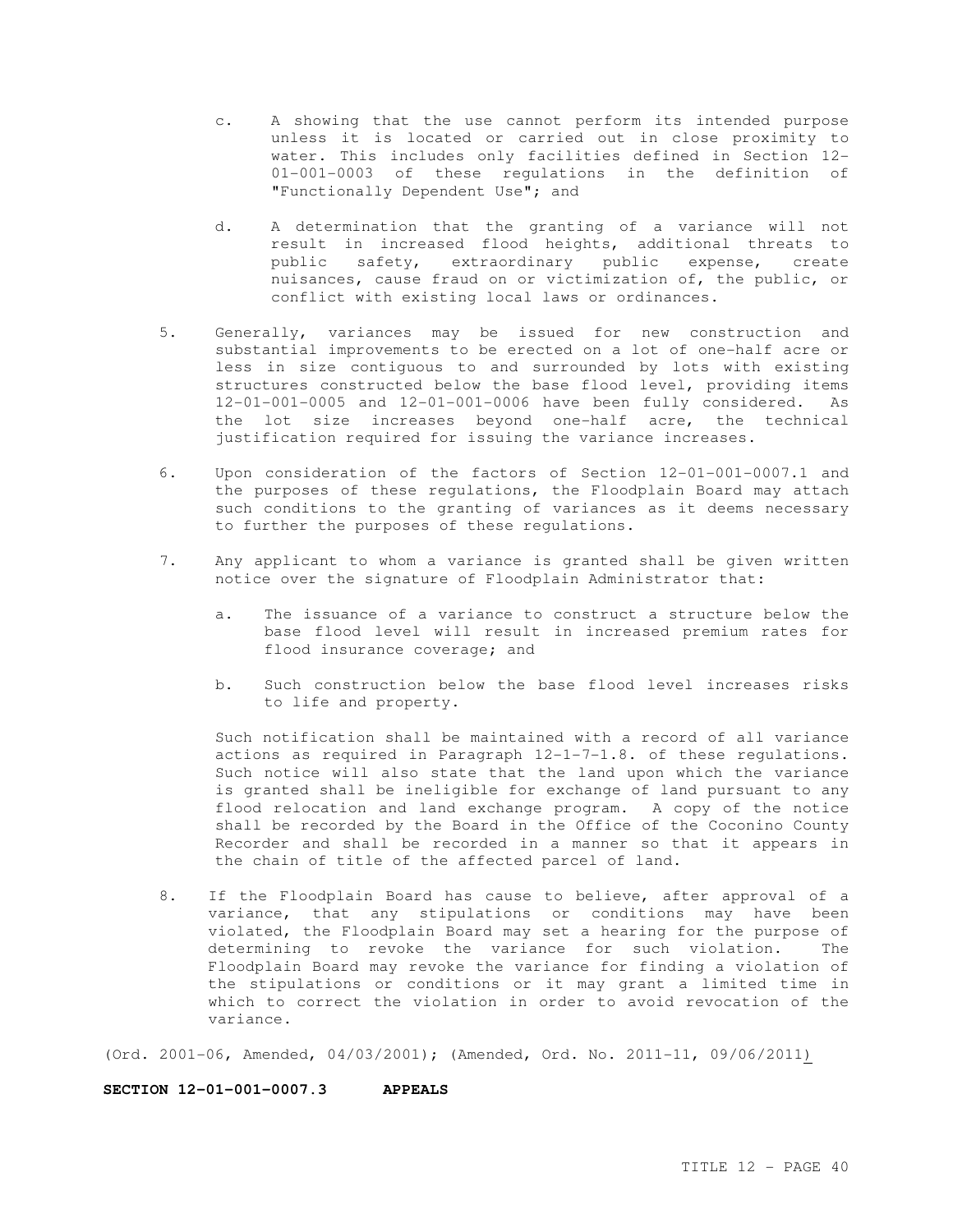A person may appeal to the Board for a judgment on the interpretation of the provisions of these regulations when it is alleged there is an error in any requirement, decision, or determination made by the Floodplain Administrator in the enforcement or administration of these regulations.

(Ord. 2001-06, Added, 04/03/2001)

# **SECTION 12-01-001-0008 NATIONAL FLOOD INSURANCE PROGRAM REGULATIONS**

These floodplain management regulations of the City of Flagstaff are hereby amended by the addition thereto of the regulations of the National Flood Insurance Program as they may from time to time be amended.

In accordance with 44 CFR Ch. 1, Part 60, Subpart A, any state or local floodplain management regulations, including the regulations set forth in these regulations, which are more restrictive than the minimum criteria set forth in 44 CFR shall take precedence.

The amended regulations for the National Flood Insurance Program, identified as referenced herein above are hereby declared to be a public record, and at least three (3) copies of the amendments shall be filed in the office of the City Clerk and be kept available for public use and inspection.

(Ord. No. 1675, Amended, 09/18/90; Ord. No. 1886, Ren&Amd, 08/29/95, 12-01-001- 0009) (Ord. 2001-06, Amended, 04/03/2001)

#### **SECTION 12-01-001-0009 AMENDMENTS**

The provisions of these regulations may, from time to time, be amended, supplemented, changed or repealed, as provided in the Arizona Revised Statutes. However, no such action may be taken until a public hearing in relation thereto has been held, at which time parties in interest and citizens shall have an opportunity to be heard. At least fifteen (15) days notice of the time and place of such hearing shall be published in a newspaper of general circulation.

A full text of any proposed amendments to these regulations shall be available for inspection by the public at the office of the Floodplain Administrator at least fifteen (15) days prior to the date of the amendment hearing.

(Ord. No. 1675, Amended, 09/18/90; Ord. No. 1886, Rep&ReEn, 08/29/95) (Ord. 2001-06, Amended, 04/03/2001)

#### **SECTION 12-01-001-0010 SEVERABILITY:**

These regulations and the various parts thereof are hereby declared to be severable. Should any section of these regulations be declared by the courts to be unconstitutional or invalid, such decision shall not affect the validity of these regulations as a whole, or any portion thereof other than the section so declared to be unconstitutional or invalid.

(Ord. No. 1642, Repealed, 11/07/89; Ord. No. 1642, Repealed, 11/07/89; Ord. No. 1642, Repealed, 11/07/89; Ord. No. 1886, Ren&Amd, 08/29/95, 12-01-001-0011) (Ord. 2001-06, Renumbered, 04/03/2001)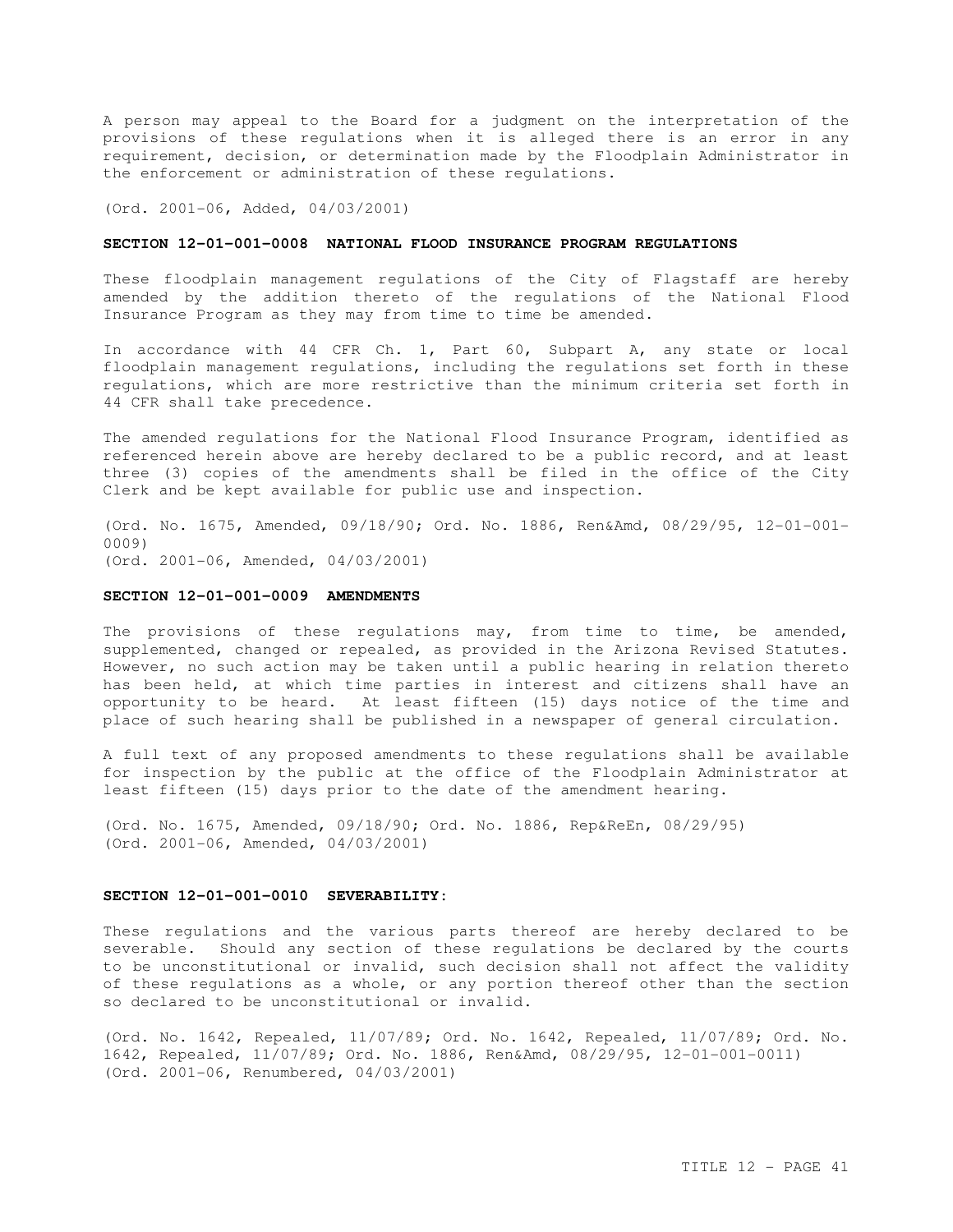# **SECTION 12-01-001-0011 RESERVED FOR FUTURE USE**

(Ord. 2001-06, Renumbered, 04/03/2001)

# **SECTION 12-01-001-0012 RESERVED FOR FUTURE USE**

(Repealed by Ordinance No. 1886, 08/29/95)

(Ord. No. 1886, Repealed, 08/29/95)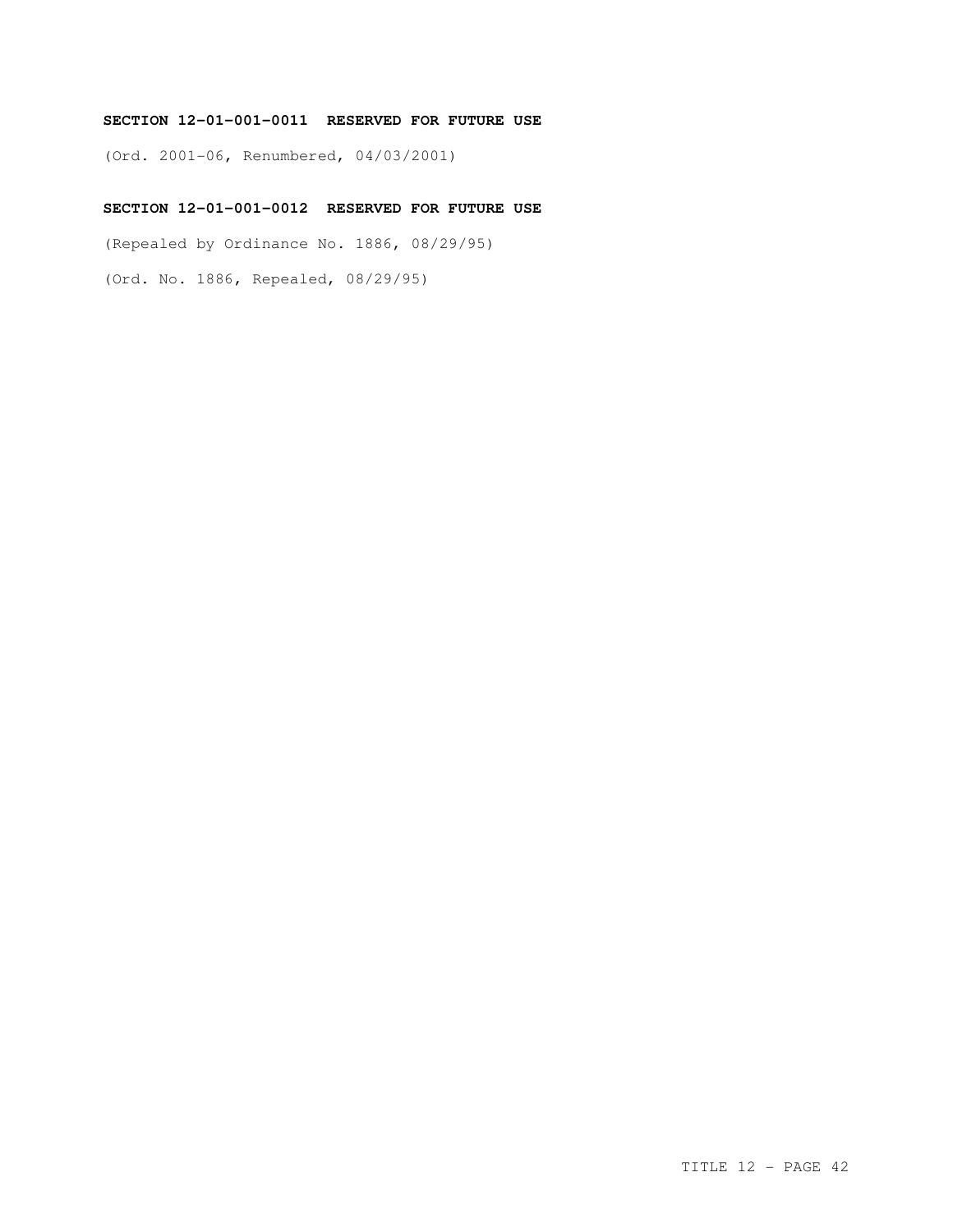# **CHAPTER 12-02 STORMWATER MANAGEMENT UTILITY**

# **DIVISIONS:**

| $12 - 02 - 001$ | STORMWATER MANAGEMENT UTILITY                 |  |  |
|-----------------|-----------------------------------------------|--|--|
| $12 - 02 - 002$ | STORMWATER MANAGEMENT UTILITY SERVICE CHARGES |  |  |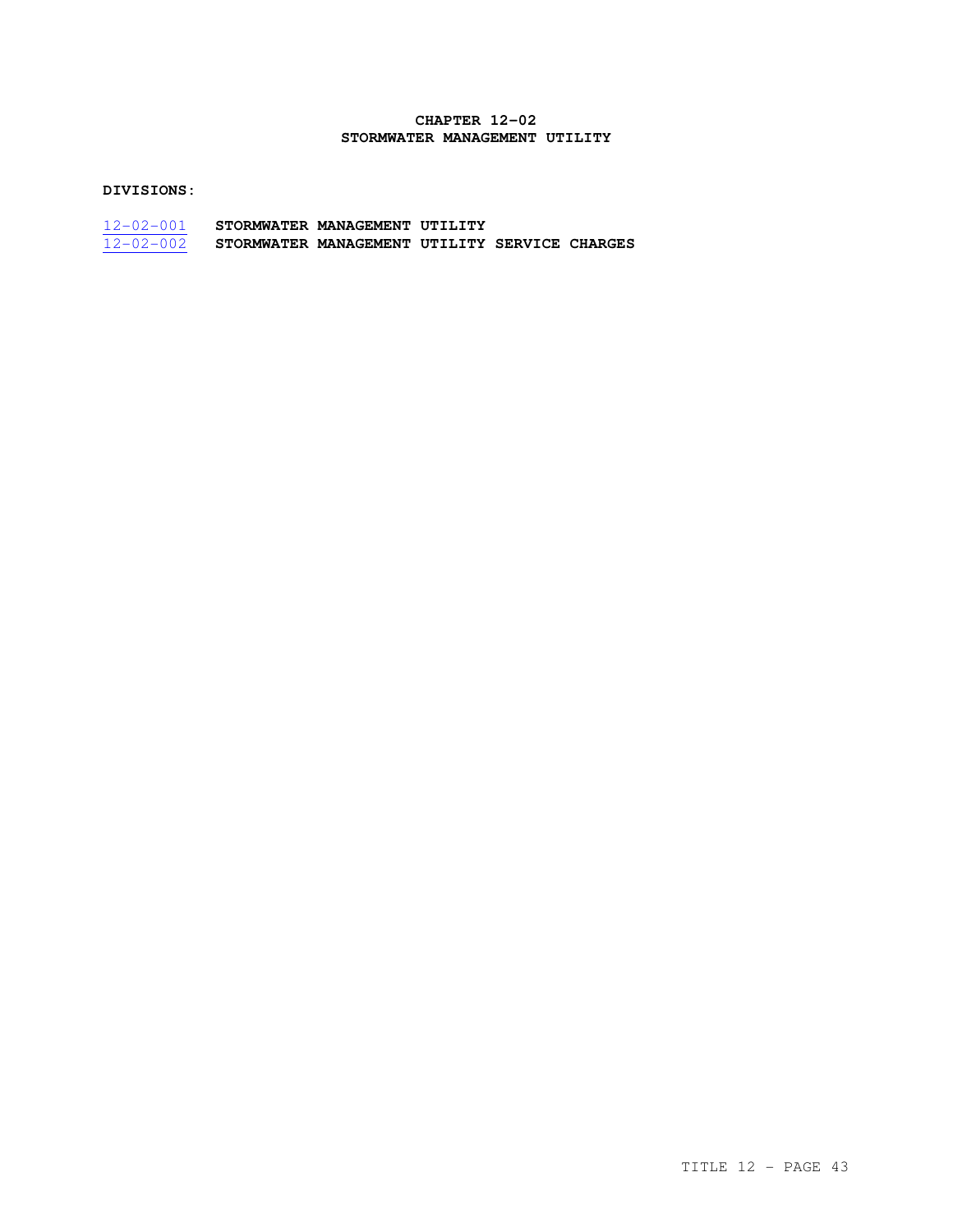## **DIVISION 12-02-001 STORMWATER MANAGEMENT UTILITY**

## **SECTIONS:**

| $12 - 02 - 001 - 0001$ | FINDINGS OF FACT                                         |
|------------------------|----------------------------------------------------------|
| $12 - 02 - 001 - 0002$ | <b>DEFINITIONS</b>                                       |
| $12 - 02 - 001 - 0003$ | ESTABLISHMENT OF A STORMWATER MANAGEMENT UTILITY AND A   |
|                        | UTILITY ENTERPRISE FUND                                  |
| $12 - 02 - 001 - 0004$ | PURPOSE AND RESPONSIBILITY OF THE UTILITY                |
| $12 - 02 - 001 - 0005$ | LIMITATION OF SCOPE OF RESPONSIBILITY                    |
| $12 - 02 - 001 - 0006$ | BOUNDARIES AND JURISDICTION                              |
| $12 - 02 - 001 - 0007$ | REQUIREMENTS FOR ON-SITE STORMWATER SYSTEMS: ENFORCEMENT |
|                        | METHODS AND INSPECTIONS                                  |
| $12 - 02 - 001 - 0008$ | GENERAL FUNDING POLICY                                   |
| $12 - 02 - 001 - 0009$ | INVESTMENT AND REINVESTMENT OF FUNDS AND BORROWING       |
| $12 - 02 - 001 - 0010$ | <b>SEVERABILITY</b>                                      |
| $12 - 02 - 001 - 0011$ | CONFLICT WITH OTHER ORDINANCES                           |

## **SECTION 12-02-001-0001 FINDINGS OF FACT**

## **SECTION 12-02-001-0001 FINDINGS OF FACT**

The City Council of the City of Flagstaff, Arizona makes the following findings of fact:

- (a) The professional engineering and financial analyses conducted on behalf of and submitted to the City properly assess and define the stormwater management problems, needs, goals, program priorities, costs of service and funding opportunities of the City.
- (b) Given the problems, needs, goals, program priorities, costs of service and funding opportunities identified in the professional engineering and financial analyses submitted to the City, it is appropriate to authorize the establishment of a separate enterprise accounting unit which shall be dedicated specifically to the management, construction, maintenance, protection, control, regulation, use, and enhancement of stormwater systems and programs in the City of Flagstaff in concert with other water resource management programs.
- (c) Urban development in the City has radically altered the natural hydrology of the area and the hydraulics of stormwater systems, with many natural elements having been replaced or augmented by man-made facilities. Urban development continues, and the City recognizes that additional growth will result in further alteration of stormwater systems throughout the City. Therefore, a stormwater utility service area subject to stormwater service charges should encompass the entirety of the City of Flagstaff.
- (d) The stormwater needs in the City of Flagstaff include, but are not limited to, protecting the public health, safety, and welfare of its property owners, citizens, and residents, including the protection and enhancement of the City's water resources. Provision of stormwater management programs, services, systems, and facilities therefore renders and/or results in both service and benefit to individual properties,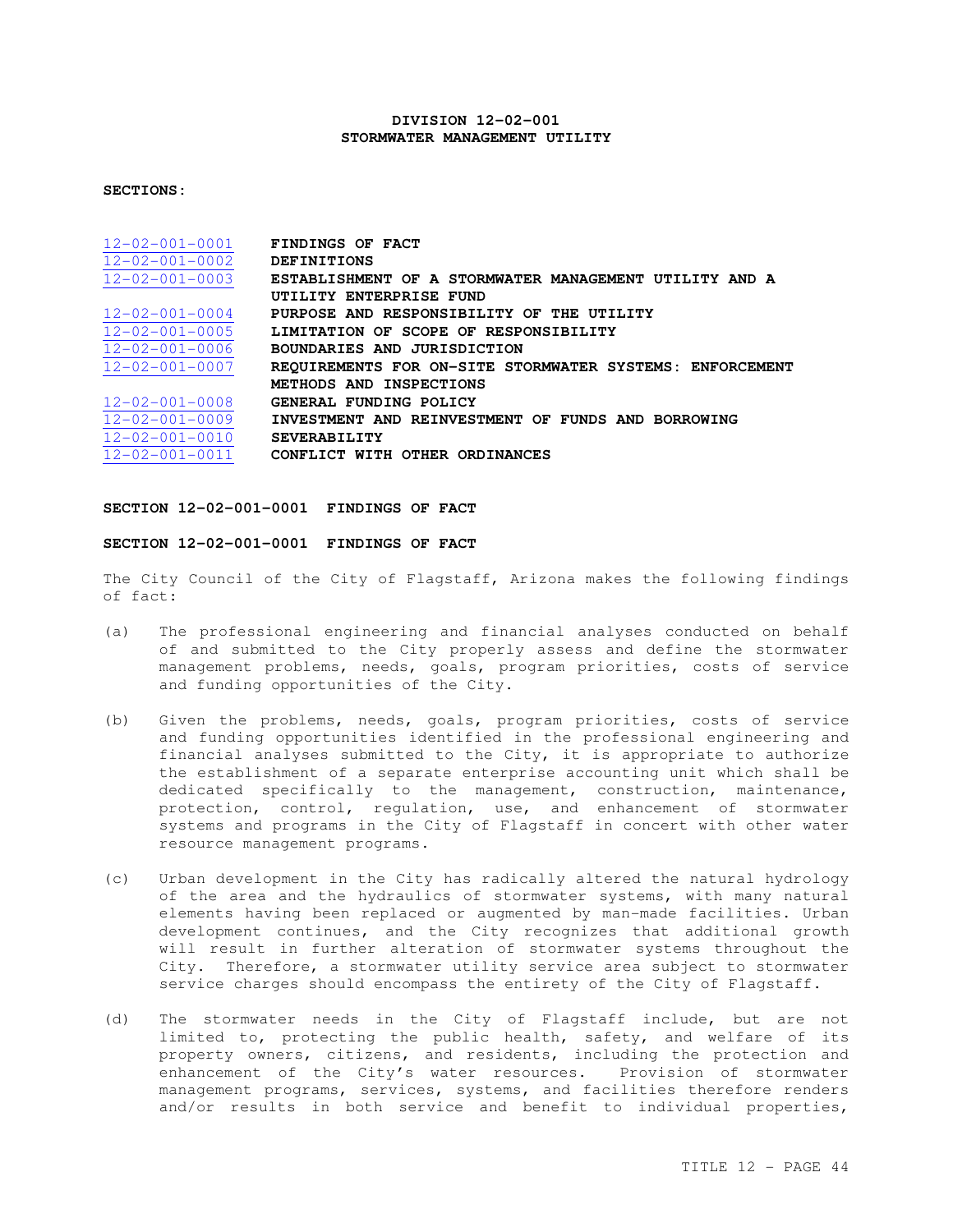property owners, citizens, and residents of the City and to properties, property owners, citizens, and residents of the City concurrently in a variety of ways as identified in the professional engineering and financial analyses.

- (e) The City of Flagstaff presently owns and operates stormwater management systems and facilities, which have been developed, installed, and acquired through various mechanisms over many years. The future usefulness and value of the existing stormwater systems and facilities owned and operated by the City of Flagstaff, and of future additions and improvements thereto, rests on the ability of the City to effectively manage, construct, protect, operate, maintain, control, regulate, use, and enhance the stormwater systems and facilities in the City, in concert with the management of other water resources in the City. In order to do so, the City must have adequate and stable funding for its stormwater management program operating and capital investment needs.
- (f) The City Council finds, concludes, and determines that a Stormwater Management Utility service charge is the most practical and appropriate means of funding to properly deliver stormwater management services and benefits throughout the City, and the most equitable means to fund stormwater programs, services, systems, and facilities in the City, and that other funding mechanisms as described in the professional engineering and financial analyses prepared for the City offer supplementary funding opportunities that will enable the City to improve the long-term adequacy and equity of funding but do not have sufficient revenue capacity to support the entirety of the projected stormwater management program.
- (g) The City Council finds that credits against stormwater utility service charges are an appropriate means of adjusting fees, rates, rentals, charges, fines, and penalties in certain cases and directs that such crediting mechanisms be addressed as part of the detailed cost of service and rate analyses necessary to implement the funding of the Stormwater Management Utility. A Credit Manual for determining available credits against stormwater utility service charges has been adopted by Ordinance No. 2004-22 by the City Council.

(Ord. 2001-18, Add, 07/17/2001); (Ord. No. 2006-02; 06/06/2006)

#### **SECTION 12-02-001-0002 DEFINITIONS**

Unless the context specifically indicates otherwise, the meaning of words and terms used in this article shall be as set forth below.

- (a) ABATEMENT. Any action deemed necessary by the City or its officers or agents to remedy, correct, control, or eliminate a condition within, associated with, or impacting a stormwater drainage system or the water quality of receiving waters shall be deemed an abatement action.
- (b) CREDITS. Credit shall mean a conditional reduction in the amount of a stormwater service charge or other fees, rates, rentals, charges, fines, and penalties to an individual property based on the provision and continuing presence of an effectively maintained and operational on-site stormwater system or facility, conservation or other protective easement, or continuing provision of a program or service or activity that reduces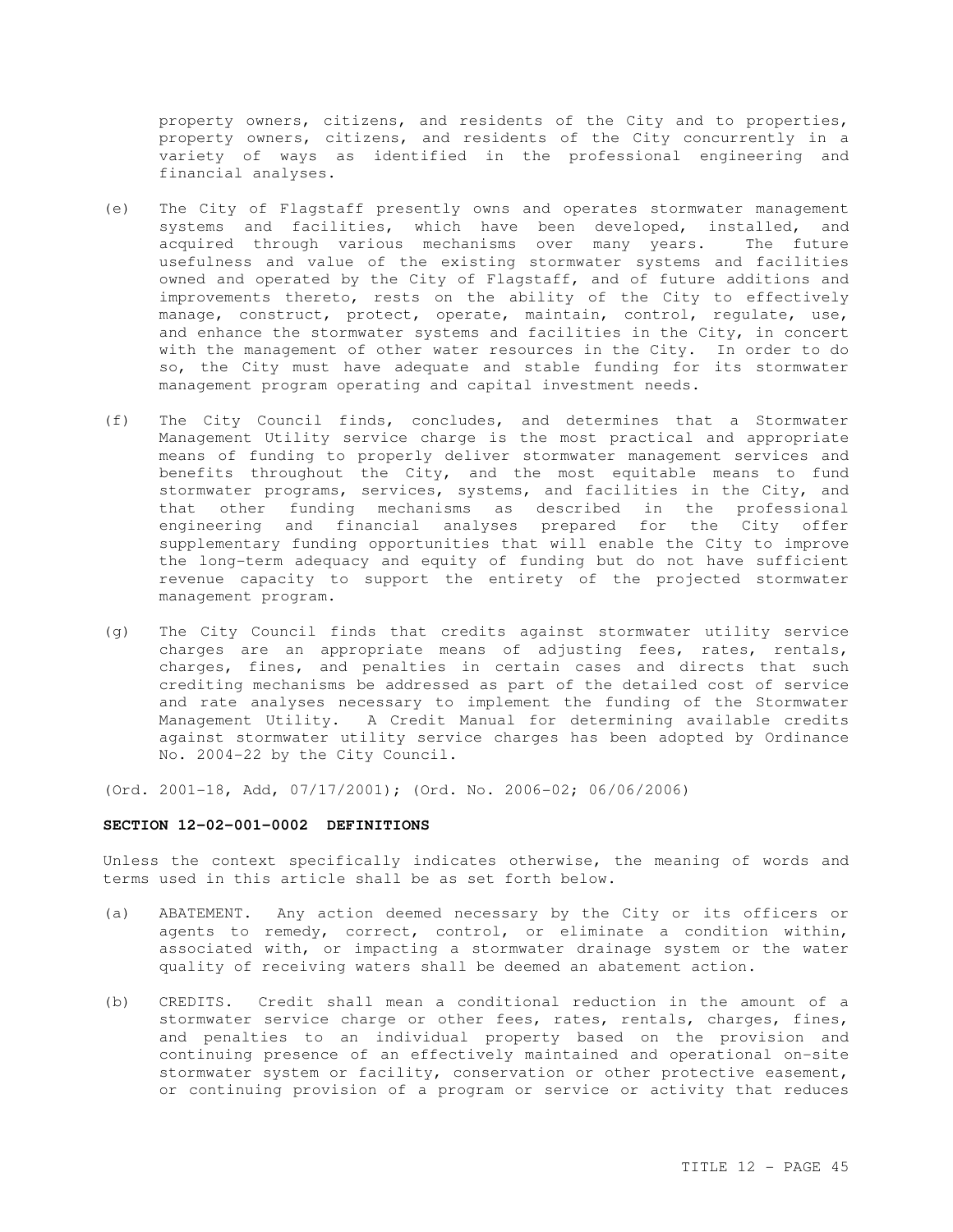the Stormwater Management Utility's cost of providing stormwater management programs, services, systems and facilities.

- (c) STORMWATER MANAGEMENT PROGRAMS, SERVICES, SYSTEMS AND FACILITIES. Stormwater management programs and services are the administrative, engineering, operational, regulatory, and capital improvement activities and functions performed in the course of managing the stormwater systems of the City, plus all other activities and functions necessary to support the provision of such programs and services. Stormwater management systems, and facilities are those natural and man-made channels, swales, ditches, swamps, rivers, streams, creeks, branches, reservoirs, ponds, drainage ways, inlets, catch basins, pipes, head walls, storm sewers, lakes, and other physical works, properties, and improvements which transfer, control, convey or otherwise influence the movement of stormwater runoff and its discharge to and impact upon receiving waters.
- (d) STORMWATER SERVICE CHARGES. Stormwater service charges shall mean a periodic service charge imposed for the purpose of funding costs related to stormwater management programs, services, systems, and facilities. Stormwater service charges may also include, but are not limited to, special charges to individual properties or persons for services, systems, or facilities related to stormwater management, including but not limited to charges for development plan review, inspection of development projects and on-site stormwater control systems, enhanced levels of stormwater service above and beyond the levels normally provided by City of Flagstaff, and abatement of nuisances as provided for in this Article.

(Ord. 2001-18, Add, 07/17/2001)

### **SECTION 12-02-001-0003 ESTABLISHMENT OF A STORMWATER MANAGEMENT UTILITY AND A UTILITY ENTERPRISE FUND**

There is hereby established within the City of Flagstaff a Stormwater Management Utility for the purpose of conducting the City's stormwater management program. The City Manager shall establish and maintain a Stormwater Management Utility enterprise fund in the City budget and accounting system, which shall be and remain separate from other funds. All revenues of the Utility shall be placed into the Stormwater Management Utility enterprise fund and all expenses of the Utility shall be paid from the fund, except that other revenues, receipts, and resources not accounted for in the Stormwater Management Utility enterprise fund may be applied to stormwater management programs, services, systems, and facilities as deemed appropriate by the City Council.

(Ord. 2001-18, Add, 07/17/2001)

### **SECTION 12-02-001-0004 PURPOSE AND RESPONSIBILITY OF THE UTILITY**

The City of Flagstaff Stormwater Management Utility is established for the purpose of managing, acquiring, constructing, protecting, operating, maintaining, enhancing, controlling, and regulating the use of stormwater drainage systems in the City. The Utility shall, on behalf of the City and the citizens of the City: administer the stormwater management program; perform studies and analyses as required; collect service charges, system development charges, in-lieu of construction fees and other funding as allowed by law, and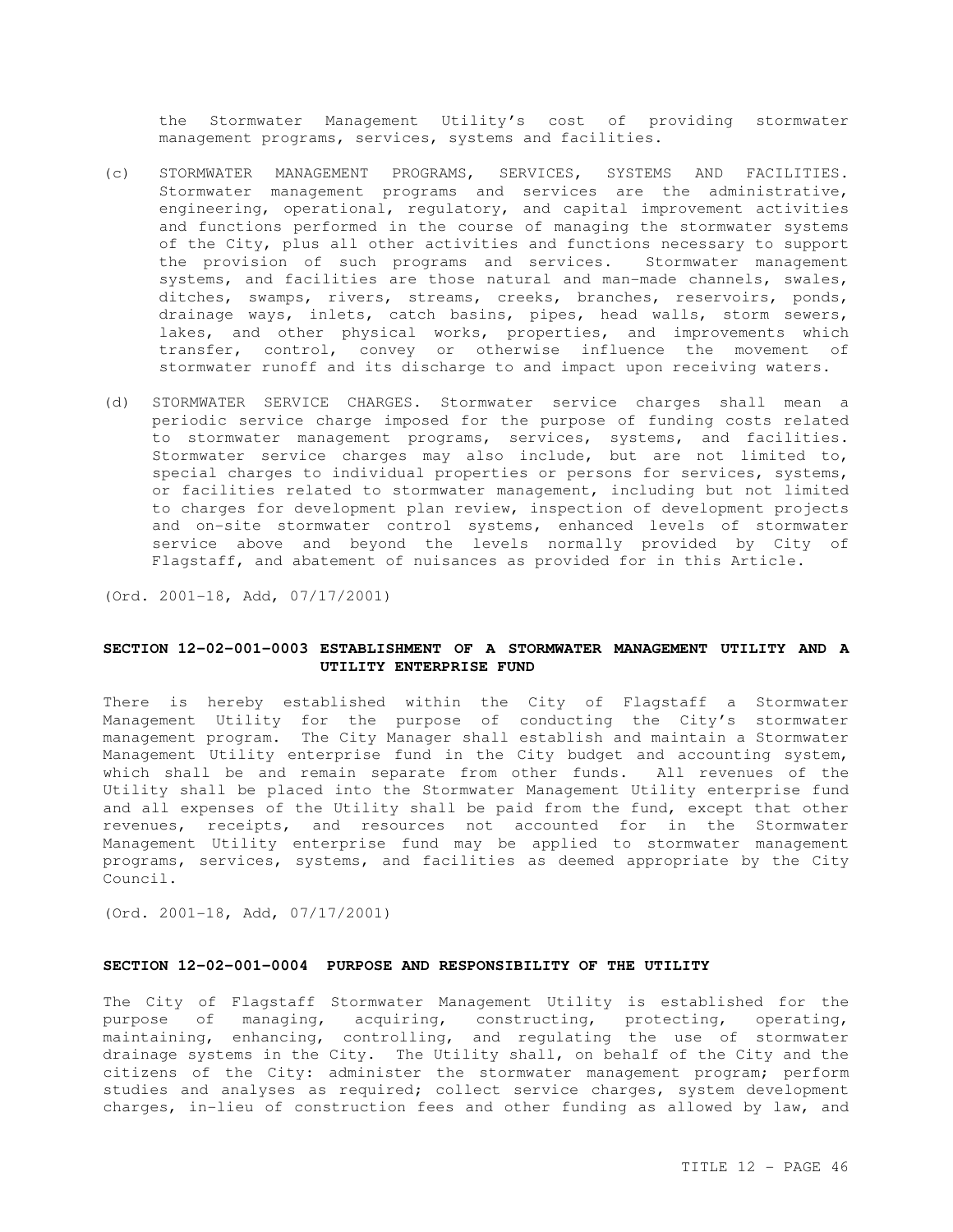obtain and administer grants and loans as authorized by the City Council; prepare capital improvement plans and designs; perform routine maintenance and remedial repair of the stormwater systems; acquire, construct, and improve stormwater systems; acquire necessary lands, easements, rights-of-way, rightsof-entry and use, and other means of access to properties to perform its duties; regulate the on-site control, conveyance, and discharge of stormwater from properties; obtain federal and state permits required to carry out its purpose; enter into operating agreements with other agencies; educate and inform the public about stormwater management; and perform, without limitation except by law, any stormwater management functions and activities necessary to ensure the public safety, protect private and public properties and habitat, and enhance the natural environment and waters of the City and the State of Arizona.

(Ord. 2001-18, Add, 07/17/2001)

## **SECTION 12-02-001-0005 LIMITATION OF SCOPE OF RESPONSIBILITY**

The purpose and responsibility of the Stormwater Management Utility shall be limited by the following legal and practical considerations.

- (a) The City of Flagstaff owns or has legal access for purposes of operation, maintenance, and improvement only to those stormwater systems and facilities which: (1) are located within public streets, other rights-ofway, and easements; (2) are subject to easements, rights-of-entry, rights-of-access, rights-of-use, or other permanent provisions for adequate access for operation, maintenance, monitoring, and/or improvement of systems and facilities; or (3) are located on public lands to which the City has adequate access for operation, maintenance, and/or improvement of systems and facilities.
- (b) Operation, maintenance, and/or improvement of stormwater systems and facilities which are located on private property or public property not owned by the City of Flagstaff and for which there has been no public dedication of such systems and facilities for operation, maintenance, monitoring, and/or improvement of the systems and facilities shall be and remain the legal responsibility of the property owner, except as that responsibility may be otherwise affected by the laws of the State of Arizona and the United States of America.
- (c) It is the express intent of this Ordinance to protect the public health, safety, and welfare of all properties and persons in general, but not to create any special duty or relationship with any individual person or to any specific property within or outside the boundaries of the City. The City of Flagstaff expressly reserves the right to assert all available immunities and defenses in any action seeking to impose monetary damages upon the City, its officers, employees and agents arising out of any alleged failure or breach of duty or relationship as may now exist or hereafter be created.

To the extent any permit, plan approval, inspection or similar act is required by the City as a condition precedent to any activity or change upon property not owned by the City, pursuant to this or any other regulatory ordinance, regulation, or rule of the City or under Federal or State law, the issuance of such permit, plan approval, or inspection shall not be deemed to constitute a warranty, express or implied, nor shall it afford the basis for any action,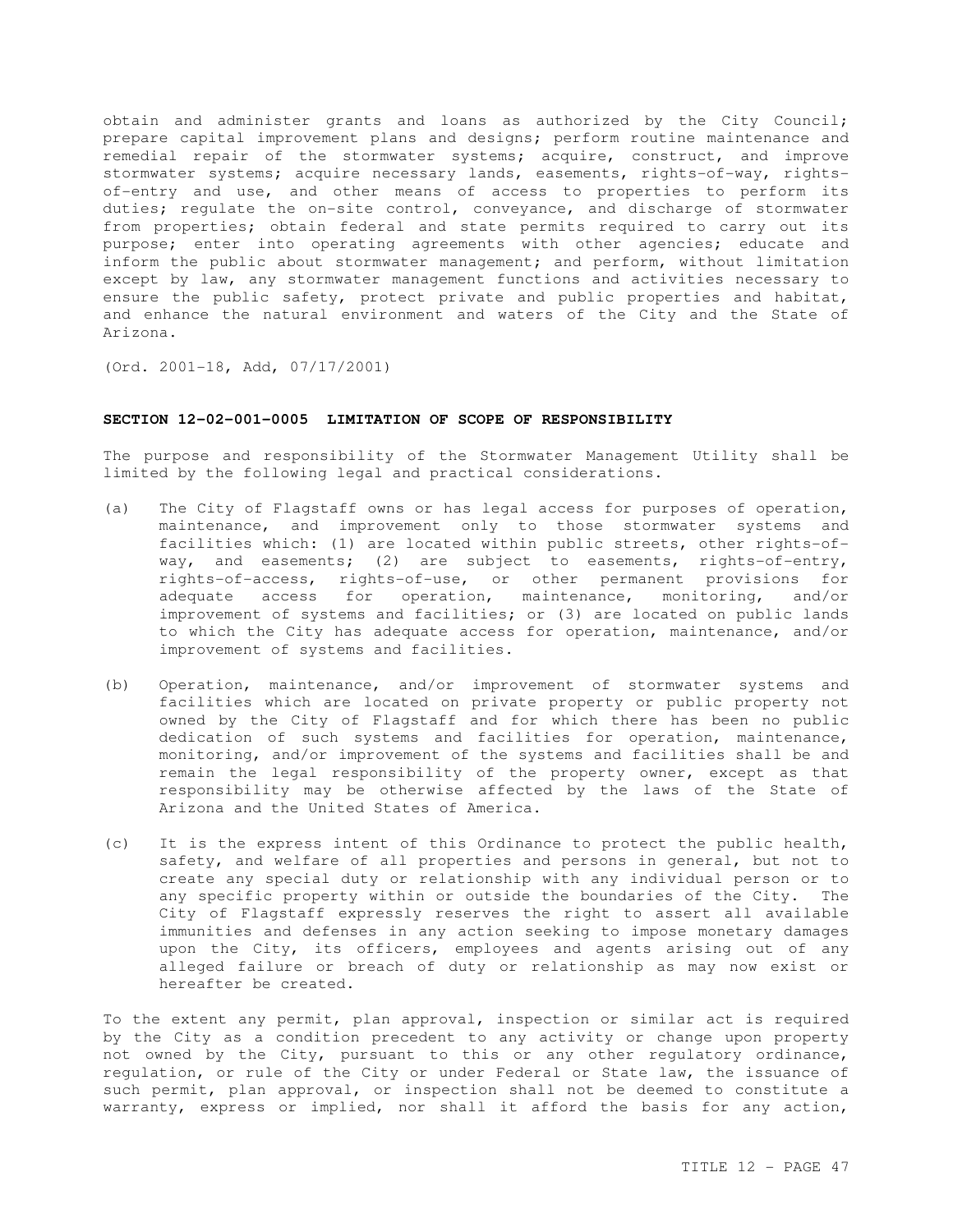including any action based on failure to permit or negligent issuance of a permit, seeking the imposition of money damages against the City, its officers, employees, or agents.

(Ord. 2001-18, Add, 07/17/2001)

### **SECTION 12-02-001-0006 BOUNDARIES AND JURISDICTION**

The boundaries and jurisdiction of the Stormwater Management Utility shall encompass all of the City of Flagstaff, and such additional areas lying outside the corporate limits of the City of Flagstaff as shall be subject to intergovernmental agreements for stormwater management as approved by City Council.

(Ord. 2001-18, Add, 07/17/2001)

## **SECTION 12-02-001-0007 REQUIREMENTS FOR ON-SITE STORMWATER SYSTEMS: ENFORCEMENT METHODS AND INSPECTIONS**

- (a) All property owners and developers of real property to be developed within the City of Flagstaff shall provide, manage, maintain, and operate on-site stormwater systems and facilities sufficient to collect, convey, detain, control, and discharge stormwater in a safe manner consistent with all City development regulations and the laws of the State of Arizona and the United States of America. Any failure to meet this obligation shall constitute a nuisance and be subject to an abatement action filed by the City in a court of competent jurisdiction. In the event a public nuisance is found by the court to exist, which the owner fails to properly abate within such reasonable time as allowed by the court, the City may enter upon the property and cause such work as is reasonably necessary to be performed, with the actual cost thereof charged to the owner in the same manner as a stormwater service charge as provided for in this Article.
- (b) In the event that the City shall file an action pursuant to Section 12- 02-001-0007 (a), from the date of filing such action the City shall have all rights of judgment and collection through a court of competent jurisdiction as may be perfected by action.
- (c) The City shall have the right, pursuant to the authority of this Ordinance, for its designated officers and employees to enter upon private property and public property owned by other than the City, upon reasonable notice to the owner thereof, to inspect the property and conduct surveys and engineering tests thereon in order to assure compliance with any order or judgment entered pursuant to this Section.

(Ord. 2001-18, Add, 07/17/2001)

### **SECTION 12-02-001-0008 GENERAL FUNDING POLICY**

(a) It shall be the policy of the City of Flagstaff that funding for the stormwater management utility program, services, systems, and facilities shall be equitably derived through methods which have a demonstrable relationship to the varied demands and impacts imposed on the stormwater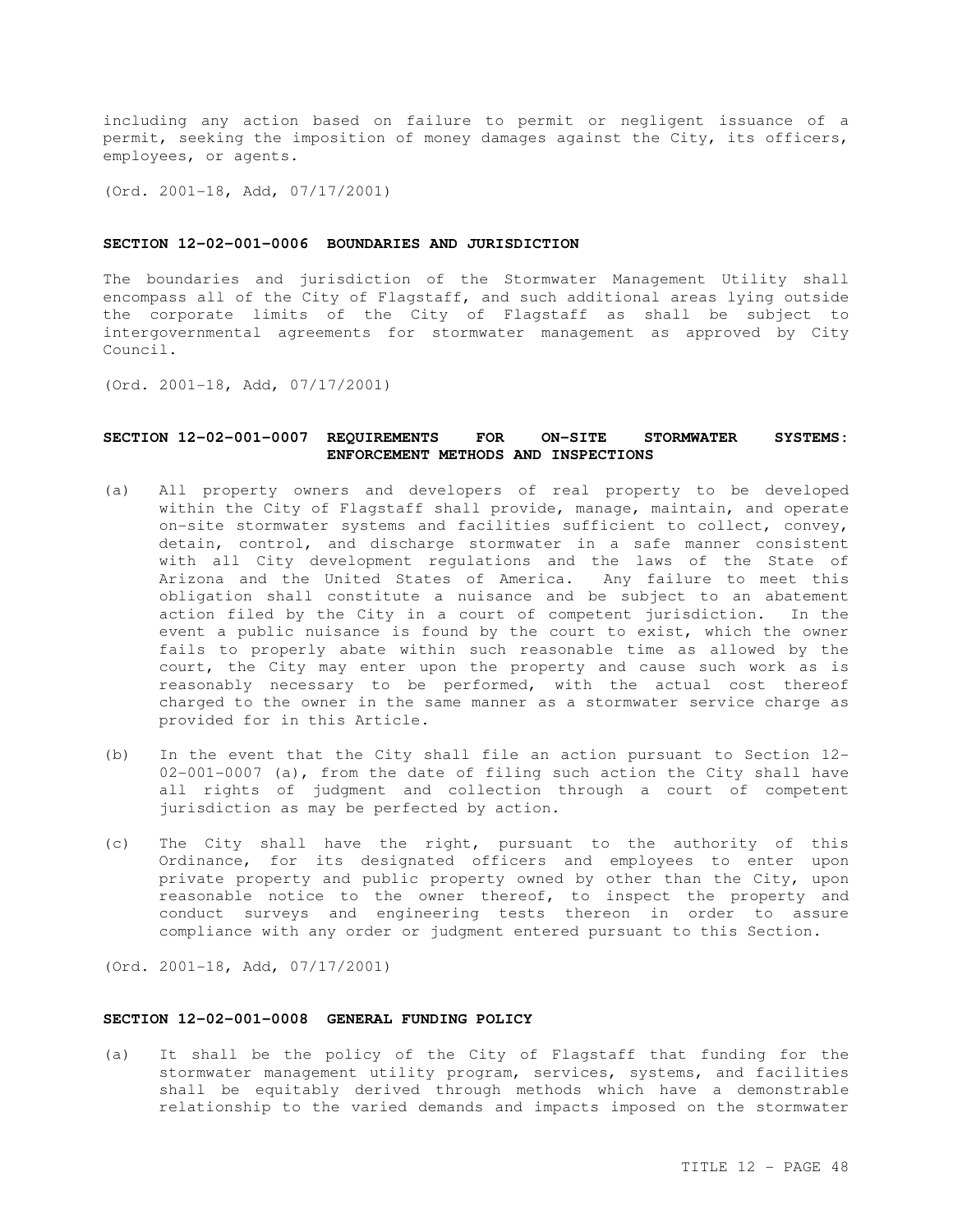program, services, systems, and facilities by individual properties or persons and/or the level of service rendered by or resulting from the provision of stormwater programs, systems, and facilities. Stormwater service charge rates shall be structured so as to be fair and reasonable, and the resultant service charges shall bear a substantial relationship to the cost of providing services and facilities throughout the City. Similarly situated properties shall be charged similar rents, rates, charges, fees, or licenses. Service charge rates shall be structured to be consistent in their application and shall be coordinated with the use of any other funding methods employed for stormwater management within the City. Plan review and inspection fees, special fees for services, fees in-lieu of regulatory requirements, impact fees, system development charges, special assessments, general obligation and revenue bonding, and other funding methods and mechanisms available to the City may be used in concert with stormwater service charges and shall be coordinated with such charges in their application to ensure a fair and reasonable service charge rate structure and overall allocation of the cost of services and facilities.

- (b) The cost of stormwater management programs, services, systems, and facilities to be recovered through stormwater service charges may include operating, capital investment, and non-operating expenses, prudent operational and emergency reserve expenses, and stormwater quality as well as stormwater quantity management programs, needs, and requirements.
- (c) To the extent practicable, credits against stormwater service charges and/or other methods of funding stormwater management shall be provided for on-site stormwater control systems and activities constructed, operated, maintained and performed to the City's standards by private property owners which reduce, eliminate, mitigate, or compensate the City Stormwater Management Utility's cost of providing programs, services, systems, and facilities. Such credits shall reflect the impact that the on-site stormwater control systems and activities have upon stormwater runoff discharged to public stormwater programs, services, systems, or facilities or to private stormwater facilities which impact the proper function of public stormwater programs, systems, services, or facilities or upon the water quality of receiving waters.
- (d) To the extent practicable, credits against stormwater service charges and/or other methods of funding stormwater management shall be provided for those portions of a property permanently and perpetually dedicated by a conservation or other protective easement which reduces, eliminates, mitigates, or compensates for the impact that the property or person or other unrelated properties or persons may have upon stormwater runoff discharged to public stormwater systems or facilities or to private stormwater facilities or upon the water quality of receiving waters, or which improves the function of public stormwater programs, services, systems, or facilities or the water quality of receiving waters.
- (e) City Council has adopted, by Ordinance No. 2004-22, a Credit Manual that provides for the determination of service charge reductions as the result of implementation of on-site stormwater control systems.

(Ord. 2001-18, Add, 07/17/2001); (Ord. No. 2006-02)

#### **SECTION 12-02-001-0009 INVESTMENT AND REINVESTMENT OF FUNDS AND BORROWING**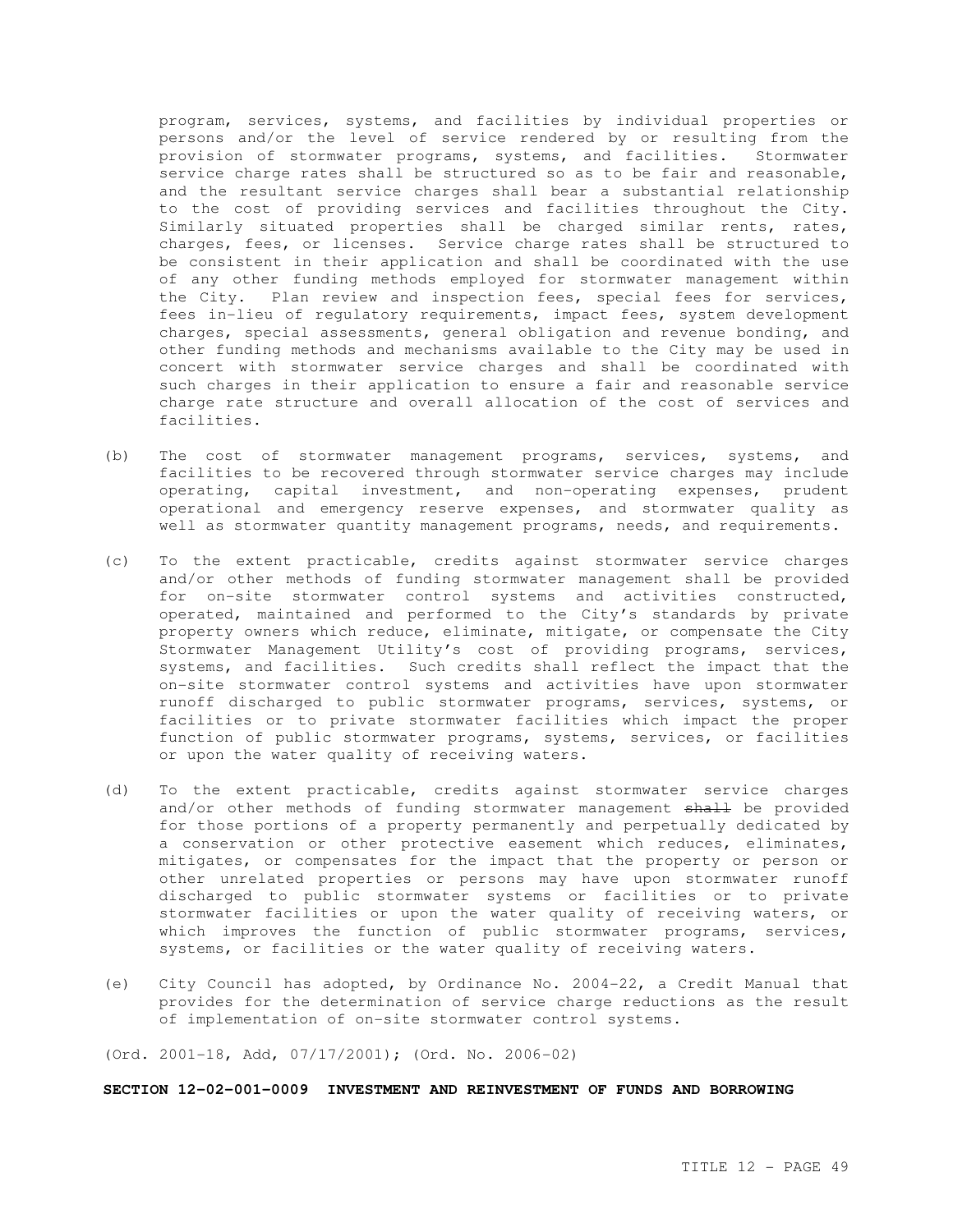Funds generated for the Stormwater Management Utility from service charges, fees, rentals, rates, bond issues, loans, or other borrowing, grants, and other sources shall be utilized only for those purposes for which the Utility has been established as specified in this ordinance, including but not limited to: construction; regulation; planning; acquisition of interests in land, including easements; design and construction of facilities; maintenance of the stormwater system; billing and administration; water quantity and water quality management, including monitoring, surveillance, private maintenance inspection, construction inspection; public information and education, and other activities which are reasonably required. Such funds shall be invested and reinvested pursuant to the same procedures and practices established by the City for investment and reinvestment of funds. The City Council may use any form of borrowing authorized by the laws of the State of Arizona to fund capital acquisitions or expenditures for the Stormwater Management Utility. The City Council, in its discretion and pursuant to standard budgetary procedures, may supplement such funds with amounts from the General Fund or other funding sources.

(Ord. 2001-18, Add, 07/17/2001)

### **SECTION 12-02-001-0010 SEVERABILITY**

If any provision of this Ordinance shall be deemed or found to conflict with the Arizona Constitution, or to be pre-empted by state statute, then such provision of this Ordinance shall be deemed ineffective, but the remaining parts of this Ordinance shall remain in full force and effect.

(Ord. 2001-18, Add, 07/17/2001)

### **SECTION 12-02-001-0011 CONFLICT WITH OTHER ORDINANCES**

If any provision of this Ordinance shall conflict with the provisions of a prior ordinance of the City of Flagstaff, then the conflicting provision of the prior ordinance shall be deemed repealed and no longer in effect, and the provisions of this Ordinance shall govern.

(Ord. 2001-18, Add, 07/17/2001)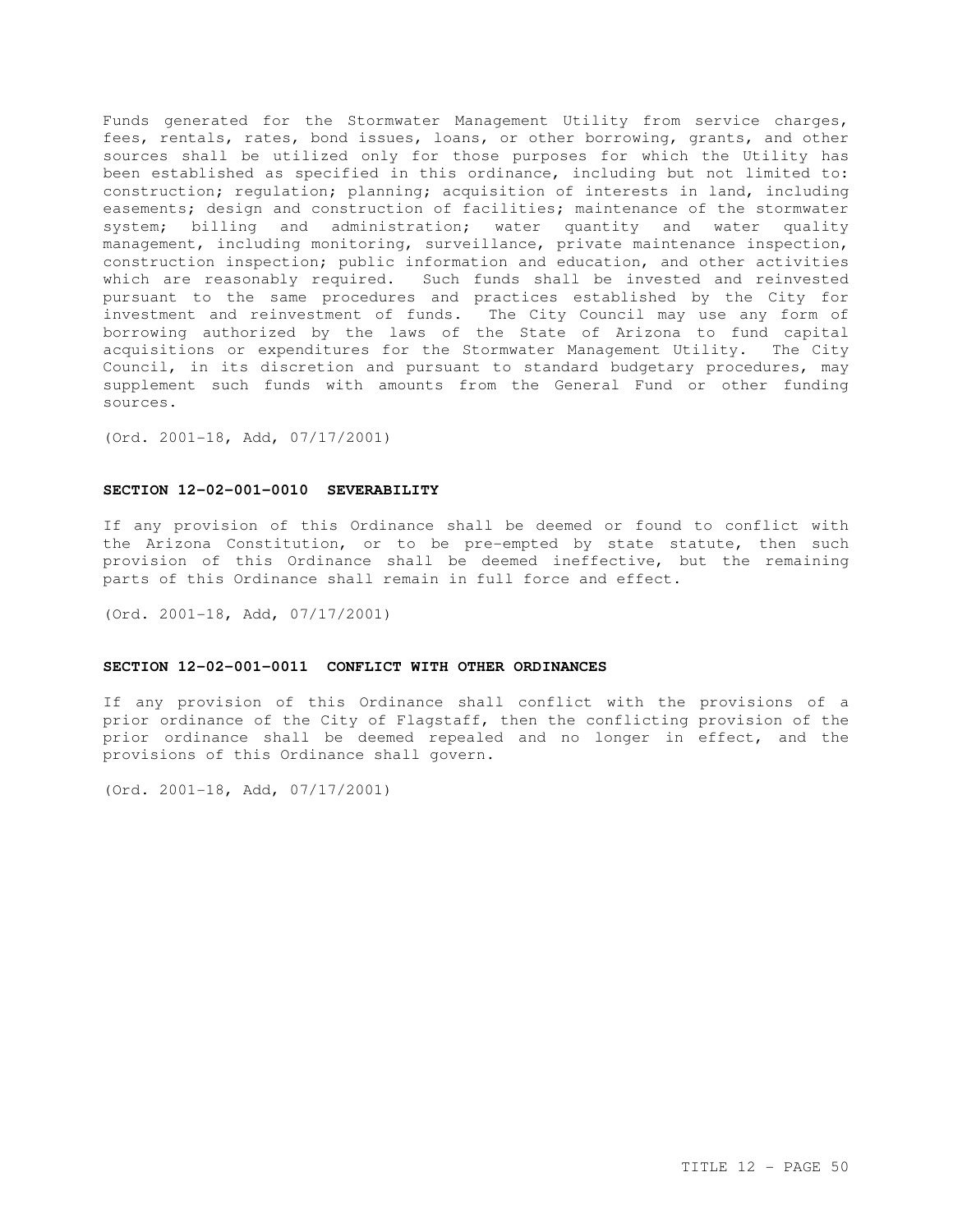## **DIVISION 12-02-002 STORMWATER MANAGEMENT UTILITY SERVICE CHARGES**

#### **SECTIONS:**

| $12 - 02 - 002 - 0001$ | FINDINGS OF FACT                                              |
|------------------------|---------------------------------------------------------------|
| $12 - 02 - 002 - 0002$ | DEFINITIONS                                                   |
| $12 - 02 - 002 - 0003$ | SCHEDULE OF STORMWATER MANAGEMENT UTILITY SERVICE CHARGES AND |
|                        | <b>FEES</b>                                                   |
| $12 - 02 - 002 - 0004$ | DISPOSITION OF STORMWATER MANAGEMENT UTILITY SERVICE CHARGES  |
|                        | AND FEES                                                      |
| $12 - 02 - 002 - 0005$ | STORMWATER MANAGEMENT UTILITY SERVICE CHARGE EXEMPTIONS AND   |
|                        | <b>CREDITS</b>                                                |
| $12 - 02 - 002 - 0006$ | COLLECTION OF STORMWATER MANAGEMENT UTILITY SERVICE CHARGES,  |
|                        | BILLING, DELINQUENCIES AND PENALTIES                          |
| $12 - 02 - 002 - 0007$ | <b>APPEALS</b>                                                |
| $12 - 02 - 002 - 0008$ | FLOOD INSURANCE                                               |
| $12 - 02 - 002 - 0009$ | <b>SEVERABILITY</b>                                           |
| $12 - 02 - 002 - 0010$ | CONFLICT WITH OTHER ORDINANCES                                |
| $12 - 02 - 002 - 0011$ | COMMENCEMENT OF SERVICE CHARGES                               |

### **SECTION 12-02-002-0001 FINDINGS OF FACT**

The City Council of the City of Flagstaff, Arizona makes the following findings of fact:

- (a) The professional engineering and financial analyses conducted on behalf of and submitted to the City properly assess and define the stormwater management problems, needs, goals, program priorities, costs of service, funding opportunities, and prospective service charge rate methodologies of the City.
- (b) Given the problems, needs, goals, program priorities, costs of service and funding opportunities identified in the professional engineering and financial analyses submitted to the City, it is appropriate to establish a schedule of stormwater management service charges, the revenues of which shall be dedicated specifically to the management, construction, maintenance, protection, control, regulation, use, and enhancement of stormwater systems and programs in the City of Flagstaff in concert with other water resource management programs.
- (c) Urban development in the City has radically altered the natural hydrology of the area and the hydraulics of stormwater systems, with many natural elements having been replaced or augmented by man-made facilities. Urban development continues, and the City recognizes that additional growth will result in further alteration of stormwater systems throughout the City. Therefore, a stormwater utility service area subject to stormwater service charges should encompass the entirety of the City of Flagstaff.
- (d) The stormwater needs in the City of Flagstaff include, but are not limited to, protecting the public health, safety, and welfare of its property owners, citizens, and residents, including the protection and enhancement of the City's water resources. Provision of stormwater management programs, services, systems, and facilities therefore renders and/or results in both service and benefit to individual properties, property owners, citizens, and residents of the City concurrently in a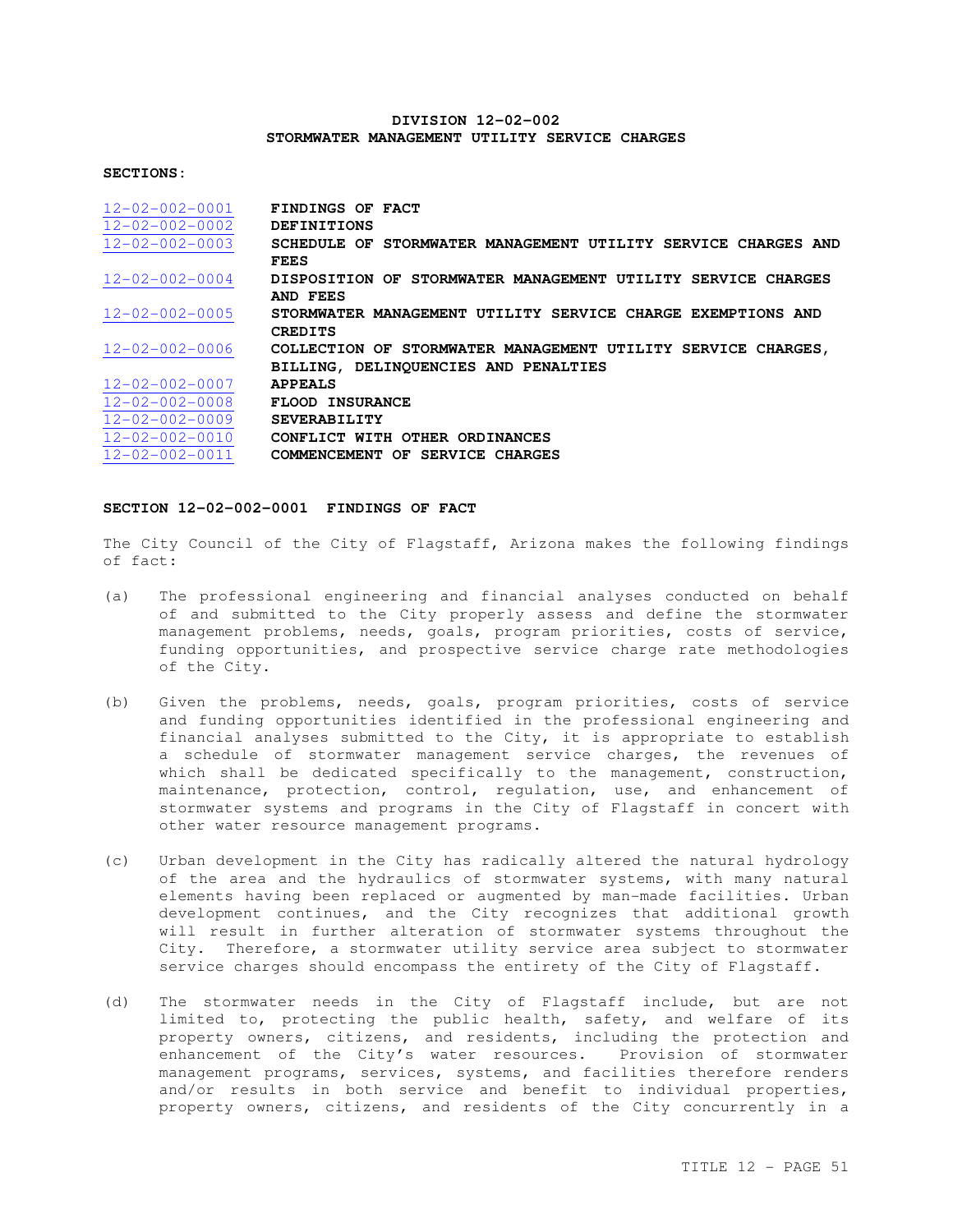variety of ways as identified in the professional engineering and financial analyses, and thus justifies the billing of Stormwater Management Utility service charges to such properties, property owners, citizens, and residents and any other persons that presently are or may be in the future served or benefited by the programs, services, systems, and facilities provided by the Utility.

- (e) The City Council finds, concludes, and determines that a Stormwater Management Utility service charge is the most practical and appropriate means of properly delivering stormwater management services and benefits throughout the City, and the most equitable means to fund stormwater programs, services, systems, and facilities in the City, and that other funding mechanisms as described in the professional engineering and financial analyses prepared for the City offer supplementary funding opportunities that will enable the City to improve the long-term adequacy and equity of funding but do not have sufficient revenue capacity to support the entirety of the projected stormwater management program.
- (f) The City Council finds that credits against stormwater management utility service charges are an appropriate means of adjusting fees, rates, rentals, charges, fines, and penalties in certain cases and directs that such crediting mechanisms be addressed as part of the detailed cost of service and rate analyses necessary to implement the funding of the Stormwater Management Utility.

(Ord. 2003-02, Add, 03/18/2003)

#### **SECTION 12-02-002-0002 DEFINITIONS**

Unless the context specifically indicates otherwise, the meaning of words and terms used in this article shall be as set forth below.

CREDITS. Credits shall mean a conditional reduction in the amount of a periodic stormwater management utility service charge or other fees, rates, rentals, charges, fines, and penalties to an individual property based on the provision and continuing presence of an effectively maintained and operational on-site stormwater system or facility, conservation or other protective easement, or continuing provision of a program or service or activity that reduces the Stormwater Management Utility's cost of providing stormwater management programs, services, systems and facilities.

DETACHED SINGLE-FAMILY RESIDENTIAL PROPERTY. For the purpose of calculating the periodic stormwater management utility service charge, property containing one (1) structure not attached to another dwelling unit and which contains one or more bedrooms, with bathroom and kitchen facilities, designed for occupancy by one family. Detached single-family residential property may include detached single-family houses, manufactured homes, and mobile homes located on one (1) or more individual lots or parcels of land. A property may be classified as a detached single-family residential property for billing purposes despite the presence of incidental structures associated with residential uses such as garages, carports, or small storage buildings, or the presence of a commercial use within the dwelling unit so long as such use does not result in additional impervious areas such as parking spaces, structures, or additions to the building which are used as offices, storage facilities, meeting rooms, classrooms, houses of worship, or similar non-residential uses. Detached single-family residential property shall not include structures used primarily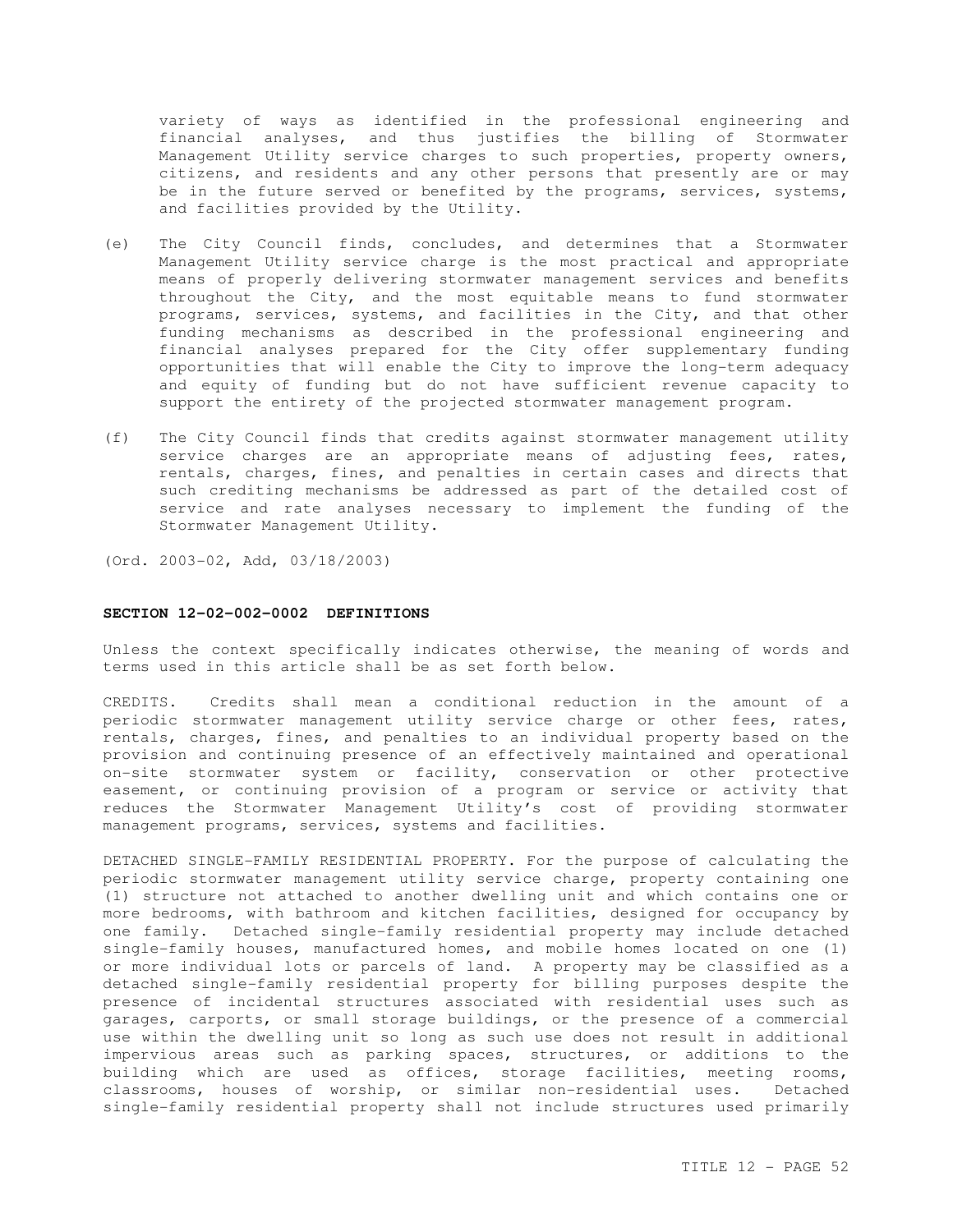for non-residential purposes, manufactured homes or mobile home parks where the land is owned by others than the owners of the manufactured homes or mobile homes, or multiple dwelling unit residential properties.

EQUIVALENT RATE UNIT. For the purpose of calculating the periodic stormwater management utility service charge applicable to any and every property in the City, except as may be altered by an exemption, credit, offset or other adjustment to the service charge, an Equivalent Rate Unit (or ERU) of 1,500 square feet of impervious area is hereby adopted and shall be applied to the calculation of periodic stormwater service charges. Each whole ERU, or increment thereof, shall be periodically charged the same amount unless the City Council shall specifically adopt varying charges per ERU to reflect differences in the cost of services and facilities by watershed, level or type of services and/or facilities provided, or other considerations deemed valid and appropriate by the City Council.

IMPERVIOUS AREA. Impervious area shall include, but is not necessarily limited to, any man-made structure or surface that is built or laid upon the natural surface of the land which has the effect of increasing, collecting, concentrating, re-directing, or otherwise altering stormwater runoff from land in a manner that increases peak stormwater runoff rates, the total volume of stormwater discharged from a property, or the pollutant loading contained in stormwater runoff, including but not limited to, those which reduce the infiltration of stormwater into the soil or reduce the natural evaporation and transpiration of stormwater from the land. Impervious area shall include, but is not limited to, rooftops, sidewalks, walkways, patio areas, driveways, parking lots, storage areas, compacted graveled roads or parking areas, and other surfaces which are subject to vehicle traffic to such extent that the stormwater runoff from the gravel surface increases or is collected, concentrated, re-directed, or otherwise altered from that which would prevail in a natural condition absent the presence of the graveled surface.

SPECIAL STORMWATER SERVICE FEES. Special stormwater service fees shall mean a service fee, other than a periodic stormwater management utility service charge, imposed upon a property or person to recover the cost of providing special stormwater management services, systems, or facilities unique to individual properties or persons. Special stormwater service fees may include, but are not limited to, plan review and inspection fees related to alterations to the public stormwater systems or to stormwater systems and facilities located on private property; floodplain study review fees; flood hazard information letter preparation; floodplain use permit fees; drainage report review fees; grading, drainage, review and field inspections of construction site SWPPP's and paving plan review fees; surcharges applied to the periodic stormwater service charge to reflect special services and/or higher levels of service provided to any property or person; system development fees imposed at the time development occurs to recover a proportionate share of system capitalization costs; charges to recover the cost of abating, mitigating, or correcting a nuisance or non-complying condition, including but not limited to administrative costs associated therewith; charges to apportion a proportionate share of the cost of a system or facility serving one or more properties when such system or facility is constructed by the City in lieu of requiring the construction of on-site detention or other runoff control systems on the individual property(ies); and charges to apportion a proportionate share of the cost of a system or facility serving two or more properties when such system or facility is constructed by a private developer in lieu of complying with a requirement to construct an on-site detention or other runoff control system on each of the individual property(ies), in which case such charges shall be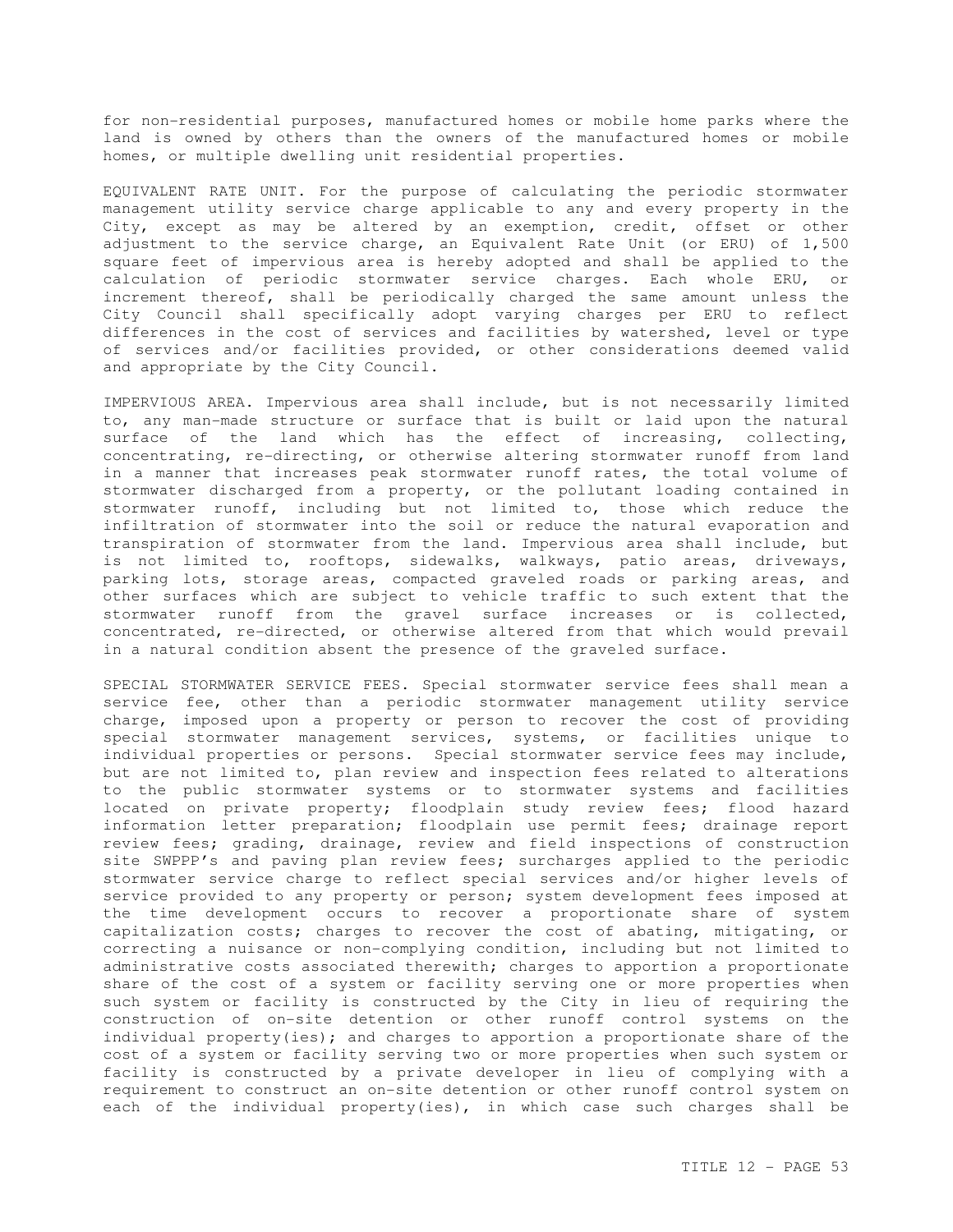transferred by the City to the developer who built the system, or his or her assignees, less a reasonable deduction to recover the Stormwater Management Utility's cost of administering the special stormwater service fees.

STORMWATER MANAGEMENT UTILITY SERVICE CHARGE. Stormwater management utility service charge shall mean a periodic service charge imposed upon any and every property, lot, or parcel of land in the City of Flagstaff having more than 200 square feet of impervious area, for the purpose of funding costs related to stormwater management programs, services, systems, and facilities.

CONSTRUCTION SITE STORMWATER POLLUTION PREVENTION PLAN (SWPPP). A SWPPP is a plan that shall be prepared and implemented utilizing Best Management Practices, in accordance with the City's NPDES Phase II Stormwater General Permit requirements, during active construction, on sites that disturb one acre of land or more, which are intended to minimize pollutant runoff from a construction site.

(Ord. 2003-02, Add, 03/18/2003); (Ord. 2006-02, Amended 06/06/2006)

## **SECTION 12-02-002-0003 SCHEDULE OF STORMWATER MANAGEMENT UTILITY SERVICE CHARGES AND FEES**

There is hereby adopted the following schedule of stormwater management utility service charges and fees for the purpose of funding all or any portion of the City's Stormwater Management Utility programs.

- (a) STORMWATER MANAGEMENT UTILITY SERVICE CHARGE. Unless amended, adjusted, or repealed by a City Council, a periodic stormwater management utility service charge is hereby imposed on any and every property, lot, or parcel of land in the City of Flagstaff, except as may be altered by an exemption, credit, offset or other adjustment to the service charge, in the following manner:
	- 1) Detached single-family residential property, lots, or parcels of land shall be charged based on the following tiered system:

| Tier              | Impervious Area Range<br>in Square Feet | Charge<br>per<br>Month |
|-------------------|-----------------------------------------|------------------------|
| Tier 1            | $200 - 1,500$                           | \$0.92                 |
| Tier <sub>2</sub> | $1,501-3,000$                           | \$1.84                 |
| Tier 3            | $3,001-4,500$                           | \$2.76                 |
| Tier 4            | $4,501-6,000$                           | \$3.68                 |
| Tier 5            | > 6.000                                 | \$4.60                 |

Effective June 1, 2007, the Stormwater Management Utility Service Charge shall be increased incrementally each year through June 1, 2010, for detached singlefamily.

| Effective Date | Increase | Tier 1 | Tier 2 | Tier 3 | Tier 4 | Tier 5 |
|----------------|----------|--------|--------|--------|--------|--------|
|                | Amount   |        |        |        |        |        |
| June 1, 2007   | \$0.10   | \$1.02 | \$2.04 | \$3.06 | \$4.08 | \$5.10 |
| June 1, 2008   | \$0.10   | \$1.12 | \$2.24 | \$3.36 | \$4.48 | \$5.60 |
| June 1, 2009   | \$0.10   | \$1.22 | \$2.44 | \$3.66 | \$4.88 | \$6.10 |
| June 1, 2010   | \$0.08   | \$1.30 | \$2.60 | \$3.90 | \$5.20 | \$6.50 |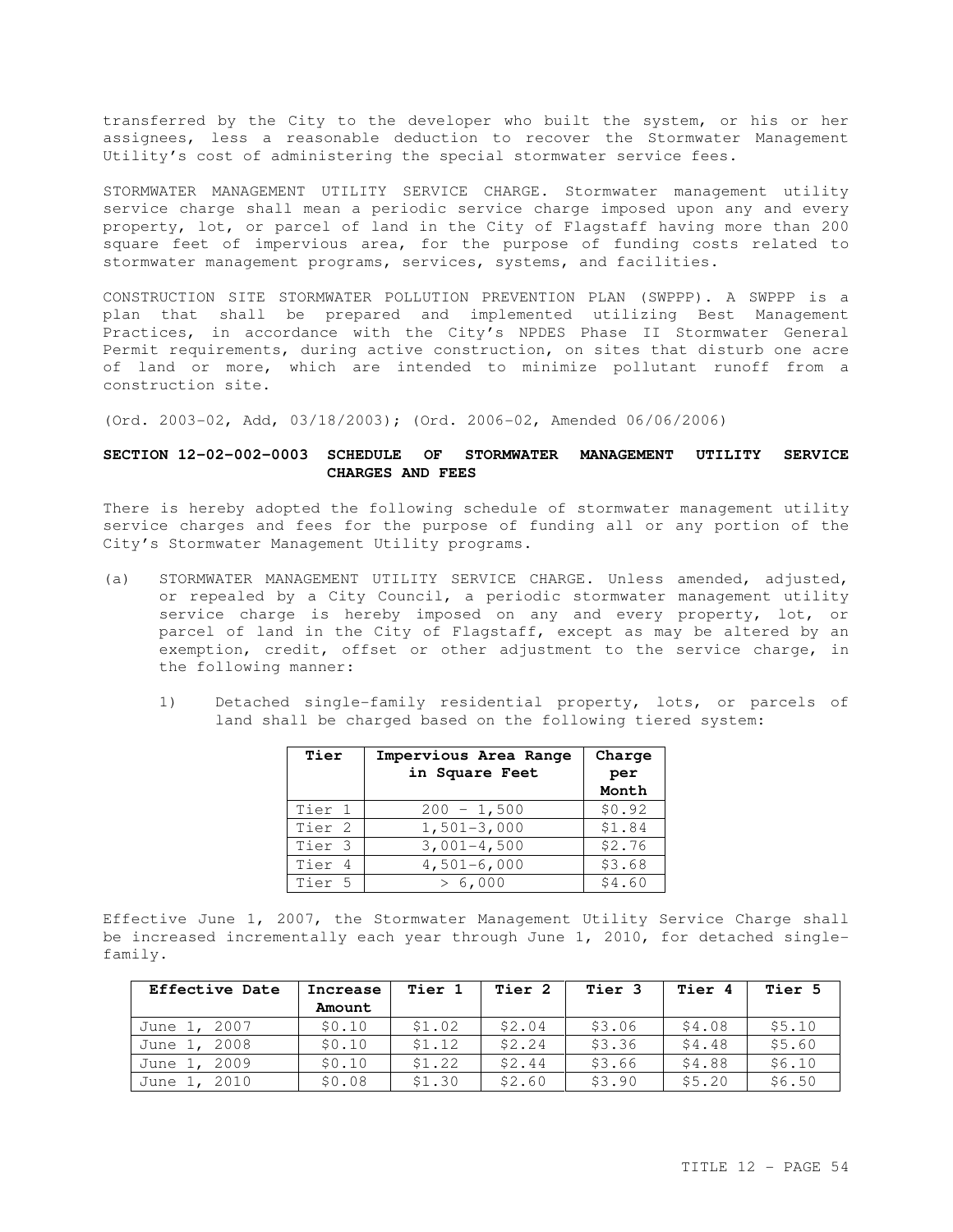(Amended 04/17/2007; Ord. No. 2007-26).

2) All other properties, lots, or parcels of land not classified as detached single-family residential property, unless exempted pursuant to Section 12-02-002-0005**,** shall be charged \$0.92 per month for each Equivalent Rate Unit, or increment thereof, located on the property, lot, or parcel of land.

Effective June 1, 2007, all other properties, lots, or parcels of land not classified as detached single-family residential property shall be charged according to the following table for each Equivalent Rate Unit, or increment thereof, located on the property, lot, or parcel of land:

| Effective Date | Incremental | Total Rate per ERU |  |
|----------------|-------------|--------------------|--|
|                | Increase    |                    |  |
| June 1, 2007   | \$0.10      | \$1.02             |  |
| June 1, 2008   | \$0.10      | \$1.12             |  |
| June 1, 2009   | \$0.10      | \$1.22             |  |
| June 1, 2010   | \$0.08      | \$1.30             |  |

(b) SPECIAL STORMWATER SERVICE FEES. Unless amended, adjusted, or repealed by a City Council, the following special stormwater service fees shall be applied for the following services in the amount(s) defined:

| 1) Grading, Drainage, Paving Plan and<br>SWPPP review          | \$225 per sheet for a first and second<br>review<br>\$225 per sheet for all reviews<br>thereafter |  |
|----------------------------------------------------------------|---------------------------------------------------------------------------------------------------|--|
| Grading and Drainage Field<br>2)                               | \$60 per inspection                                                                               |  |
| Inspection-sites less than 5 acres                             |                                                                                                   |  |
| Grading and Drainage Field<br>3)                               | \$120 per inspection                                                                              |  |
| Inspection- sites larger than 5 acres                          |                                                                                                   |  |
| 4) SWPPP Inspection-sites less than 5                          | \$60 per inspection                                                                               |  |
| acres                                                          |                                                                                                   |  |
| 5) SWPPP Inspection-sites larger than 5   \$120 per inspection |                                                                                                   |  |
| acres                                                          |                                                                                                   |  |
| 6) Annual Inspection of Structural                             | \$60 per inspection                                                                               |  |
| Control                                                        |                                                                                                   |  |
| 7) Drainage Report Review                                      | \$200 for first review                                                                            |  |
|                                                                | \$100 for each review thereafter                                                                  |  |
| 8) Flood Hazard Information Letter                             | \$30 per letter                                                                                   |  |
| 9) Floodplain Use Permit                                       | \$45 per permit                                                                                   |  |
| 10) Floodplain Study for FEMA<br>Map                           | \$2500 per Technical Data Notebook                                                                |  |
| Revision                                                       |                                                                                                   |  |

## **SECTION 12-02-002-0004 DISPOSITION OF STORMWATER MANAGEMENT UTILITY SERVICE CHARGES AND FEES**

Stormwater management utility service charge and fee revenues shall be assigned and dedicated solely to the Stormwater Management Utility enterprise fund in the City budget and accounting system, which shall be and remain separate from other funds, and shall be used only to fund stormwater management services and facilities.

The services charges and fees paid to and collected by virtue of this Ordinance shall not be used for general or other governmental or proprietary purposes of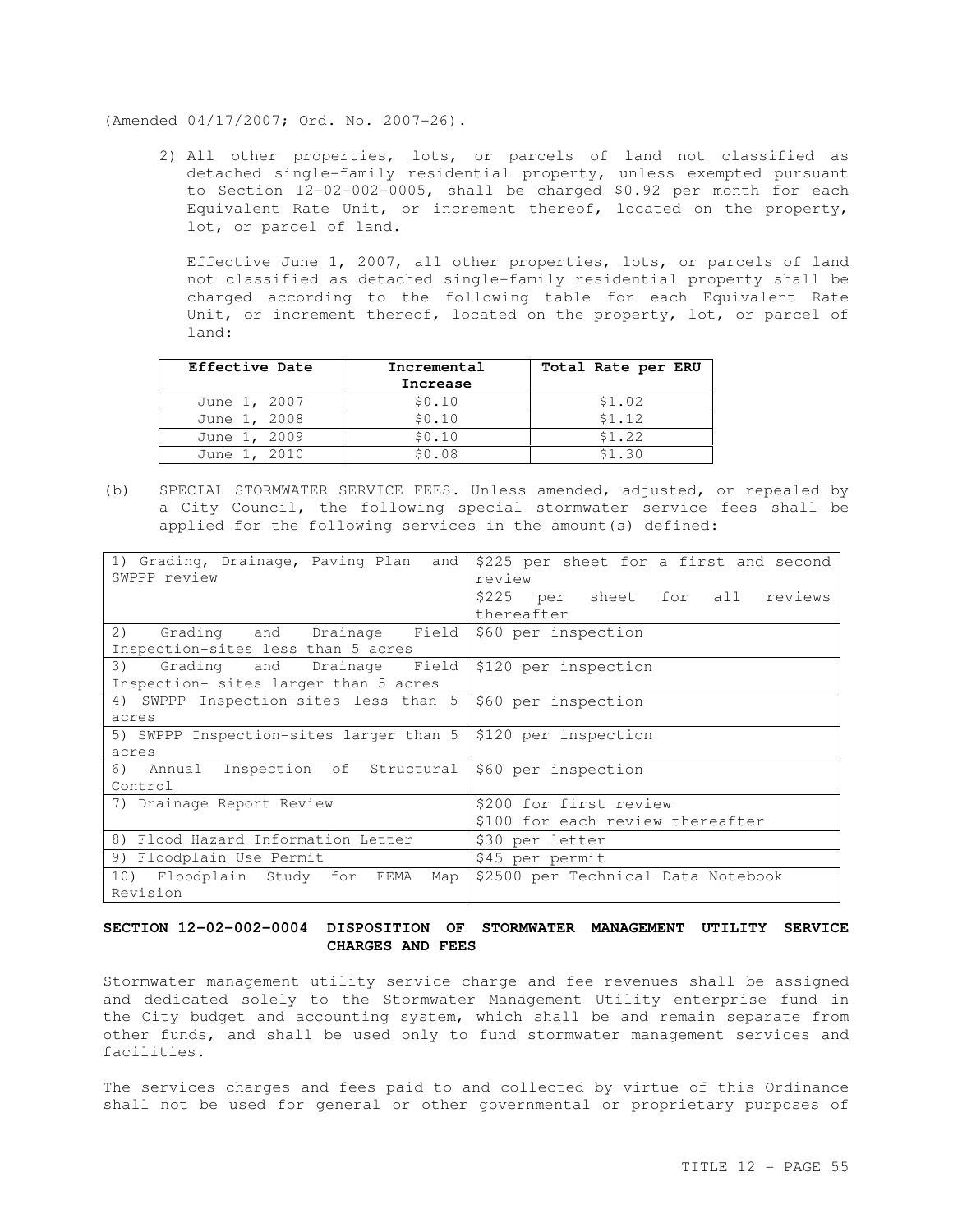the City, except to pay for costs incurred by the City in rendering services to the Stormwater Management Utility. Other than as described above, the charges and fees shall be used solely to pay for costs of operation, repair, maintenance, improvements, renewal, replacement, reconstruction, design, rightof-way and easement acquisition, and construction of public stormwater facilities and costs incidental thereto.

(Ord. 2003-02, Add, 03/18/2003)

### **SECTION 12-02-002-0005 STORMWATER MANAGEMENT UTILITY SERVICE CHARGE EXEMPTIONS AND CREDITS**

- (a) No exception, credit, offset, or other reduction in stormwater service charges shall be granted based on age, race, tax status, economic status, or religion of the customer, or other condition unrelated to the stormwater utility's cost of providing stormwater services and facilities.
- (b) The stormwater management utility service charge shall not be collected in connection with any public street, public road, public highway or public alley, or any railroad right-of-way used exclusively for trackage and related safety appurtenances.
- (c) Credits against stormwater management utility service charges are an appropriate means of adjusting fees, rates, rentals, charges, fines, and penalties in certain cases and City Council directs that such crediting mechanisms be addressed as part of the detailed cost of service and rate analyses necessary to implement the funding of the Stormwater Management Utility. A credit manual shall be issued that will set forth the appropriate process and documentation to obtain such credits. Credit shall be made available to property owners for the following on-site stormwater controls or processes:
	- 1. Engineered retention or other facilities for stormwater quality controls.
	- 2. Engineered detention facilities for peak flow reduction and/or velocity reduction.
	- 3. Dedication of conservation easements that prevent development of property.
	- 4. Establishment and implementation of structured education programs for primary, secondary and college-level students on stormwater management and water quality issues.
- (d) Any credit allowed against the stormwater management utility service charge is conditioned on continuing compliance with the City's design and performance standards as stated in the credit manual and/or upon continuing provision of the systems, facilities, services, and activities provided, operated, and maintained by the property owner or owners upon which the credit is based. A credit may be revoked by the City at any time for noncompliance.
- (e) The City of Flagstaff has adopted a Credit Manual by Ordinance No. 2004- 22.

(Ord. 2003-02, Add, 03/18/2003); (Ord. No. 2006-02, Amended 06/06/2006)

## **SECTION 12-02-002-0006 COLLECTION OF STORMWATER MANAGEMENT UTILITY SERVICE CHARGES, BILLING, DELINQUENCIES AND PENALTIES**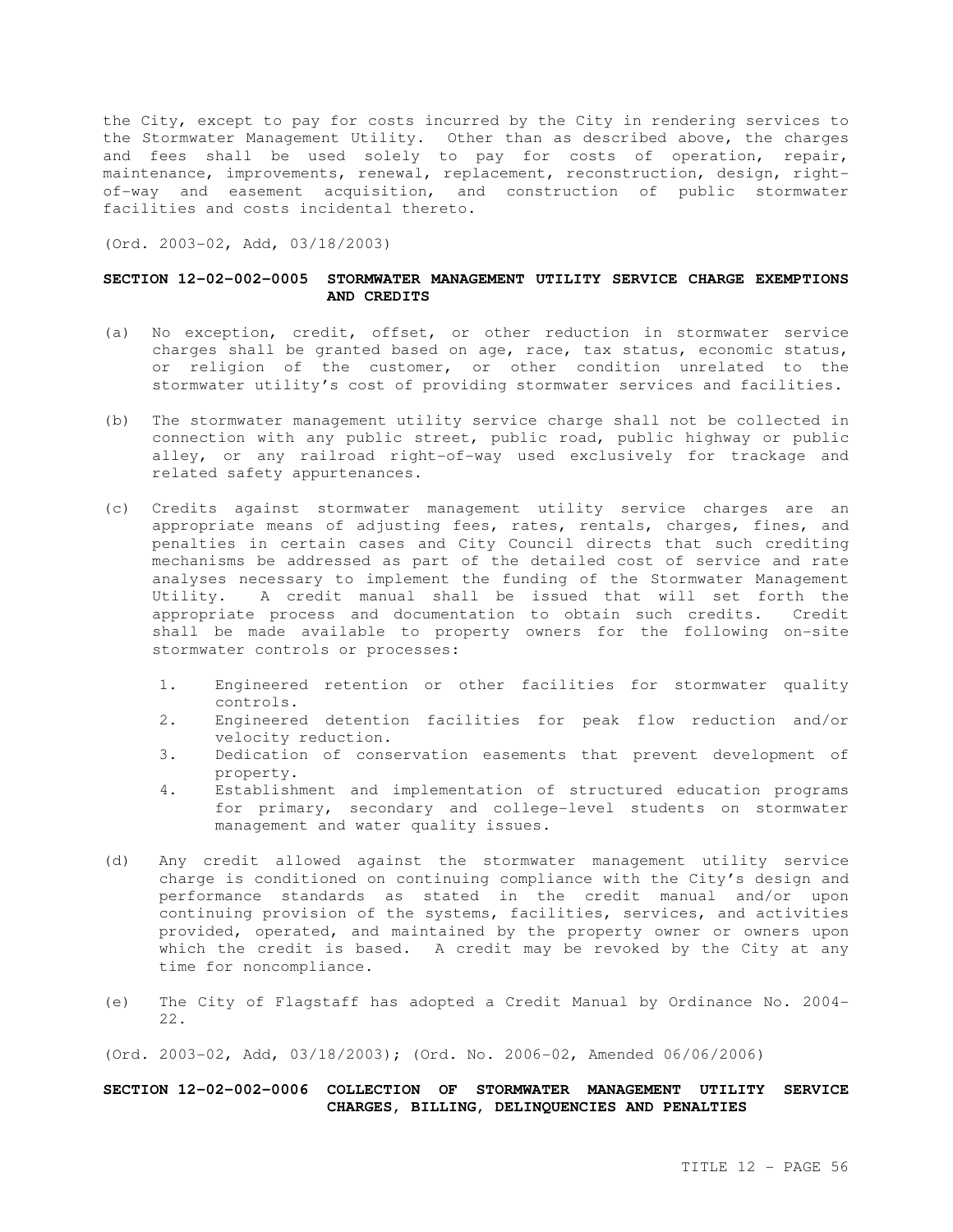- (a) The Financial Services Director is hereby authorized to collect all stormwater management utility service charges and fees prescribed by this Ordinance.
- (b) Stormwater management utility services charges shall be added to and collected with the bills as rendered for water by the Financial Services Director and all of the rules and regulations promulgated by Financial Services shall apply to, and be effective in, the collection of such stormwater service charges. For those properties not utilizing the City's water utility, a separate bill shall be collected from the property owner of record.
- (c) All stormwater management utility service charges shall be due and payable on the due date specified on the bill, and if not paid within thirty (30) days thereafter will be considered delinquent. If such charges are not paid within ten (10) days after such delinquent date, water service shall be discontinued. Before discontinuing water service, the City shall give written notice to the property owner, of the discontinuance and an opportunity to appear before the Financial Services Director or his/her designee on any disputed matter relative to the delinquent account.
- (d) The stoppage of water service hereinbefore authorized for nonpayment of stormwater management utility service charges shall be in addition to the right of the City to proceed for the collection of such unpaid charges in a manner provided by law for the collection of a municipal claim.

(Ord. 2003-02, Add, 03/18/2003)

#### **SECTION 12-02-002-0007 APPEALS**

Any property owner or customer who believes the provisions of this Ordinance have been applied in error may appeal in the following manner:

- (a) An appeal must be filed in writing with the City Stormwater Services Manager. In the case of utility service charge appeals, the appeal shall include a survey prepared by a registered land surveyor or professional civil engineer containing information on the total property area, the impervious surface area, and any other features or conditions which influence the hydrologic response of the property to rainfall events.
- (b) Using the information provided by the appellant, the Stormwater Services Manager shall conduct a technical review of the conditions on the subject property and respond to the appeal in writing within thirty (30) days.
- (c) In response to the appeal, the Stormwater Services Manager may adjust the stormwater service charge applicable to a property in conformance with the purpose and intent of this ordinance.
- (d) A decision of the Stormwater Services Manager, which is adverse to the appellant, may be further appealed to the City Manager within thirty (30) days of receipt of notice of the adverse decision. Notice of the appeal shall be served to the City Manager by the appellant, stating the grounds for the appeal. The City Manager shall issue a written decision on the appeal within thirty (30) days. All decisions by the City Manager shall be final.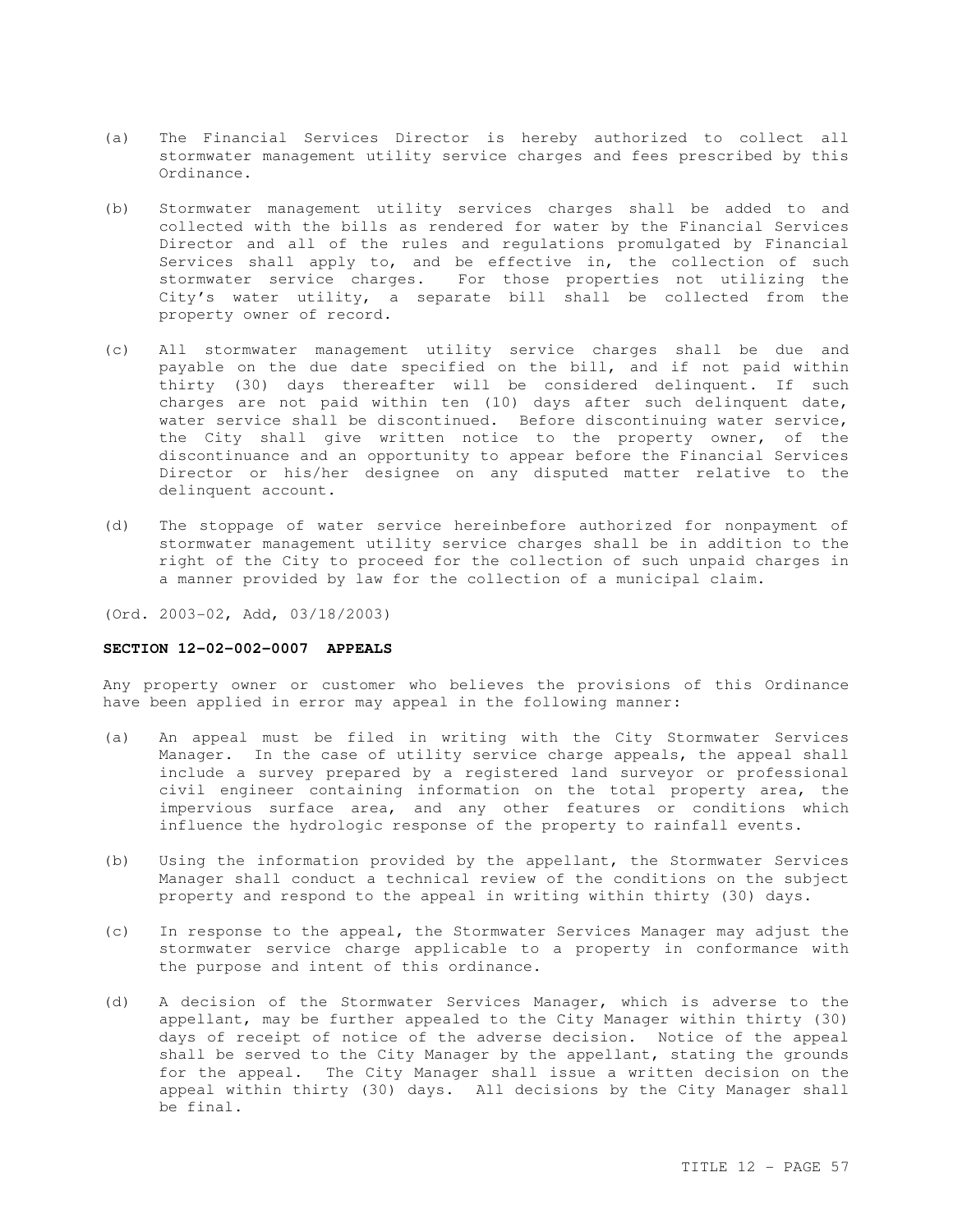(e) The appeal process contained in the section shall be a condition precedent to an aggrieved customer seeking judicial relief. Any decision of the City Manager may be reviewed upon application to the Superior Court of Coconino County, filed within thirty (30) days of the date of service of the decision.

(Ord. 2003-02, Add, 03/18/2003)

#### **SECTION 12-02-002-0008 FLOOD INSURANCE**

Floods caused by stormwater runoff may occasionally occur which exceed the capacity of stormwater facilities constructed and maintained by the Stormwater Management Utility. This Ordinance does not imply that property liable for service charges established in this Ordinance will always be free from stormwater flooding or flood damage. This Ordinance does not purport to reduce the need or the necessity for a property or building owner to obtain flood insurance.

(Ord. 2003-02, Add, 03/18/2003)

#### **SECTION 12-02-002-0009 SEVERABILITY**

If any provision of this Ordinance shall be deemed or found to conflict with the Arizona Constitution, or to be pre-empted by state statute, then such provision of this Ordinance shall be deemed ineffective, but the remaining parts of this Ordinance shall remain in full force and effect. (Ord. 2003-02, Add, 03/18/2003)

#### **SECTION 12-02-002-0010 CONFLICT WITH OTHER ORDINANCES**

If any provision of this Ordinance shall conflict with the provisions of a prior ordinance of the City of Flagstaff, then the conflicting provision of the prior ordinance shall be deemed repealed and no longer in effect, and the provisions of this Ordinance shall govern.

(Ord. 2003-02, Add, 03/18/2003)

#### **SECTION 12-02-002-0011 COMMENCEMENT OF SERVICE CHARGES**

That upon the effective date of this Ordinance, the Stormwater Management Utility shall, in addition to its purposes and responsibilities provided herein, be authorized to:

- (a) commence the collection of service charges authorized in Section 12-02- 002-0003(a) in coordination with the billing process of the City's utility billing system beginning on July 1, 2003, and commence the collection of service charges as revised pursuant to Section 12-02-002-0003 (a) on the effective date of this Ordinance, and commence the collection of service charges pursuant to Section 12-02-002-0003 (a) effective June 1, 2007;
- (b) commence the collection of the special service fees authorized in Section 12-02-002-0003(b) upon the effective date of this Ordinance;
- (c) process appeals to the service charge and determine and apply credits, offsets, and other adjustment to the service charge to ensure conformance with the intent of this Ordinance; and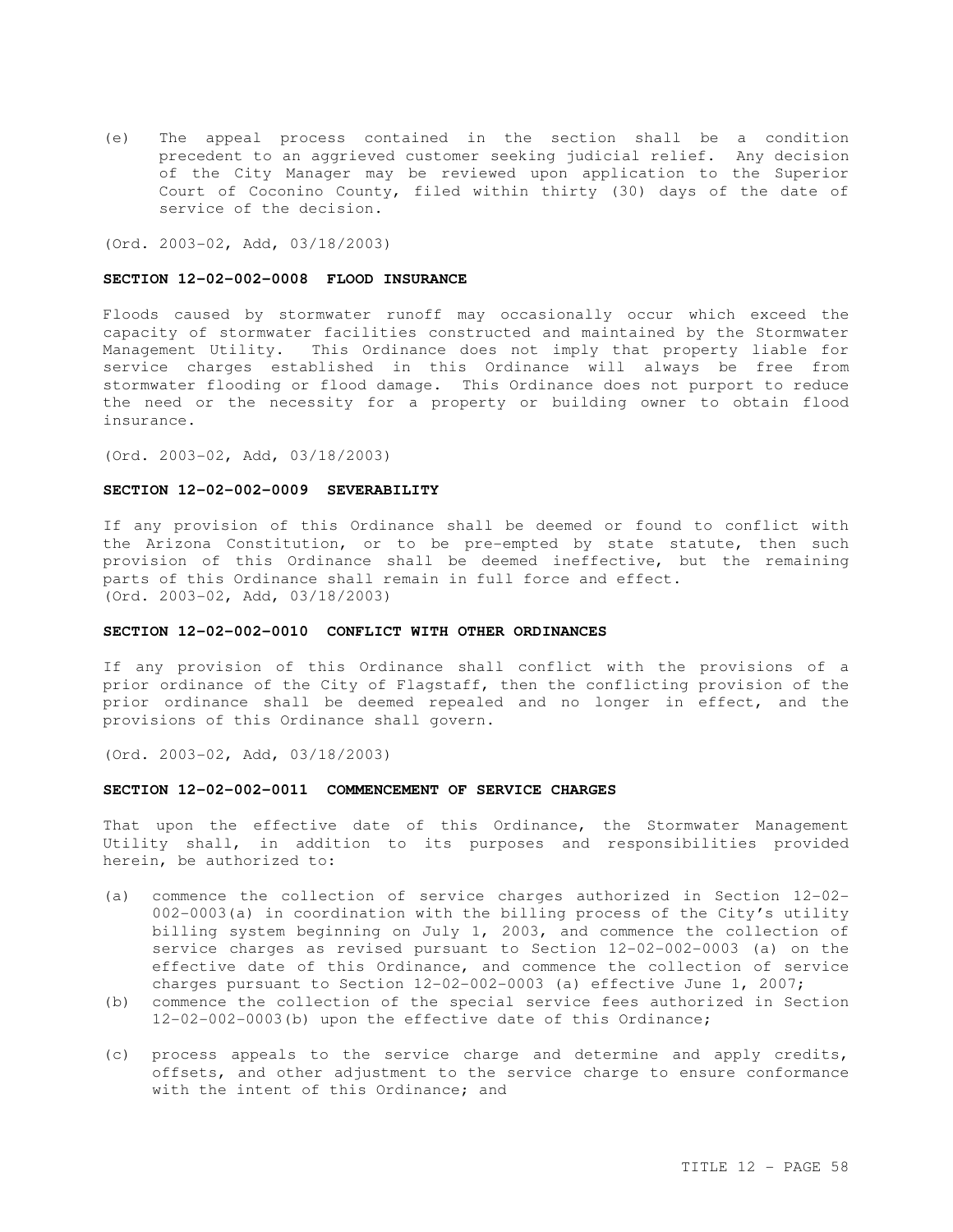(d) initiate collection processes as may be available to it to collect the service charges and any applicable delinquency and/or penalty for failure to pay such charges in a timely manner.

(Ord. 2003-02, Add, 03/18/2003); (Ord. No. 2006-02, Amended 06/06/2006)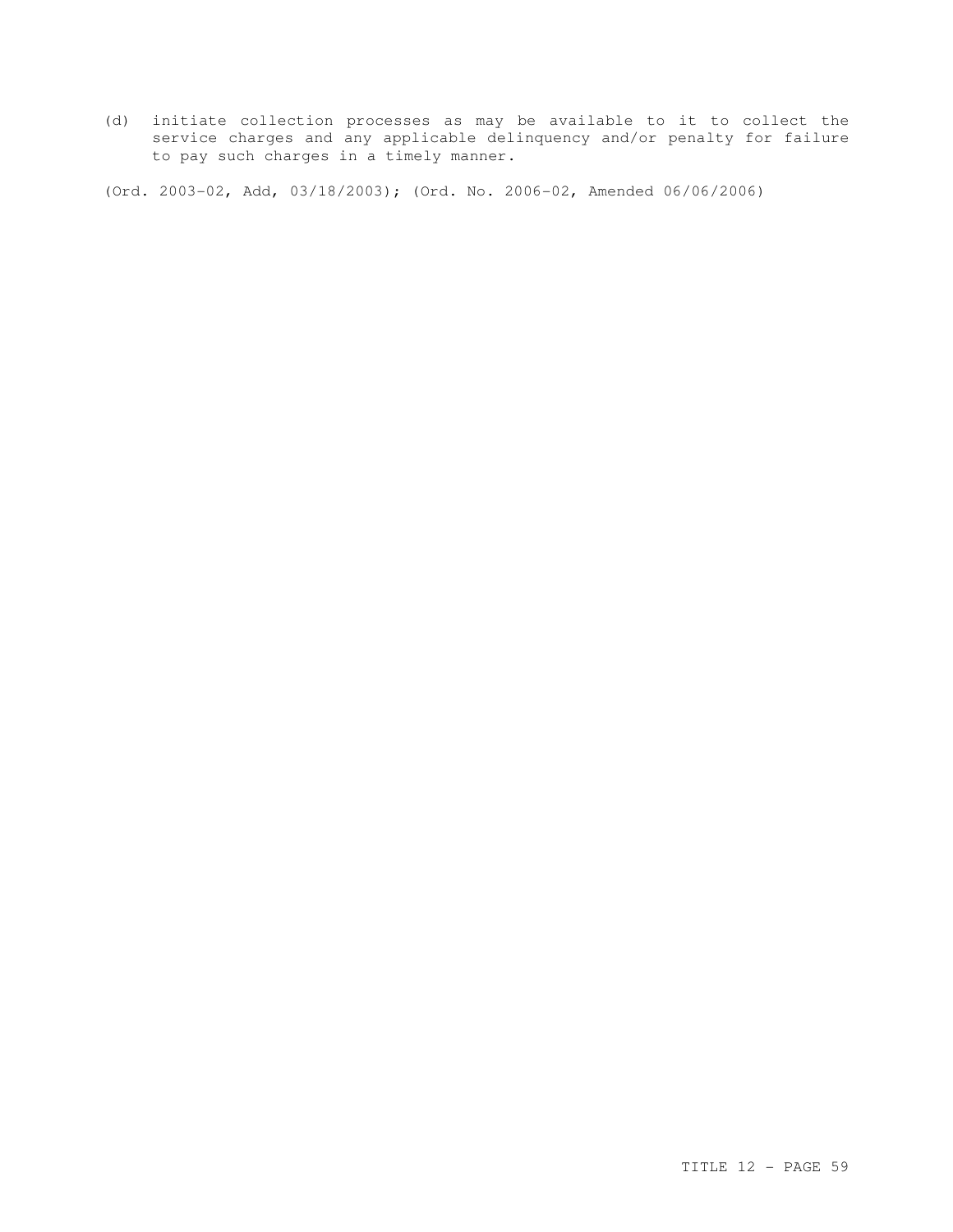## CHAPTER 12-03 ILLICIT DISCHARGE DETECTION AND ELIMINATION

| $12 - 03 - 001 - 0001$ FINDING OF FACT |                                                                          |
|----------------------------------------|--------------------------------------------------------------------------|
|                                        | $12-03-001-0002$ PURPOSE AND INTENT                                      |
| 12-03-001-0003 DEFINITIONS             |                                                                          |
| $12-03-001-0004$ APPLICABILITY         |                                                                          |
|                                        | 12-03-001-0005 RESPONSIBILITY FOR ADMINISTRATION                         |
|                                        | $12-03-001-0006$ ULTIMATE RESPONSIBILITY                                 |
| $12-03-001-0007$ SEVERABILITY          |                                                                          |
|                                        | 12-03-001-0008 DISCHARGE PROHIBITIONS                                    |
|                                        | $12-03-001-0009$ PROHIBITION OF ILLICIT CONNECTIONS                      |
|                                        | $12-03-001-0010$ SUSPENSEION OF MS4 ACCESS                               |
| $12 - 03 - 001 - 0011$                 | INDUSTRIAL OR CONSTRUCTION ACTIVITY DISCHARGES                           |
|                                        | $12-03-001-0012$ SUSPENSION DUE TO THE DETECTION OF ILLICIT DISCHARGE    |
|                                        | 12-03-001-0013 WATERCOURSE PROTECTION                                    |
|                                        | $12-03-001-0014$ NOTIFICATION OF SPILLS                                  |
| $12 - 03 - 001 - 0015$ ENFORCEMENT     |                                                                          |
|                                        | $12-03-001-0015.1$ NOTICE OF VIOLATION, CORRECTIVE ACTION, AND PENALTIES |
|                                        | $12-03-001-0015.2$ APPEAL OF VIOLATION                                   |
|                                        | $12-03-001-0015.3$ ENFORCEMENT MEASURES AFTER APPEAL                     |
|                                        | $12-03-001-0015.4$ COST OF ABATEMENT OF THE VIOLATION                    |
|                                        | 12-03-001-0015.5 <b>INJUNCTIVE RELIEF</b>                                |
|                                        | $12-03-001-0015.6$ VIOLATIONS DEEMED A PUBLIC NUISANCE                   |
|                                        | 12-03-001-0015.7 REMEDIES NOT EXCLUSIVE                                  |

### **SECTION 12-03-001-0001 FINDING OF FACT**

Illicit discharges occur due to illicit connections to the Municipal Separate Storm Sewer System ("MS4") from residential, business, industrial or commercial establishments. As a result of illicit connections, contaminated stormwater, wastes or wastewater enters into storm drains or directly into local waters without receiving treatment from a wastewater treatment plant. Illicit connections may be intentional or may be unknown to the property or business owner and may be due to the connection of floor drains to the MS4. Additional sources of illicit discharges can be attributed to, but not necessarily limited to: failing septic systems, illegal dumping/discharge practices, and the improper disposal of sewage from recreational practices.

## **SECTION 12-03-001-0002 PURPOSE AND INTENT**

The purpose of this chapter is to provide for the health, safety, and general welfare of the citizens of the City of Flagstaff ("City") through the regulation of non-stormwater discharges to the MS4 to the Maximum Extent Practicable ("MEP") as required by federal and state law. This chapter establishes methods for controlling the introduction of pollutants into the MS4 in order to comply with requirements of the Arizona Pollutant Discharge Elimination System ("AZPDES") or National Pollutant Discharge Elimination System ("NPDES") permit process. The objectives of this chapter are: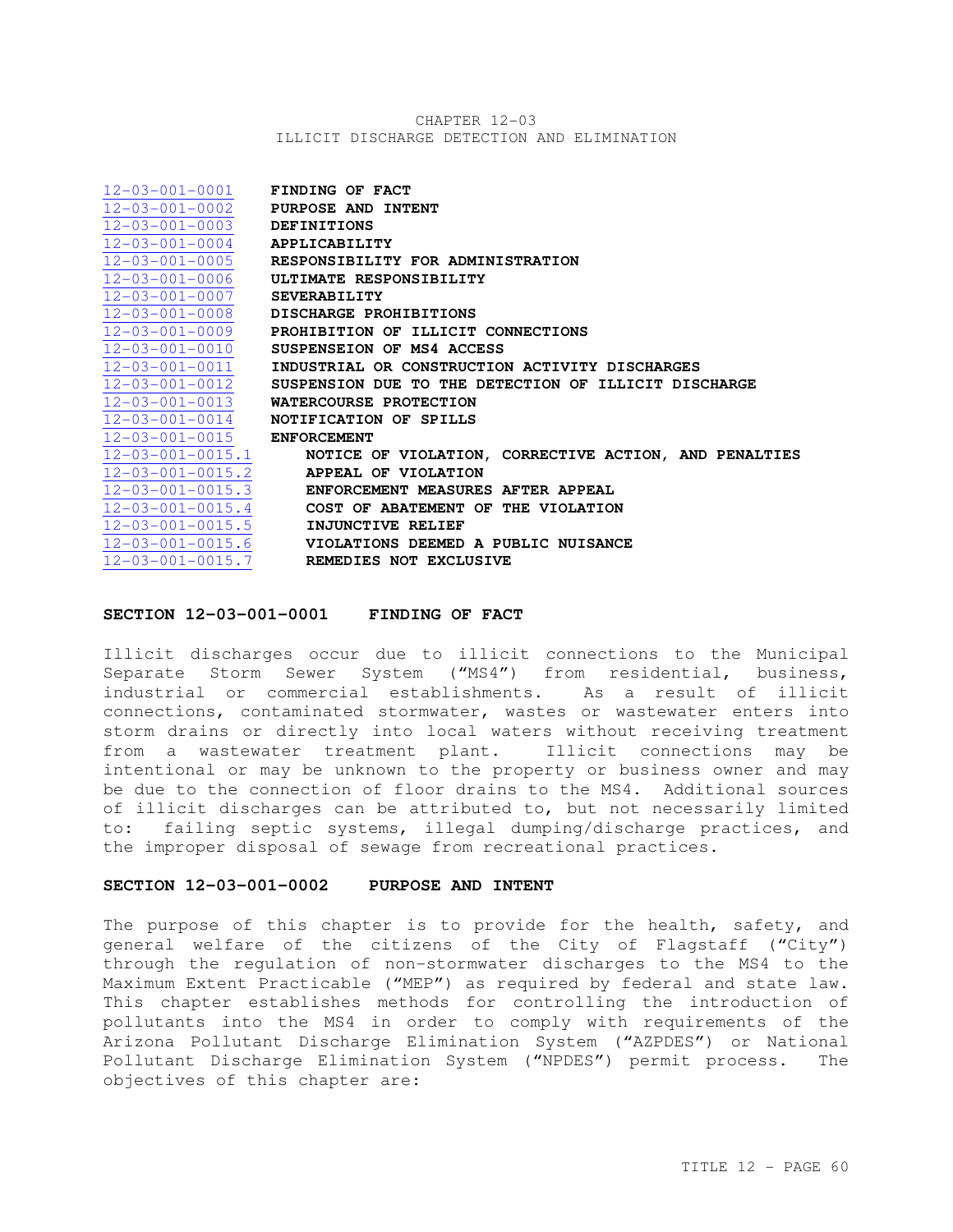- A. To regulate the contribution of pollutants to the MS4 by nonstormwater discharges;
- B. To prohibit illicit connections and discharges to the MS4; and
- C. To establish legal authority to carry out all inspection, surveillance, monitoring, and enforcement procedures necessary to ensure compliance with this chapter.

It is the intent of this chapter to comply with the City of Flagstaff Municipal Stormwater Permit and applicable federal (40 CFR § 122.26) and State of Arizona (ARS Title 49, Chap. 2 Article 3.1 & Arizona Administrative Code Title 18, Chapter 9, Articles 9 & 10) AZPDES regulations for stormwater discharges, to be consistent with the stormwater quality provisions of the Federal Clean Water Act (33 U.S.C. § 1342), and to enable the City to comply with all applicable stormwater quality provisions of federal, state, and local laws and regulations to ensure the future health, safety, and general welfare of the citizens of Flagstaff, as well as the protection and preservation of the local environment.

## **SECTION 12-03-001-0003 DEFINITIONS**

Unless the context specifically indicates otherwise, the meaning of words and terms used in this article shall be as set forth below.

AZPDES GENERAL PERMIT: Arizona Pollutant Discharge Elimination System (AZPDES) General Permit. A general permit issued by the Arizona Department of Environmental Quality (ADEQ) under authority delegated pursuant to 33 United States Code & 1342(b).

BEST MANAGEMENT PRACTICES (BMP'S): Schedules of activities, prohibitions of practices, maintenance procedures, and other management practices to prevent or reduce the discharge of pollutants to the MS4. BMP's also include treatment requirements, operating procedures, and practices to control plant site runoff, spillage or leaks, sludge or waste disposal, or drainage from raw material storage.

CITY OF FLAGSTAFF OR CITY: Used interchangeably and means the City of Flagstaff, the Stormwater Management Section of the Community Development Division, or an authorized representative of the City of Flagstaff.

CWA: The Clean Water Act or the Federal Water Pollution Control Act, 33 U.S.C. 1251 et seq.

DISCHARGE: When used without qualification means the discharge of a pollutant.

EPA: The United States Environmental Protection Agency.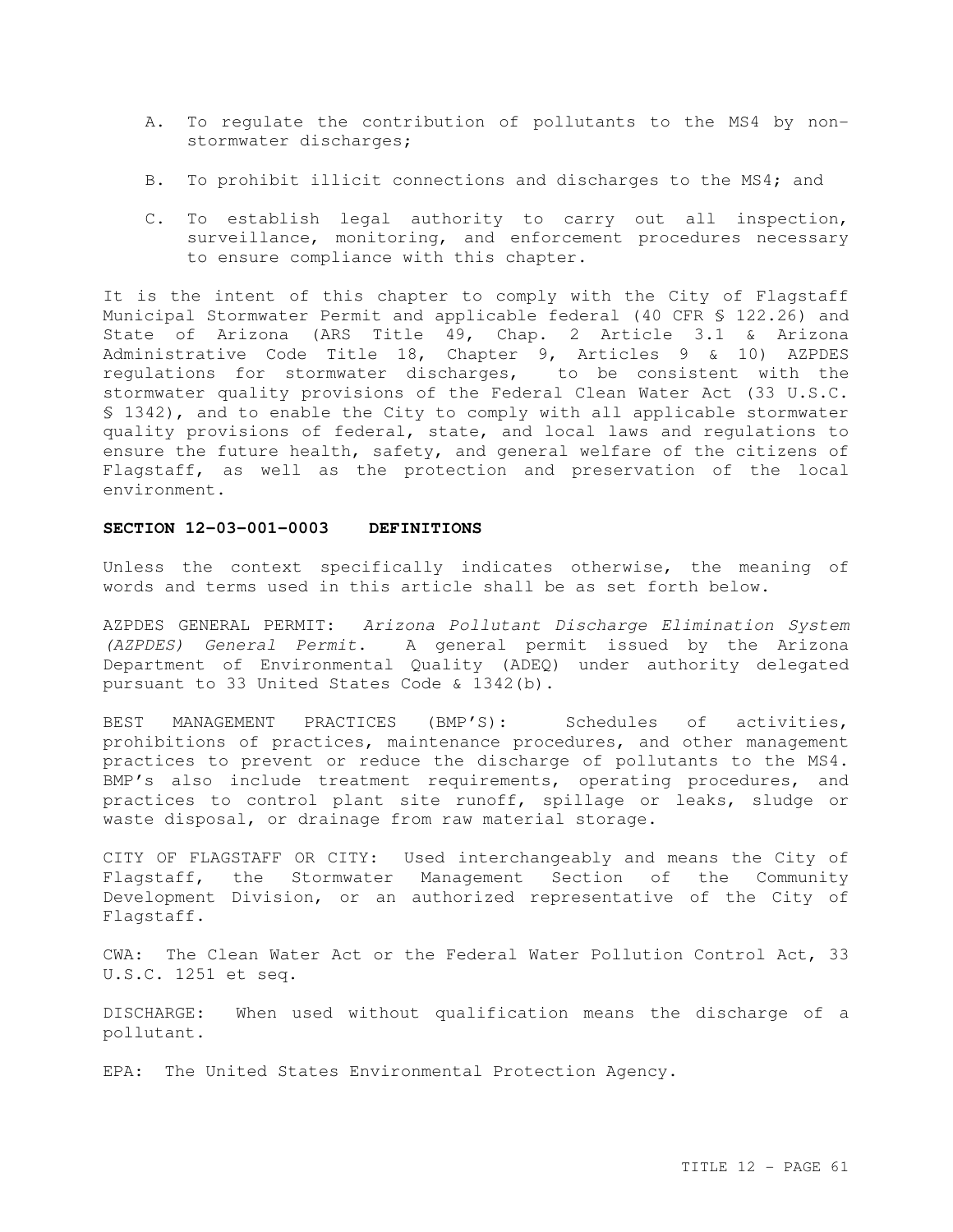FACILITY: Any land, building, installation, structure, equipment, device, conveyance, area, source, activity or practice from which there is, or with reasonable probability may be, a discharge.

ILLICIT CONNECTION: Any manmade conveyance connecting an illicit discharge directly to an MS4.

ILLICIT DISCHARGE: Any discharge to the MS4 that is not composed entirely of stormwater, except for discharges allowed under the AZPDES Permit No. AZG2002-002.

MAXIMUM EXTENT PRACTICABLE (MEP): The technology based discharge standard for municipal separate storm sewer systems to reduce pollutants in stormwater discharges. A discussion of MEP as it applies to small MS4's is found at 40 CFR 122.34. CWA section  $402(p)(3)(B)(iii)$  requires that a municipal permit shall require controls to reduce the discharge of pollutants to the maximum extent practicable, including Best Management Practices, control techniques and system design, and engineering methods, and other provisions that the State of Arizona determines appropriate for the control of such pollutants.

MUNICIPAL SEPARATE STORM SEWER SYSTEM (MS4): A conveyance or system of conveyances, separate from the sanitary sewer system, consisting of all structures, basins, and natural or manmade channels that can collect, detain/retain, receive, or convey stormwater or other liquid that is discharged to a water of the United States from, or through, private property, public property, common areas, easements or rights-of-way, infrastructure, including but not limited to, roads with drainage systems, municipal streets, catch basins, curbs, gutters, ditches, watercourses, culverts, water conduits, and storm drains.

MS4: The stormwater and regulatory industry standard term for Municipal Separate Storm Sewer System.

MUNICIPAL STORMWATER PERMIT: The AZPDES General Permit Arizona Pollutant Discharge Elimination System (AZPDES) Stormwater Permit for discharge from Small Municipal Separate Storm Sewer Systems (MS4's) to Waters of the United States. This permit is issued by the Arizona Department of Environmental Quality (ADEQ) under authority delegated pursuant to 33 United States Code & 1342(b).

NON-STORMWATER DISCHARGES: Water line flushing, landscape irrigation, diverted stream flows, rising ground waters, uncontaminated ground water infiltration, uncontaminated pumped ground water, discharges from potable water sources, foundation drains, air conditioning condensation, irrigation water, springs, water from crawl space pumps, footing drains, lawn watering, individual residential car washing, flows from riparian habitats and wetlands, dechlorinated swimming pool discharges, street wash water, discharges or flow from firefighting, and operations determined by the City as being necessary to protect public health and safety .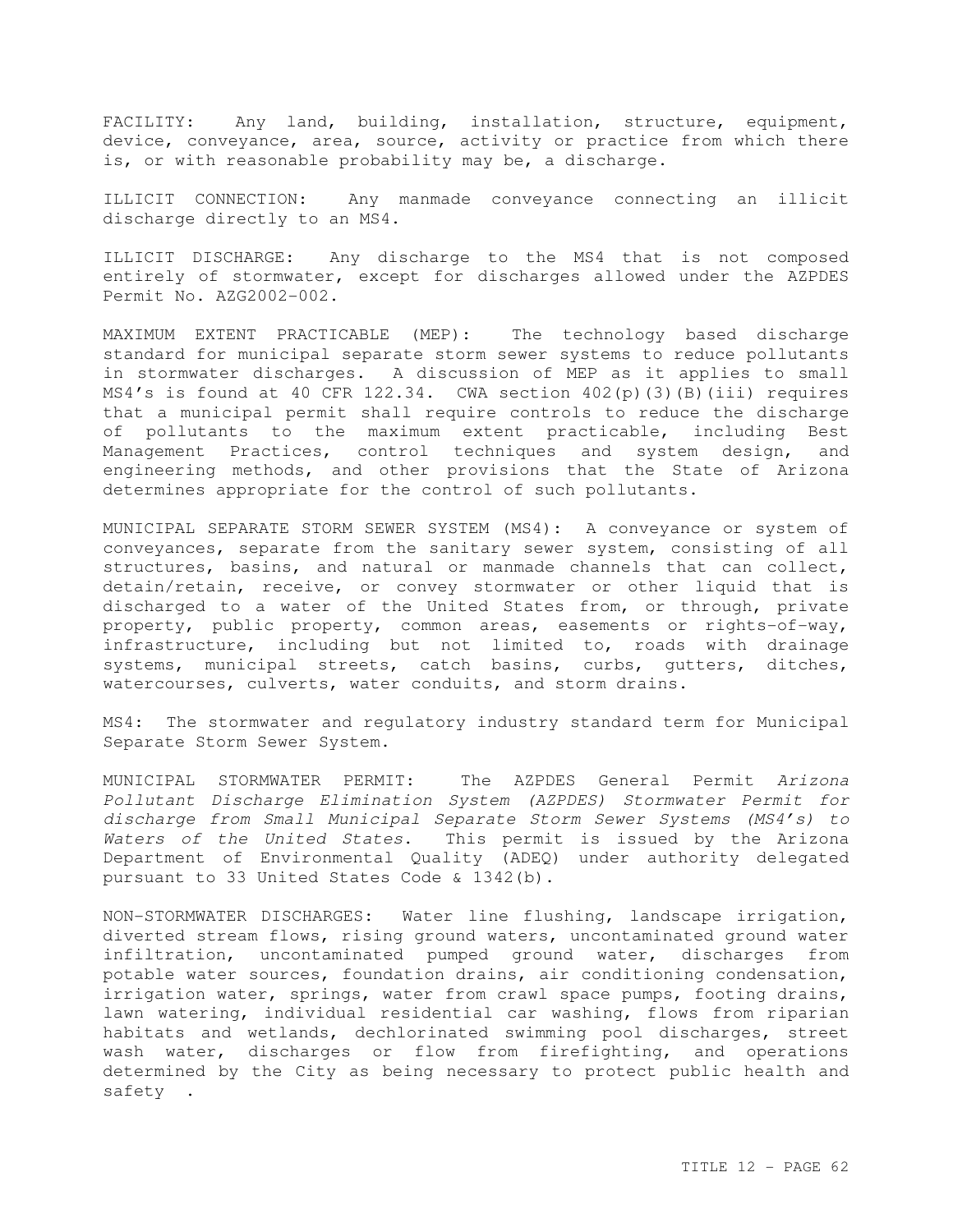NATIONAL POLLUTANT DISCHARGE ELIMINATION SYSTEM (NPDES): A permit issued by EPA (or by a state under authority delegated pursuant to 33 USC § 1342(b)).

PERSON: An individual, employee, officer, managing body, trust, firm, joint stock company, consortium, public or private corporation, including a government corporation, partnership, association or state, a political subdivision of this state, a commission, the United States government or any federal facility, interstate body or other entity.

POLLUTANT: Anything which causes or contributes to pollution. Pollutants may include, but are not limited to: contaminants, toxic wastes, chemicals, petroleum products, biological materials, wrecked or discarded equipment, rocks, sand, paints, varnishes and solvents, oil and other automotive fluids, non-hazardous liquid and solid wastes and yard wastes, refuse, rubbish, garbage, litter, or other discarded or abandoned objects, floatables, pesticides, herbicides, and fertilizers, hazardous substances and wastes, heat, sewage, fecal coliform and pathogens, dissolved and particulate metals, animal wastes, wastes and residues that result from constructing a building or structure, noxious or offensive matter of any kind, or any other liquid, solid, gaseous, or hazardous substance.

POLLUTION: The alteration of the physical, thermal, chemical, or biological quality of, or the contamination of, any water of the State or waters of the United States, that renders the water harmful, detrimental, or injurious to humans, animal life, vegetation, or property, or to the public health, safety, or welfare, or impairs the usefulness or the public enjoyment of the water for any lawful or reasonable purpose.

RECEIVING WATERS: A river, ocean, stream, or other watercourse into which wastewater, stormwater or treated effluent is discharged.

STORMWATER: Any surface flow, runoff, or drainage consisting entirely of water from any form of natural precipitation, and resulting from such precipitation.

STORMWATER MANAGEMENT PLAN: A document which describes the Best Management Practices and activities to be implemented by the City to identify sources of pollution or contamination at a site and the actions to eliminate or reduce pollutant discharges to Stormwater, Stormwater Drainage Systems, and/or Receiving Waters to the Maximum Extent Practicable.

STORMWATER POLLUTION PREVENTION PLAN (SWPPP): A document which describes the Best Management Practices and activities to be implemented by a person or business to identify sources of pollution or contamination at a site and the action to eliminate or reduce pollutant discharges to stormwater, MS4, and/or receiving waters to the Maximum Extent Practicable (MEP).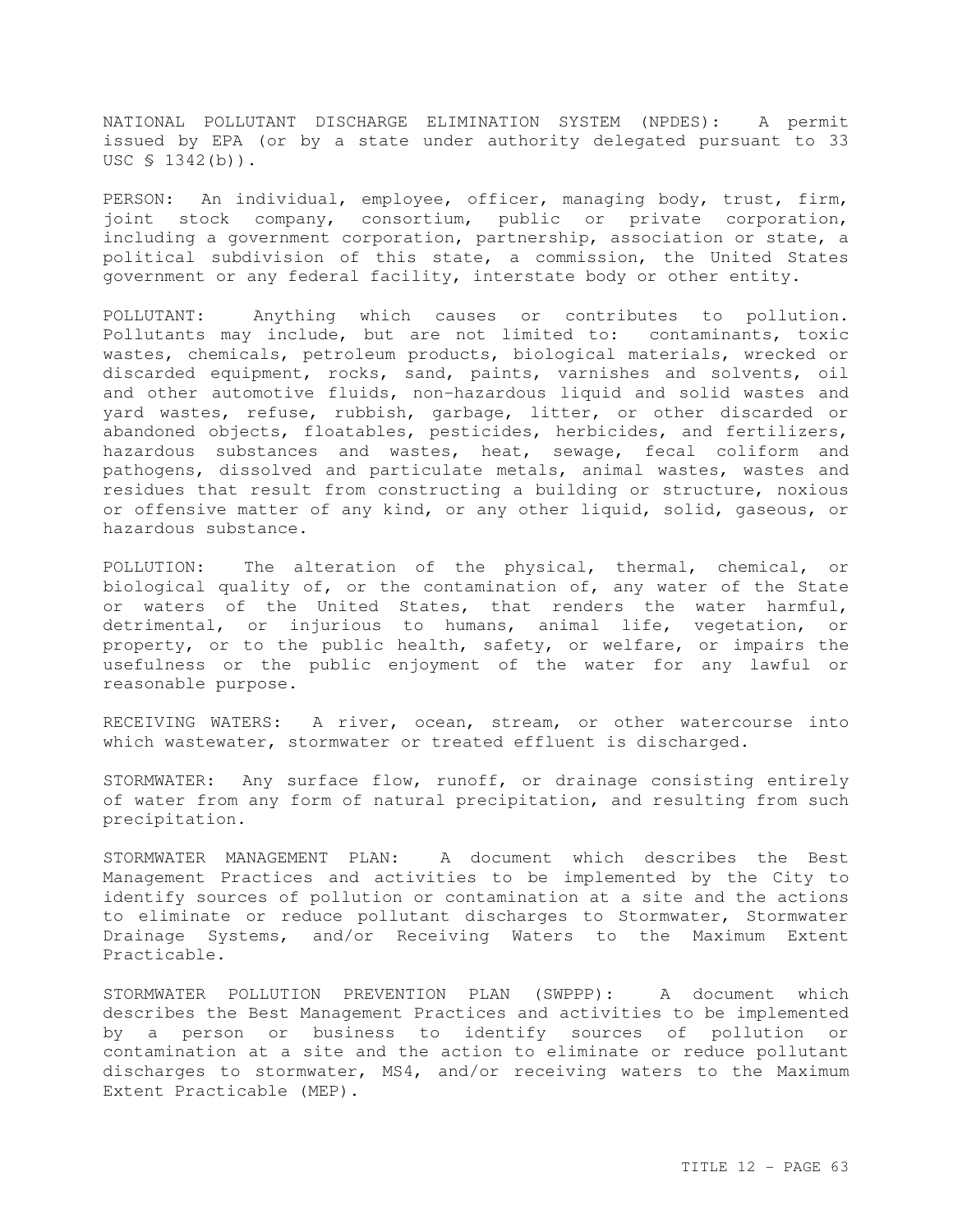WASTEWATER: Any water or other liquid, other than uncontaminated stormwater, discharged from a facility.

WATERCOURSE: Any body of water, including but not limited to, lakes, ponds, rivers, streams, and washes whether perennial, intermittent or ephemeral.

WATERS OF THE UNITED STATES:

- 1. All waters which are currently used, were used in the past, or may be susceptible to use in interstate or foreign commerce, including all waters which are subject to the ebb and flow of the tide;
- 2. All interstate waters, including interstate wetlands;
- 3. All other waters such as interstate lakes, rivers, streams (including intermittent streams), mudflats, sandflats, wetlands, sloughs, prairie potholes, wet meadows, playa lakes, or natural ponds the use, degradation, or destruction of which would affect or could affect interstate or foreign commerce including any such waters:
	- a) Which are or could be used by interstate or foreign travelers for recreational or other purposes;
	- b) From which fish or shellfish are or could be taken and sold in interstate or foreign commerce; or
	- c) Which are used or could be used for industrial purposes by industries in interstate commerce;
- 4. All impoundments of waters otherwise defined as waters of the Unites States under this definition;
- 5. Tributaries of waters identified in paragraphs (1) through (4) of this definition;
- 6. The territorial sea; and
- 7. Wetlands adjacent to waters (other than waters that are themselves wetlands) identified in paragraphs 1 through 6 of this definition.

Waste treatment systems, including treatment ponds or lagoons designed to meet the requirements of the CWA (other than cooling ponds for steam electric generation stations per 40 CFR 423, which also meet the criteria of this definition) are not waters of the United States. Waters of the United States do not include prior converted cropland. Notwithstanding the determination of an area's status as prior converted cropland by any other federal agency, for the purposes of the Clean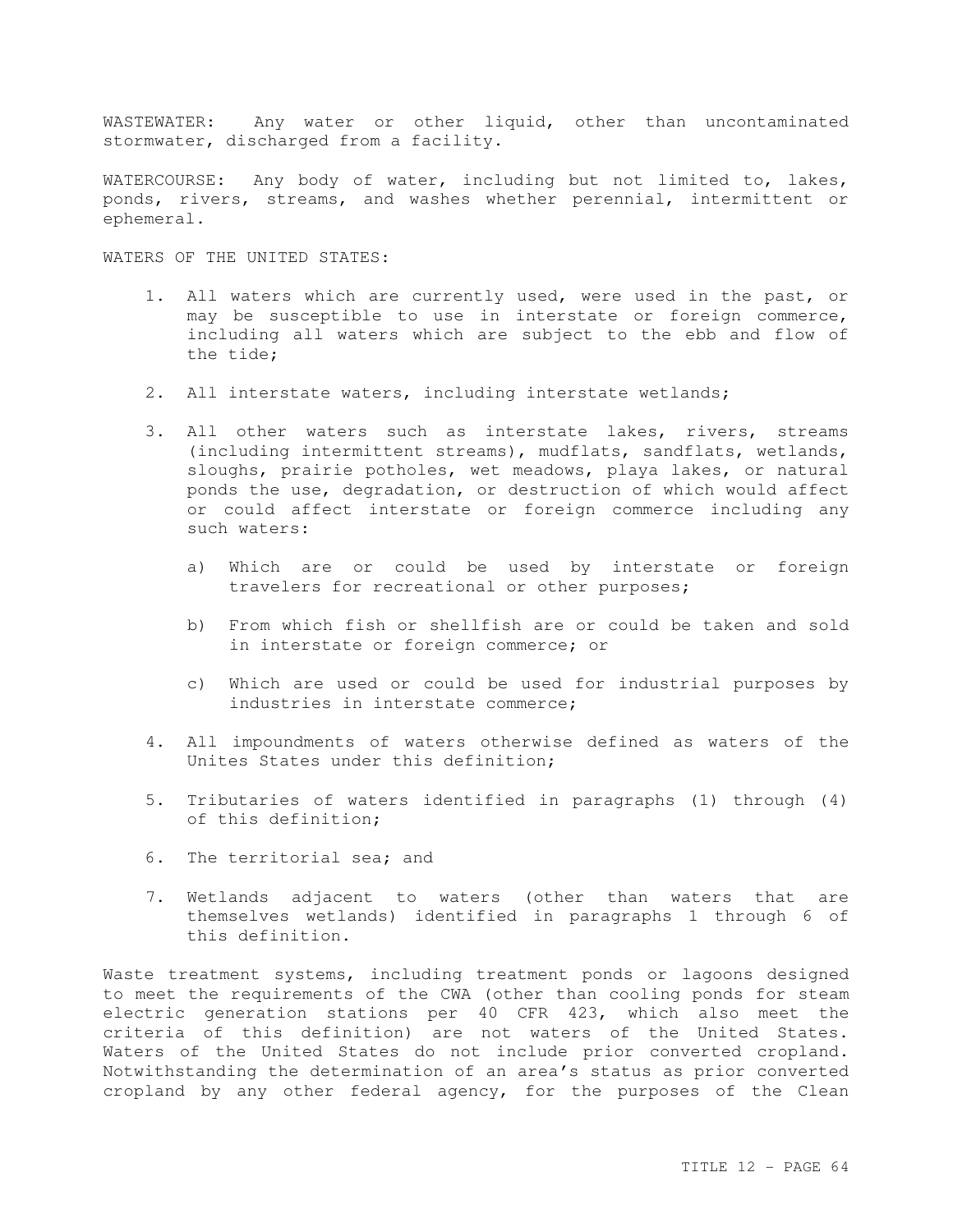Water Act, the final authority regarding Clean Water Act jurisdiction remains with EPA.

## **SECTION 12-03-001-0004 APPLICABILITY**

This chapter shall apply to all water entering the MS4 or its watercourses and all Waters of the U.S. within the City limits, whether generated on any developed or undeveloped lands, unless explicitly exempted by the AZPDES/NPDES General Permit.

## **SECTION 12-03-001-0005 RESPONSIBILITY FOR ADMINISTRATION**

The City of Flagstaff Stormwater Management Section Manager or his or her designee shall administer, implement, and enforce the provisions of this chapter. Any powers granted or duties imposed upon the Stormwater Management Section Manager may be delegated to persons or entities acting in the beneficial interest of or in the employ of the City of Flagstaff. Any person who has been delegated any power or duty described under this chapter is an authorized representative.

## **SECTION 12-03-001-0006 ULTIMATE RESPONSIBILITY**

The standards set forth herein and promulgated pursuant to this chapter are minimum standards; therefore this chapter does not intend or imply that compliance by any person will ensure that there will be no contamination, pollution, or unauthorized discharge of pollutants.

### **SECTION 12-03-001-0007 SEVERABILITY**

The provisions of this chapter are hereby declared to be severable. If any provision, clause, sentence, or paragraph of this chapter or the application thereof to any person, establishment, or circumstances shall be held invalid, such invalidity shall not affect the other provisions or application of this chapter.

### **SECTION 12-03-001-0008 DISCHARGE PROHIBITIONS**

The following are prohibited:

- 1. Illicit discharges;
- 2. Any discharge that is a source of pollutants;
- 3. Allowing or causing any unauthorized discharge that contributes a pollutant to stormwater;
- 4. Any discharge that contributes to a violation of the City's Municipal Stormwater Permit;
- 5. Establishing, using, and/or maintaining any connection that allows a discharge that contributes a pollutant to stormwater;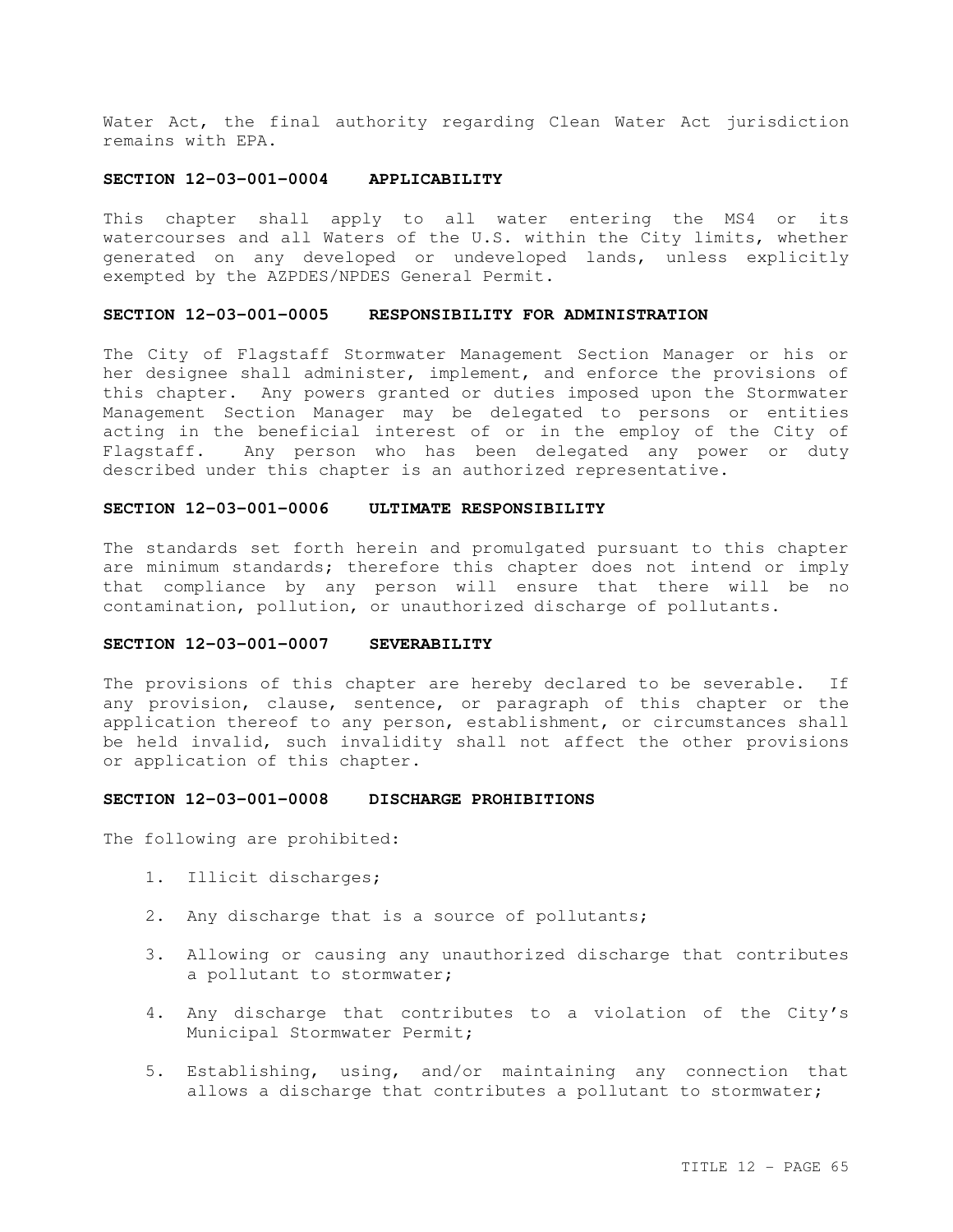- 6. Depositing, dumping or storing any materials in a manner that may contribute a pollutant to, or obstruct the flow of, stormwater;
- 7. Discharges from commercial car washing, mobile car washing, or impervious surface pressure washing operations;
- 8. Misrepresentation in any document pertaining to an approved plan, permit, or certification relating to a discharge activity.

The following categories of non-stormwater discharges are only prohibited if the discharges are identified as significant contributors of pollutants to or from the MS4: water line flushing, landscape irrigation, diverted stream flows, rising ground waters, uncontaminated ground water infiltration, uncontaminated pumped ground water, discharges from potable water sources, foundation drains, air conditioning condensation, irrigation water, springs, water from crawl space pumps, footing drains, lawn watering, individual residential car washing, flows from riparian habitats and wetlands, dechlorinated swimming pool discharges, street wash water, discharges or flow from firefighting, and operations determined by the City as being necessary to protect public health and safety.

The prohibition shall not apply to any non-stormwater discharge permitted under a NPDES permit, waiver, or waste discharge order issued to the discharger and administered under the authority of the EPA or the ADEQ, provided that the discharger is in full compliance with all requirements of the permit, waiver, or order and other applicable laws and regulations, and provided that written approval has been granted for any discharge to the storm drain system.

## **SECTION 12-03-001-0009 PROHIBITION OF ILLICIT CONNECTIONS**

The construction, use, maintenance or continued existence of illicit connections to the storm drain system is prohibited.

This prohibition expressly includes, without limitation, illicit connections made in the past, regardless of whether the connection was permissible under law or practices applicable or prevailing at the time of connection.

A person is considered to be in violation of this chapter if the person connects a line conveying a pollutant to the MS4, or allows such a connection to continue.

## **SECTION 12-03-001-0010 SUSPENSION OF MS4 ACCESS**

The City may, without prior notice, suspend MS4 discharge access when such suspension is necessary to stop an actual or threatened discharge, which presents or may present imminent and substantial danger to the environment, or to the health or welfare of persons, or to the MS4. If the violator fails to comply with a suspension order issued in an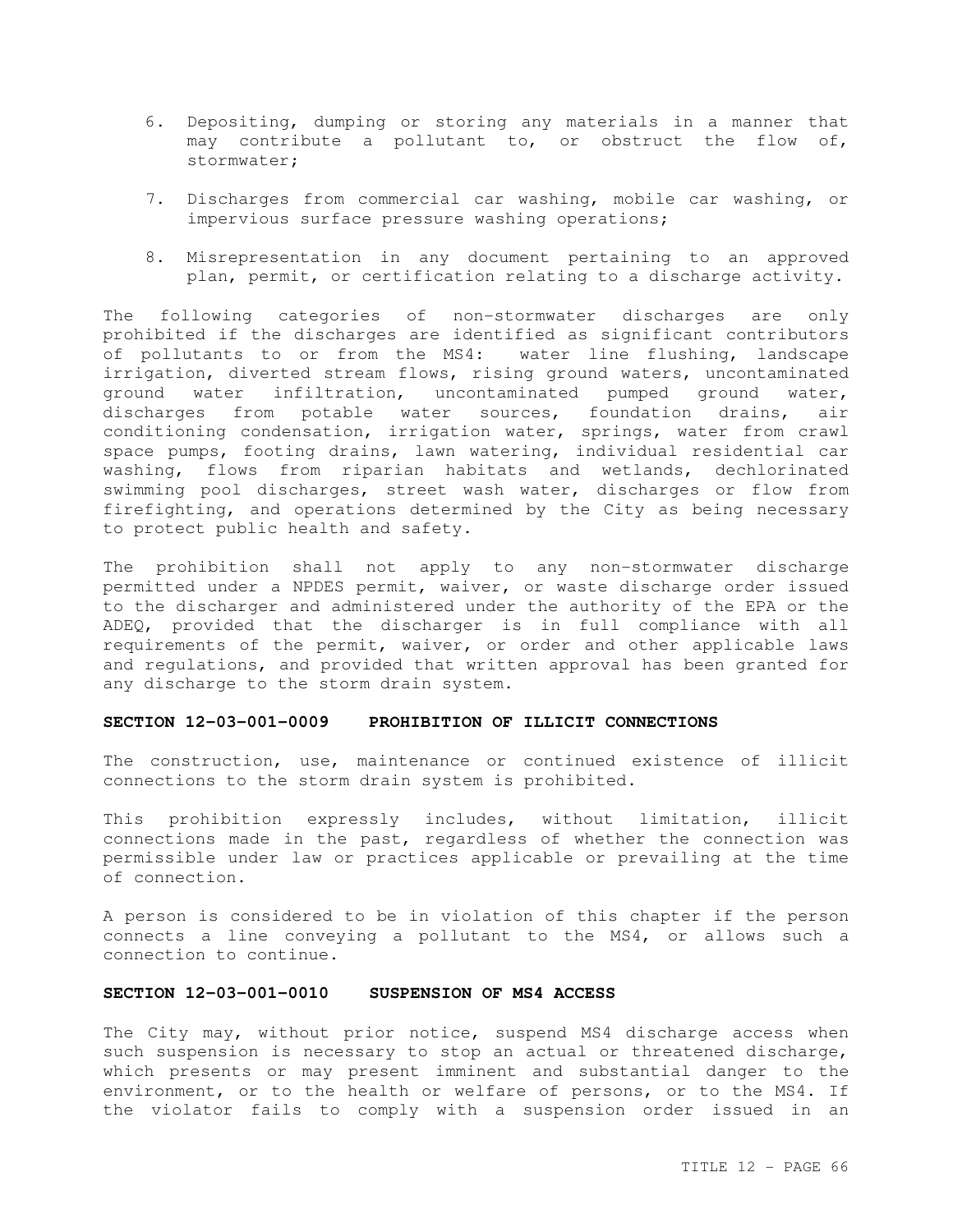emergency, the City may take such steps as deemed necessary to prevent or minimize damage to the MS4, or to minimize danger to persons.

# **SECTION 12-03-001-0011 INDUSTRIAL OR CONSTRUCTION ACTIVITY DISCHARGES**

Any person subject to an industrial or construction activity AZPDES/NPDES stormwater discharge permit shall comply with all provisions of such permit. Proof of compliance with said permit may be required. An authorized representative of the City of Flagstaff shall be permitted to enter and inspect facilities subject to regulation under Industrial or Construction Activity permits at reasonable times and as often as may be necessary to determine compliance with this chapter. If a discharger has security measures in effect which require proper identification and clearance before entry into its premises, the discharger shall make the necessary arrangements to allow access to representatives of the City.

# **SECTION 12-03-001-0012 SUSPENSION DUE TO THE DETECTION OF ILLICIT DISCHARGE**

Any person discharging to the MS4 in violation of this chapter may be subject to MS4 access termination if such termination would abate or reduce an illicit discharge. The City will notify a violator of the proposed termination date of its MS4 access. The violator may petition the City Stormwater Management Section for a reconsideration and hearing. A person commits an offense if the person reinstates MS4 access to premises terminated pursuant to this Section, without the prior approval of the City of Flagstaff Stormwater Management Section.

## **SECTION 12-03-001-0013 WATERCOURSE PROTECTION**

Every person owning property through which a watercourse passes, or such person's lessee, shall keep and maintain that part of the watercourse within the property free of trash, debris, excessive vegetation, and other obstacles that would pollute, contaminate, or significantly retard the flow of water through the watercourse. In addition, the owner or lessee shall maintain existing privately owned structures within or adjacent to a watercourse, so that such structures will not become a hazard to the use, function, or physical integrity of the watercourse. All maintenance activities must be in compliance with Federal, State and Municipal regulations.

### **SECTION 12-03-001-0014 NOTIFICATION OF SPILLS**

The owner, operator, or the person who has control of the source or location of any potential spill or release, which may result in a discharge that is not in compliance with this chapter, shall:

A. Post notices to employees containing information about whom to contact and what procedures to follow in the event of an accidental discharge or spill.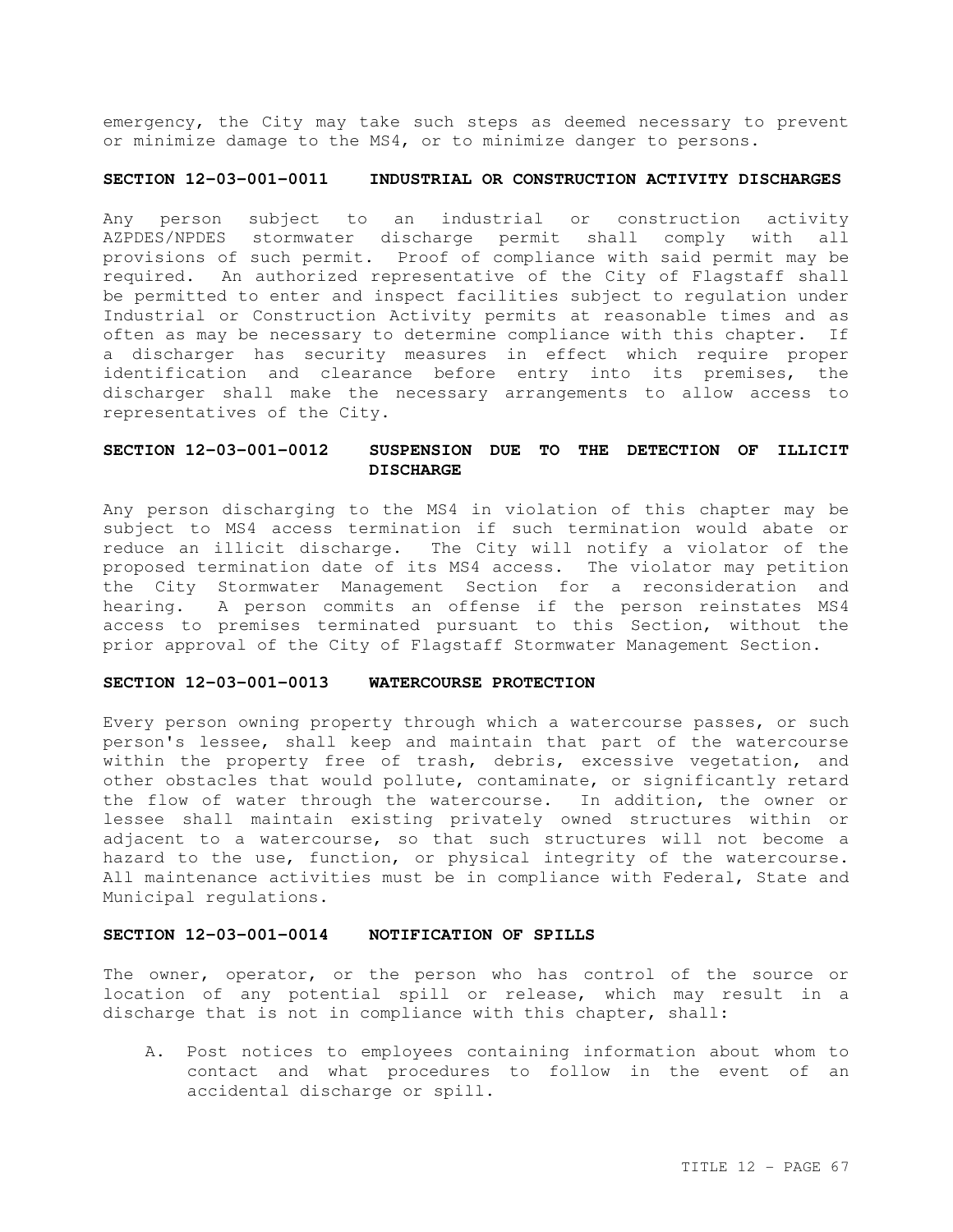- B. In the event of a spill, promptly take all reasonable safety precautions including, if appropriate, calling 911 and completing the following steps:
	- 1. Proceed with containment and clean up in accordance with:
		- a. the orders of an involved health and safety agency, or if no such orders have been issued;
		- b. the orders of an authorized representative, or if no such orders have been issued;
		- c. the Stormwater Pollution Prevention Plan or approved corrective action plan utilizing Best Management Practices for the involved facility.
	- 2. Report any violations of the Flagstaff Fire Code or other such applicable safety or health codes in the manner required by such code;
	- 3. Notify the City of Flagstaff Stormwater Management Section and the Arizona Department of Environmental Quality of the release by telephone before noon of the next working day;
	- 4. Provide written notification, within five working days, to the City of Flagstaff, Stormwater Management Section of the type, volume, cause of the discharge, corrective actions taken, and measures to be taken to prevent future occurrences.

## **SECTION 12-03-001-0015 ENFORCEMENT**

# **12-03-001-0015.01 NOTICE OF VIOLATION, CORRECTIVE ACTION, AND PENALTIES**

Upon discovery of a violation of this chapter, the Stormwater Management Section or authorized representative may issue to the violator a written notice stating the nature of the violation, the corrective action required, the time frame for corrective action, and the penalties for continued non-compliance. The statement shall inform the owner or occupant that failure to pay the penalties will result in a lien against the property. The notice shall be served either by personal service or certified mail, upon the owner, the owner's agent, the occupant, or the lessee. The notice may also require the violator to:

- 1. Submit a corrective action plan to the City of Flagstaff Stormwater Management Section indicating the cause of the violation, corrective actions to prevent recurrence, and a proposed compliance schedule;
- 2. Pay all costs of sampling and analysis, as well as costs for laboratory sample analysis;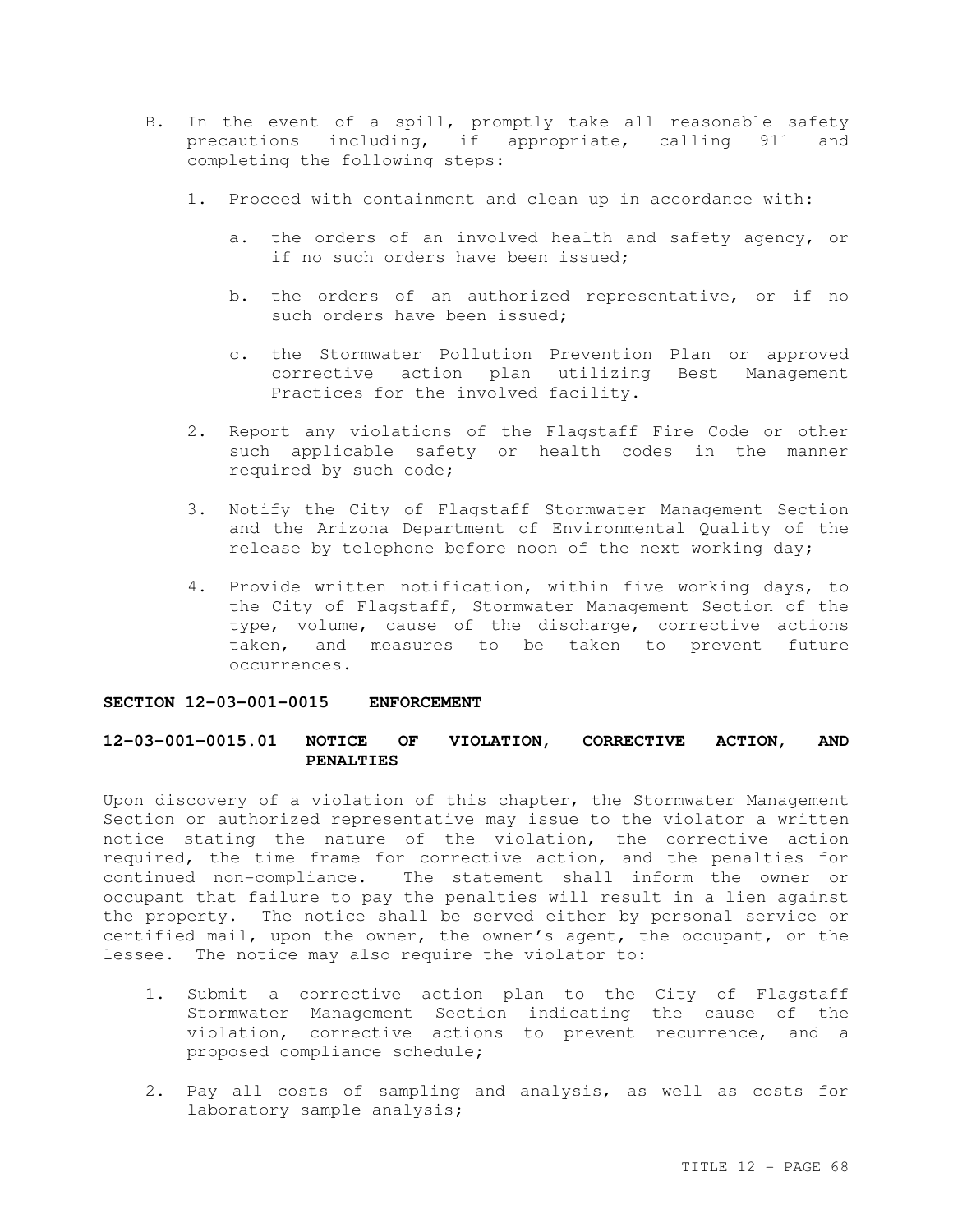- 3. Clean up any material that has left the property or has the potential to impact stormwater runoff, ensure that the clean up has been completed, and make changes in operations to prevent future releases;
- 4. Obtain and pay for the services of a qualified person to oversee and certify that corrective actions needed to resolve the violation have been completed;
- 5. Prepare and implement a Best Management Practices Plan to prevent stormwater pollution, regardless of AZPDES/NPDES requirements;
- 6. Stop work on clearing, dredging, grading, excavating, storing, transporting, and/or filling of land, new construction, improvements, alterations, or additions;
- 7. Stop any activity that is in violation of this chapter;
- 8. Abate, within the time specified in the notice, any condition that is in violation of this chapter; and
- 9. Abate immediately any condition in violation of this chapter, if the Stormwater Management Section authorized representative determines that such condition presents an immediate threat to public health, safety, or the environment;
- 10. If violator refuses or is unable to immediately abate a condition that presents an immediate threat to public health, safety or the environment the City may use all means necessary to abate the incident to protect the public health, safety or the environment and the City may charge all costs of such abatement to the violator.

The City may approve the compliance schedule or corrective action plan utilizing Best Management Practices submitted by the violator, or may require an alternative compliance schedule or corrective action plan utilizing Best Management Practices. This shall be done within the period specified in the notice. If the City discovers a condition that is likely to cause or is causing a discharge that threatens public health, safety or the environment, mitigation may include an immediate cessation of activity and abatement.

The remedies in this Section are cumulative and the City may seek one or more such remedies.

It is a civil infraction for any person to violate this Section or fail to comply with a notice of violation issued under this Section.

Any person violating this Section shall be liable to the City for all damages, costs, fines and penalties incurred by the City as a result,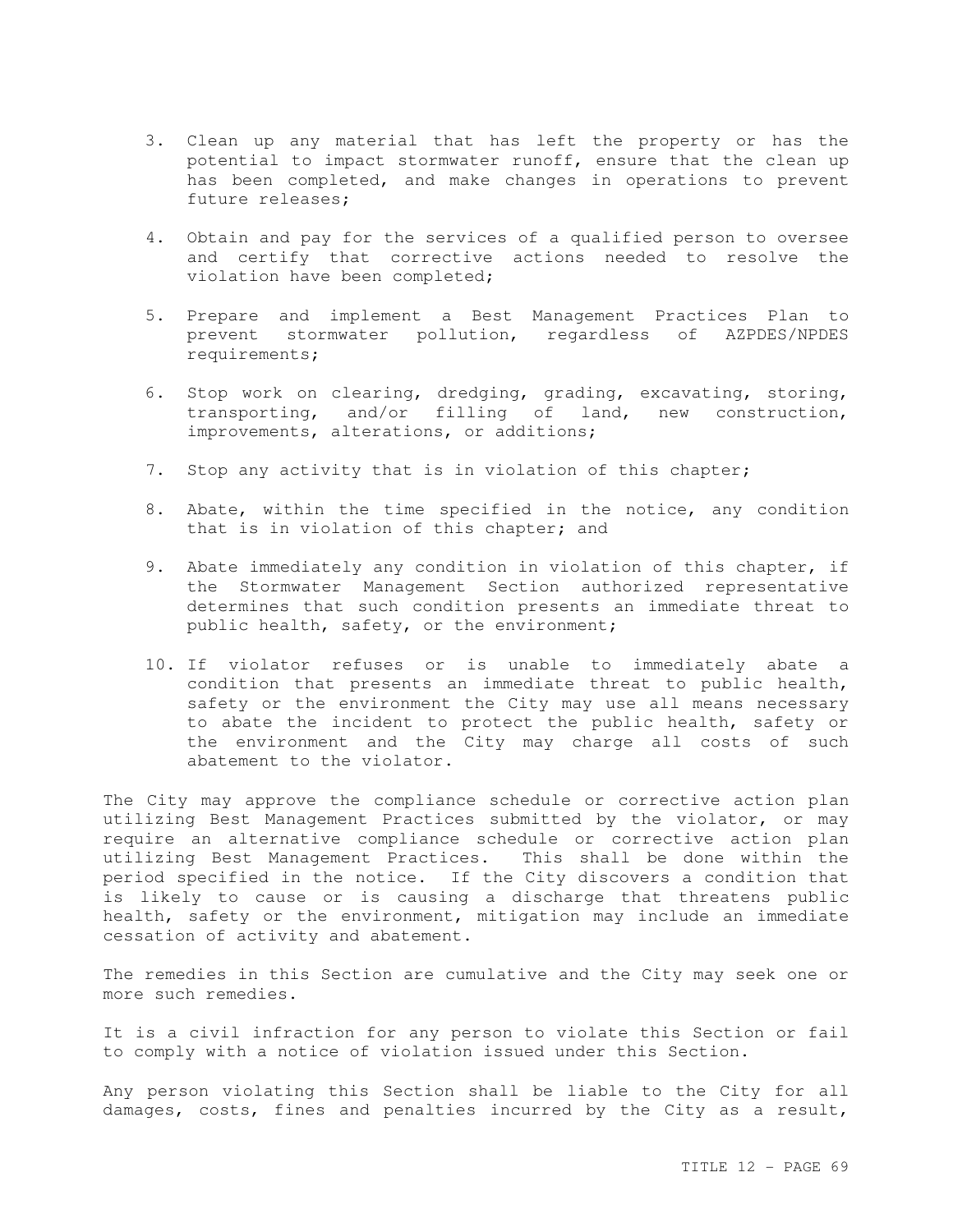and shall defend, indemnify, and hold harmless the City against any resulting claims, liabilities or damages.

# **12-03-001-0015.02 APPEAL OF VIOLATION**

Any person receiving a notice of violation may appeal the determination. The notice of appeal must be received by the Stormwater Manager within ten (10) calendar days from the date of the notice:

- 1. The request for hearing must be in writing, state the objection to the notice of violation, and be mailed or delivered to the Stormwater Manager;
- 2. The Stormwater Manager shall, within five (5) working days of the receipt of an appeal, provide notice of a hearing;
- 3. Hearings under Sections 12-03-001-015.02(1) and 12-03-001- 015.02(2) of this chapter shall be conducted by the Stormwater Manager, who shall admit all probative and reliable evidence without regard to formal rules of evidence or procedure. The person requesting an appeal may be heard in person and/or by an authorized representative at such hearing. Following the hearing, the Stormwater Manager shall issue a decision as to whether the notice of violation was supported by the evidence;
- 4. After the Stormwater Manager has issued a decision, the person requesting an appeal under this chapter shall have the right to appeal the Stormwater Manager's decision to the City Council, by filing with the Stormwater Manager a written statement setting forth fully the grounds for the appeal, within ten (10) days following the mailing of notice of the action complained of. The Stormwater Manager shall set a time and place for a hearing on such appeal and shall cause a notice of such hearing to be mailed to the appellant no less than five (5) working days prior to the date set for such hearing. The hearing by the City Council shall be conducted in the same manner as set forth in Section 12-03-001-015.02(3) above. The decision of the City Council shall be final.

### **12-03-001-0015.03 ENFORCEMENT MEASURES AFTER APPEAL**

If the violation has not been corrected pursuant to the requirements set forth in the notice of violation, then representatives of the City may enter upon the subject private property and are authorized to take any and all measures necessary to abate the violation. However, should the violator appeal the decision, representatives of the City may enter the property no sooner than three days after the Council decision is rendered to take all steps necessary to abate the violation and the property owner shall be responsible for the cost of abatement. It shall be unlawful for any person, owner, agent or person in possession of any premises to refuse to allow the City and/or its designated contractor to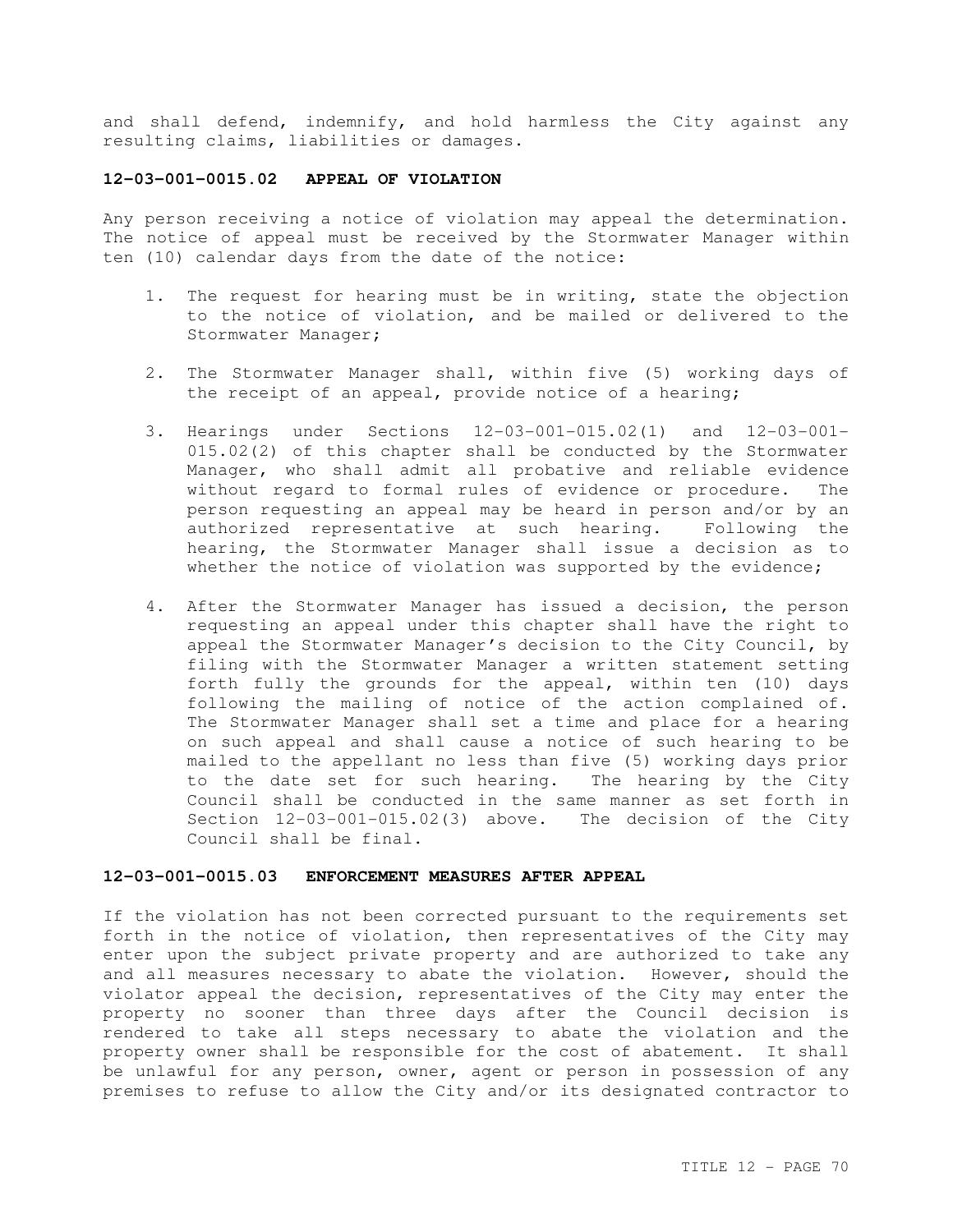enter upon the premises for the purposes set forth above.

## 1**2-03-001-0015.04 COST OF ABATEMENT OF THE VIOLATION**

Within thirty (30) calendar days after abatement of the violation, the owner of the property will be notified of the cost of abatement, including administrative costs. The property owner may file a written protest objecting to the amount of the assessment within fifteen (15) calendar days. If the amount due is not paid within fifteen (15) calendar days or by the time in which to file for an appeal is expired, the charges shall become a special assessment against the property and shall constitute a lien on the property for the amount of the assessment. The assessment shall be recorded in the office of the Coconino County Recorder, including the date, amount of the assessment, and the legal description of the property against which the assessment is made. From the date of its recording, the assessment shall be a lien on the property and shall accrue interest at the rate prescribed by Arizona Revised Statutes, Section 44-1201. The City shall have the right to bring an action to enforce the lien in the Superior Court of Coconino County at any time after the recording of the assessment, but failure to enforce the lien by such action shall not affect its validity. The recorded assessment shall be prima facie evidence of the truth of all matters recited therein, and of the regularity of all proceedings prior to the recording of the assessment.

### **12-03-001-0015.05 INJUNCTIVE RELIEF**

It shall be unlawful for any person to violate any provisions or to fail to comply with any of the requirements of this chapter. If a person has violated or continues to violate any provisions of this chapter, the City may petition the Coconino County Superior Court for a preliminary or permanent injunction restraining the person from activities which would create further violations or compelling the person to perform abatement or remediation of the violation.

## **12-03-001-0015.06 VIOLATIONS DEEMED A PUBLIC NUISANCE**

In addition to the enforcement processes and penalties provided herein, if any condition caused or permitted to exist in violation of any of the provisions of this chapter is a threat to public health, safety, and welfare, and is declared and deemed a nuisance by the City, such condition may be immediately abated or restored at the violator's expense, and/or a civil action to abate, enjoin, or otherwise compel the cessation of such nuisance may be taken.

### **12-03-001-0015.07 REMEDIES NOT EXCLUSIVE**

The remedies listed in this chapter are not exclusive of any other remedies available under any applicable federal, state or local law and it is within the discretion of the City of Flagstaff to seek cumulative remedies. The City may recover all attorneys' fees, court costs, and